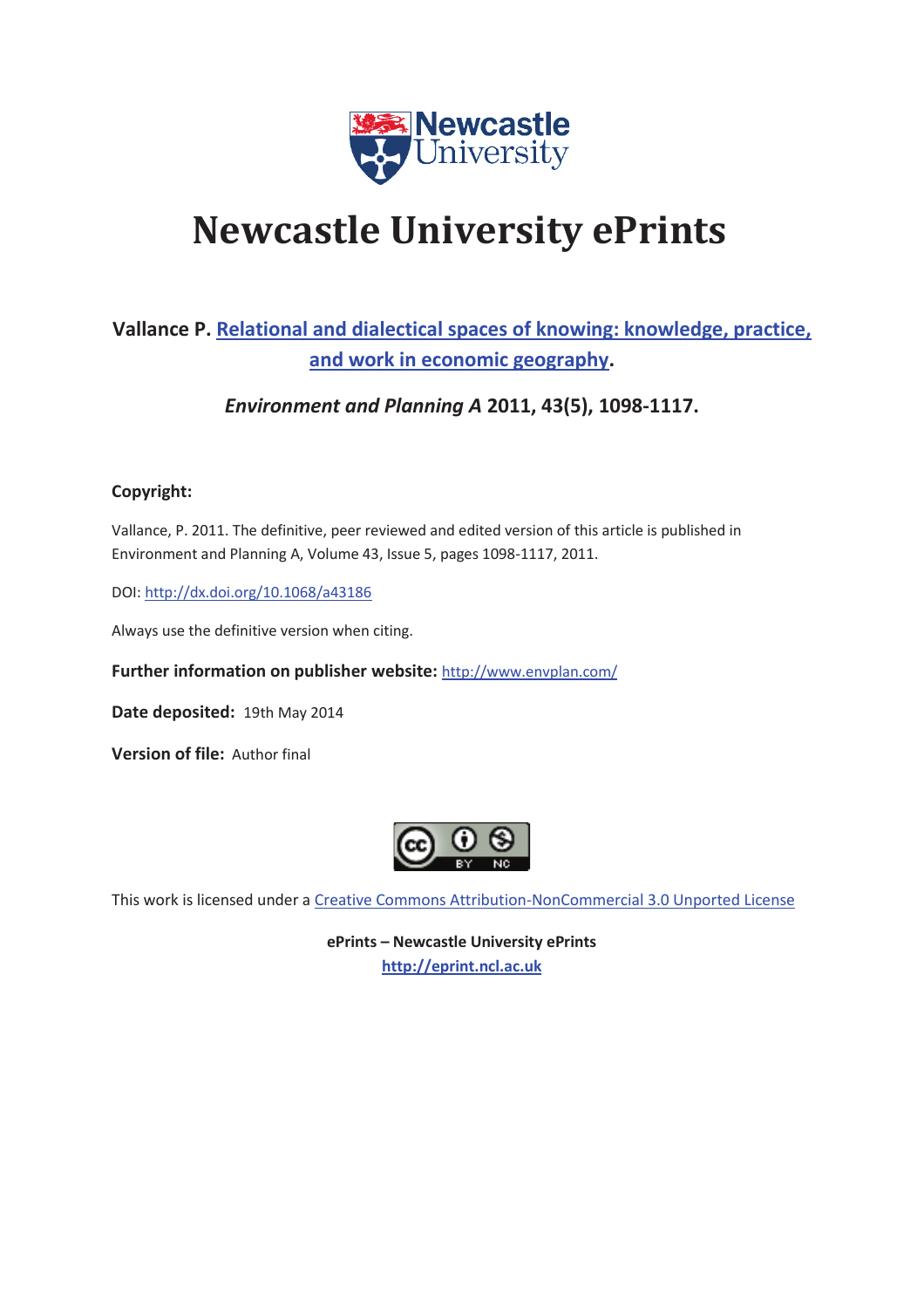## **Relational and Dialectical Spaces of Knowing: Knowledge, Practice, and Work in Economic Geography**

#### **Dr Paul Vallance**

Centre for Urban and Regional Development Studies (CURDS),

Newcastle University

paul.vallance@ncl.ac.uk

Vallance, P. 2011. The definitive, peer reviewed and edited version of this article is published in *Environment and Planning A,* Vol. 43**,** Issue 5, pp.1098-1117, doi: 10.1068/a43186.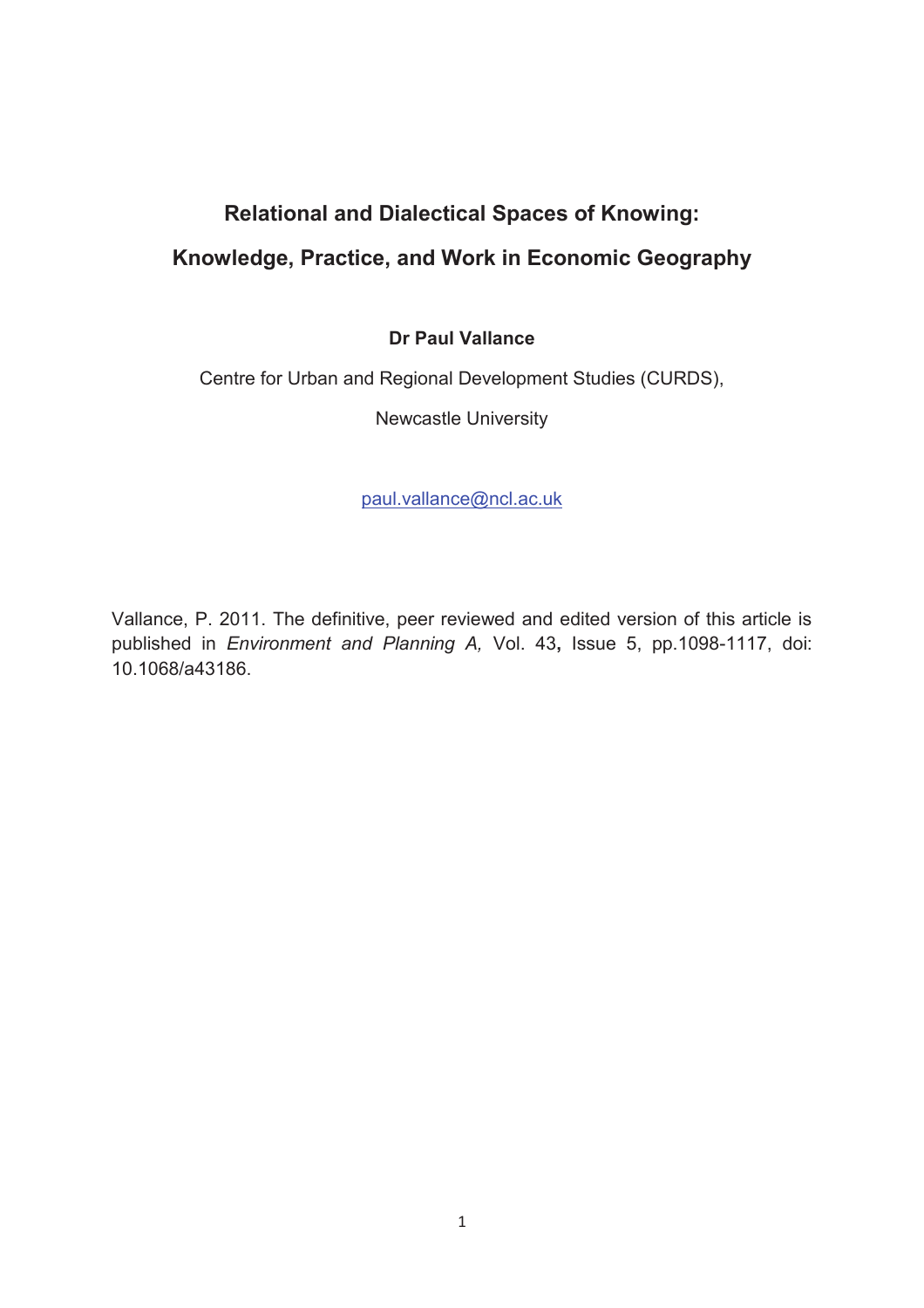#### **Abstract**

Recent work in economic geography suggests the emergence of a distinctive relational and practice-centred set of perspectives on knowledge, based around concepts including communities of practice and relational proximity. This paper will argue that, despite the significant advances in understanding this work contributes, it does not yet provide a complete account of knowing-in-practice, and proposes a stronger focus on work activity as a first step in addressing this gap. The first half critically reviews this economic geography literature, focusing on how it articulates a view of practice in relationship to knowledge, organisation, and space. The second half develops an alternative conceptualisation of knowing as work practice, particularly drawing on cultural-historical activity theory. This is organised around the dual spatially-inflected concepts of situated and distributed knowledge. The paper concludes by arguing that, far from being mutually exclusive, the situated and distributed parts of knowing co-exist in a dialectical relationship, and their interaction in work practice leads to the production of spaces of collective knowing.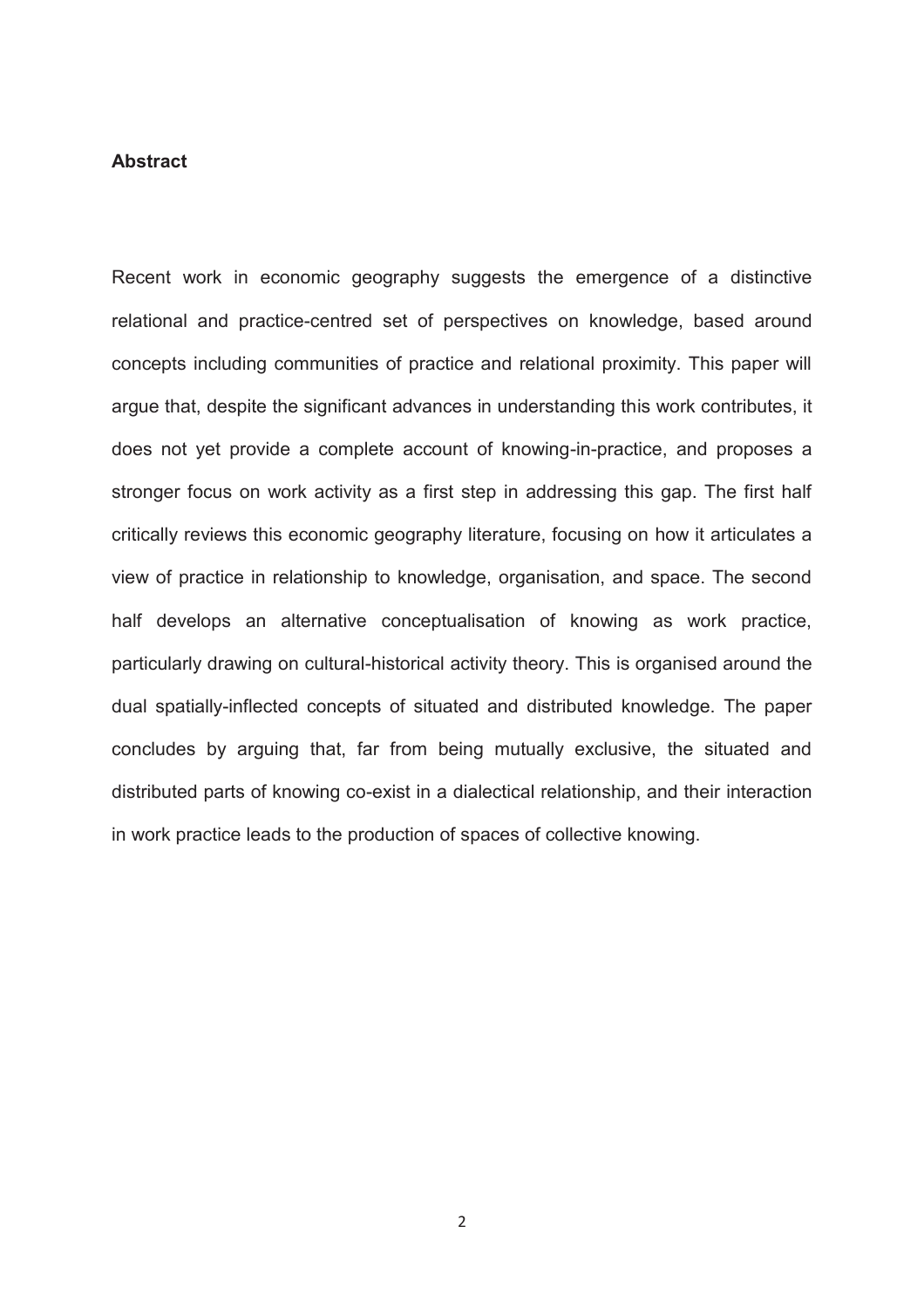#### **1 - Introduction**

In a turn of the century commentary on the state of economic geography, Amin and Thrift (2000) argued that a stagnating discipline could be revitalised by turning to sources of theory from outside mainstream economic thought. The example they cited to represent a microeconomic level of analysis was the then newish theory of communities of practice (Wenger, 1998), which they believed in its' sociological explanation of learning through the everyday practices of groups of employees within organisations, offered an alternative to firm-level competence perspectives on knowledge and competitive advantage. In the time since Amin and Thrift's intervention, a body of research and writing by economic geographers (often with collaborators from economics or management studies) has emerged that responds to this appeal by providing new micro-scale perspectives in this field of studying knowledge and innovation. While some have utilised relatively direct adaptations of the communities of practice concept (e.g. Benner, 2003; Coe and Bunnell, 2003; Faulconbridge, 2007a), the common focus of this work has broadened to examine learning or innovation through the agency of relations between people in organisational and trans-organisational networks or communities, particularly following Amin and Cohendet's (2004) *Architectures of Knowledge*. This subliterature does not comprise a single coherent perspective, but varies along several lines; such as the focus on organisational or trans-organisational settings, and geographical or non-geographical based forms of relational proximity. However, collectively this work has introduced several notable conceptual advances to this field of economic geography that together suggest the possible emergence of a distinctive relational and practice-based understanding of knowledge. For instance, it has promoted more micro-scale accounts of learning as an interactive and socially-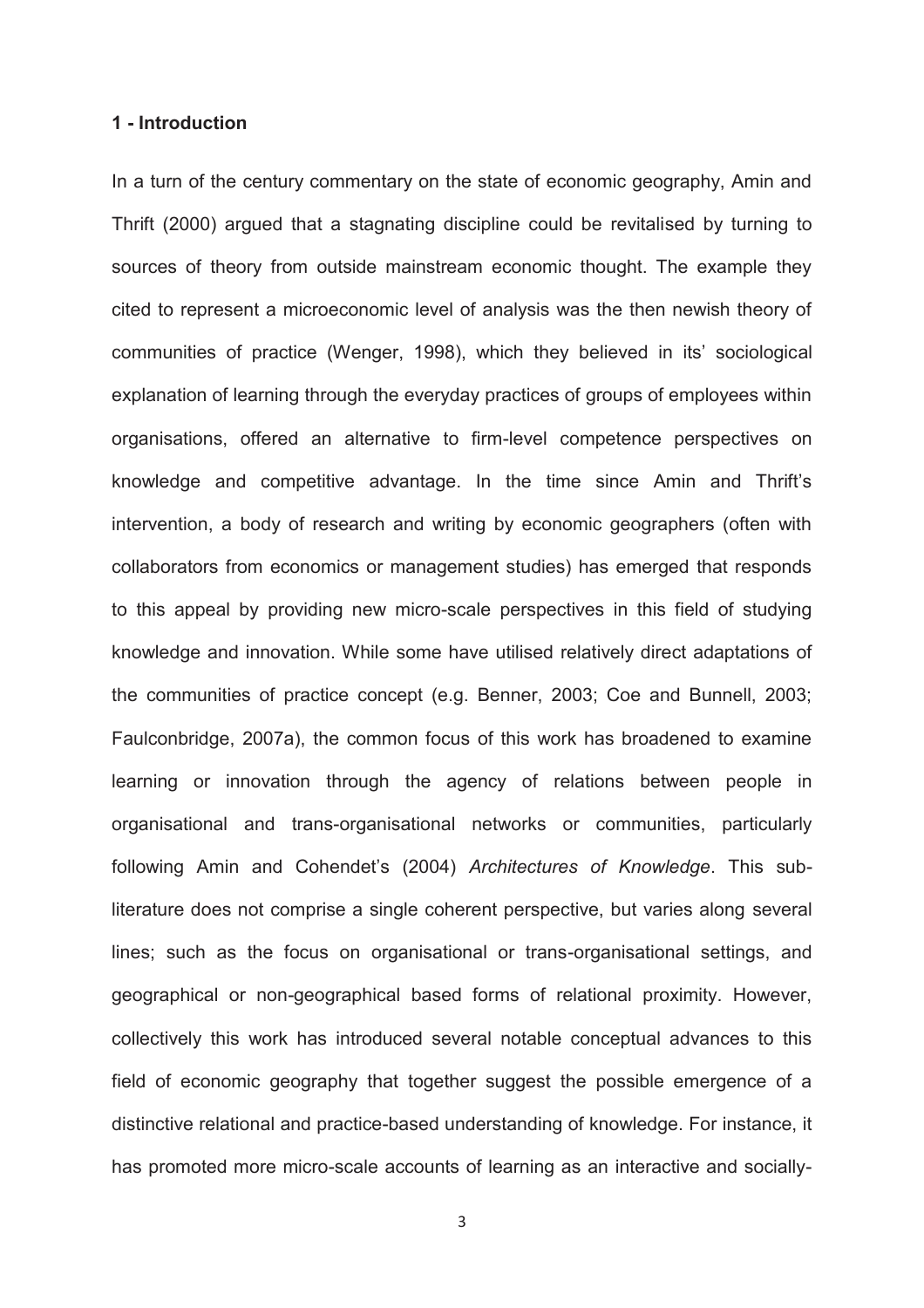embedded process, challenged the existing dominant concern with 'localised learning' by developing relational views of space produced through social practice, made clearer links between knowledge and different types of network or organisational architecture in the transnational economy, and broken-down previously common dualisms such as local/global or tacit/explicit knowledge.

Notwithstanding the significant contributions of these emerging positions, this paper will argue that economic geography has yet to develop a complete practicebased understanding of knowledge. It will contend that existing approaches are based on a particular view of practice and relationality that does not give sufficient conceptual and methodological attention to a basic sense of 'practice' as "doing in a historical and social context that gives meaning to what we do" (Wenger, 1998, p.47) which remains at the heart of several established approaches to knowing-in-practice in organisational studies (see Nicolini *et al.*, 2003). As an alternative, I will propose focusing conceptualisation more firmly on what, for most people, is probably the main economic-related sphere of their everyday knowing practice, namely their work activity<sup>1</sup>. This corresponds with the definition of practice given by Cook and Brown (1999, p.386-387; emphasis in original) to underlie their outline of an epistemology of practice: as "*the coordinated activities of individuals and groups in doing their "real work" as it is informed by a particular organisational or group context"*. Reinterpretation of practice along these lines, I will show, may also allow economic geographers to develop new conceptions of knowledge and space.

 $\overline{a}$ 

<sup>1</sup> By work activity here I mean 'work' in a primarily ethnographic sense of what people's jobs actually involve them doing (Barley, 1996; Orr, 1996), rather than the more political-economic ground that is normally covered by the study of work as the labour process and social reproduction in economic geography. This also means that I restrict myself to talking about work in a context of formal paid employment, and do not discuss the overlaps between workplaces and other spheres of everyday life (see Ettlinger, 2003).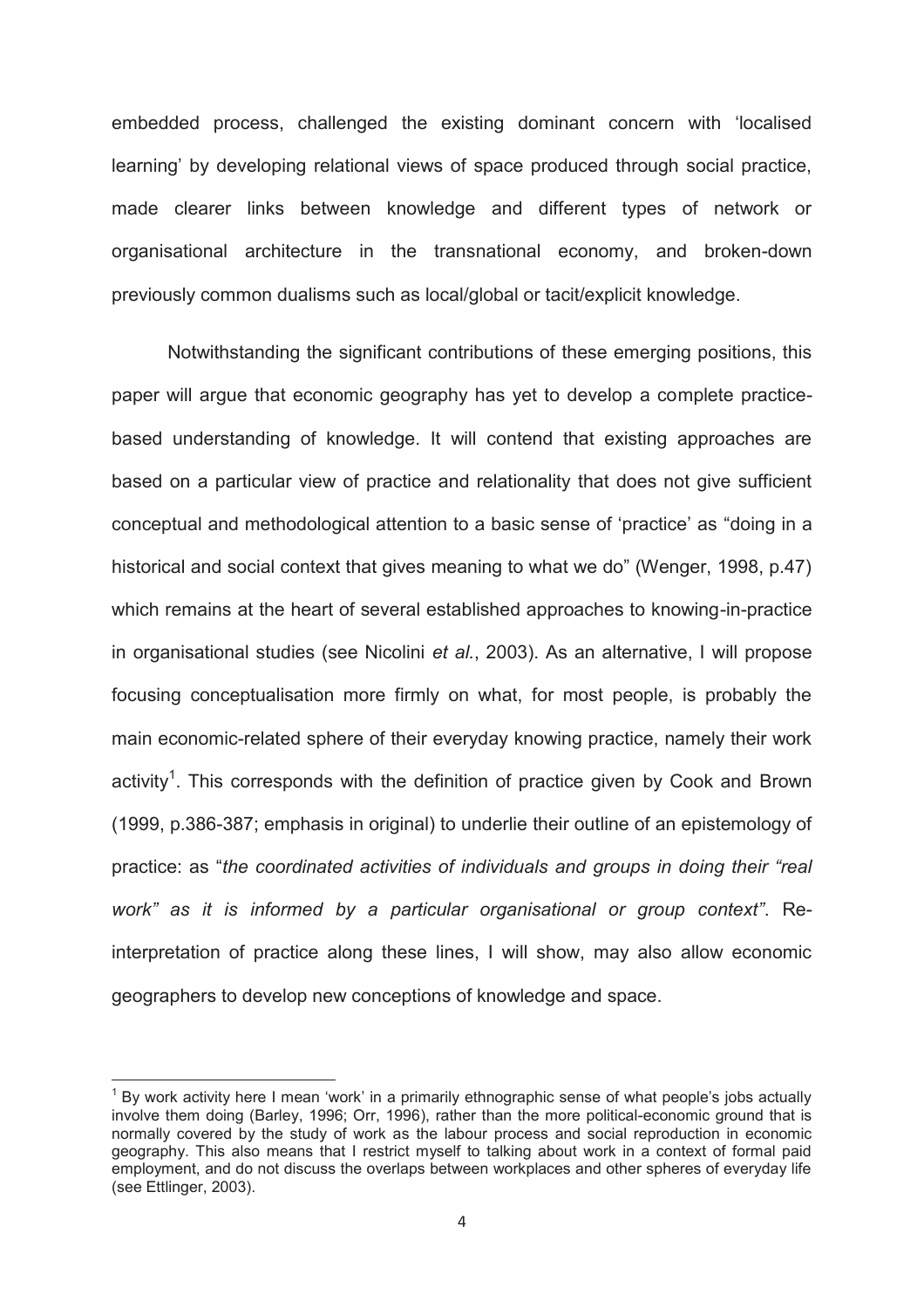This argument is developed over two parts. The first, a critical review of the relevant economic geography literature, concentrates on how this articulates a view of practice in relation to knowledge, organisation, and space. This part has three sub-sections, each discussing a different common element in this sub-literature. These are a privileging of 'community' over organisation as the locus of knowing-inpractice, a focus on the enactment of knowing through forms of social interaction and communication with an ambiguous relationship to practical action, and a relational conception of space that underplays the situatedness of knowing in any particular set of organisational contexts. While these three elements are not present in all the work covered, they do have strong and reinforcing complementarities that link the three sections together. The second part outlines an alternative, culturally-based theorisation of knowing-in-practice as work activity. This draws on a wider interdisciplinary literature than just that associated with communities of practice; particularly cultural-historical activity theory, a Marxist-influenced school of psychology that has been applied to the study of work and organisational learning (Blackler, 1993; Engeström, 1993; Thompson, 2004). This part consists of subsections relating to two core spatially-inflected concepts in the knowing-in-practice literature; situated and distributed knowledge. Far from being mutually exclusive terms, knowing is simultaneously both situated and distributed (Star, 1992; Araujo, 1998), and here I conclude by suggesting that, in contrast to the corresponding view in economic geography that reads (situated) practice mainly in terms of sociospatially distributed relations, these two elements exist in a dialectical relationship, and their continual interaction as part of work practice produce spaces of collective knowing.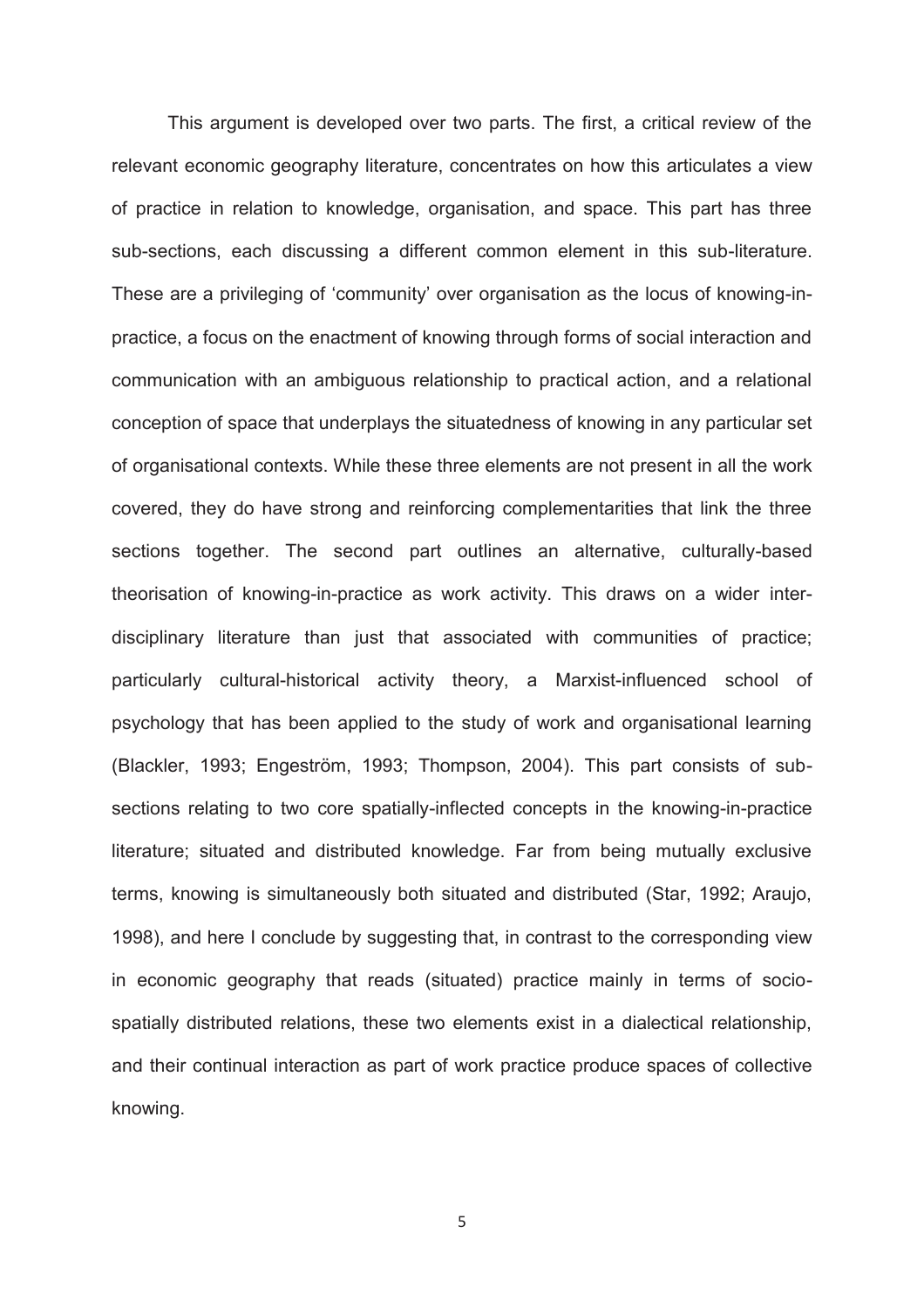#### **2.1 – Community and Organisation**

This section will examine the notions of community that underlie much recent literature on knowledge in economic geography and criticise its representation as abstracted from organisational contexts that are the main settings for everyday work practice. Amin and Cohendet (2004, p.9) identify community "as the all-important site of knowledge formation; the site where hybrid knowledge inputs meaningfully interact". Economic geographers have described different types of group or network as communities, including cluster-based knowledge communities (Saxenian, 1994; Henry and Pinch, 2000), transnational business and migration communities (Coe and Bunnell, 2003) and epistemic communities (Lee, 2001; Ibert, 2007). It is communities of practice, however, that are most commonly referred to as a setting for the social-interactive learning being discussed here. Amin and Cohendet (2004) interpret these (along with epistemic communities) as self-organising groups, which form an intermediate level of competence between the individual and firm, whilst remaining distinct from more formal organisational structures like departments or project teams. This definition shares much with Wenger's later work in the field of knowledge management. Here communities of practice are explicitly demarcated from the organisational subsets of business or functional units, project or operational teams, and informal networks or professional associations (Wenger *et al.*, 2002, p.41-44). In Amin and Cohendet's (2004, p.75-76) view, communities of practice do not form around a specific organisational goal or, as is the case with epistemic communities, the deliberate production of knowledge (regardless of contexts of its use): instead they are sustained by their member's mutual commitment to a shared interest or passion that leads them to regular social interaction. A similar selforganising principle is present in the form of communities of practice identified by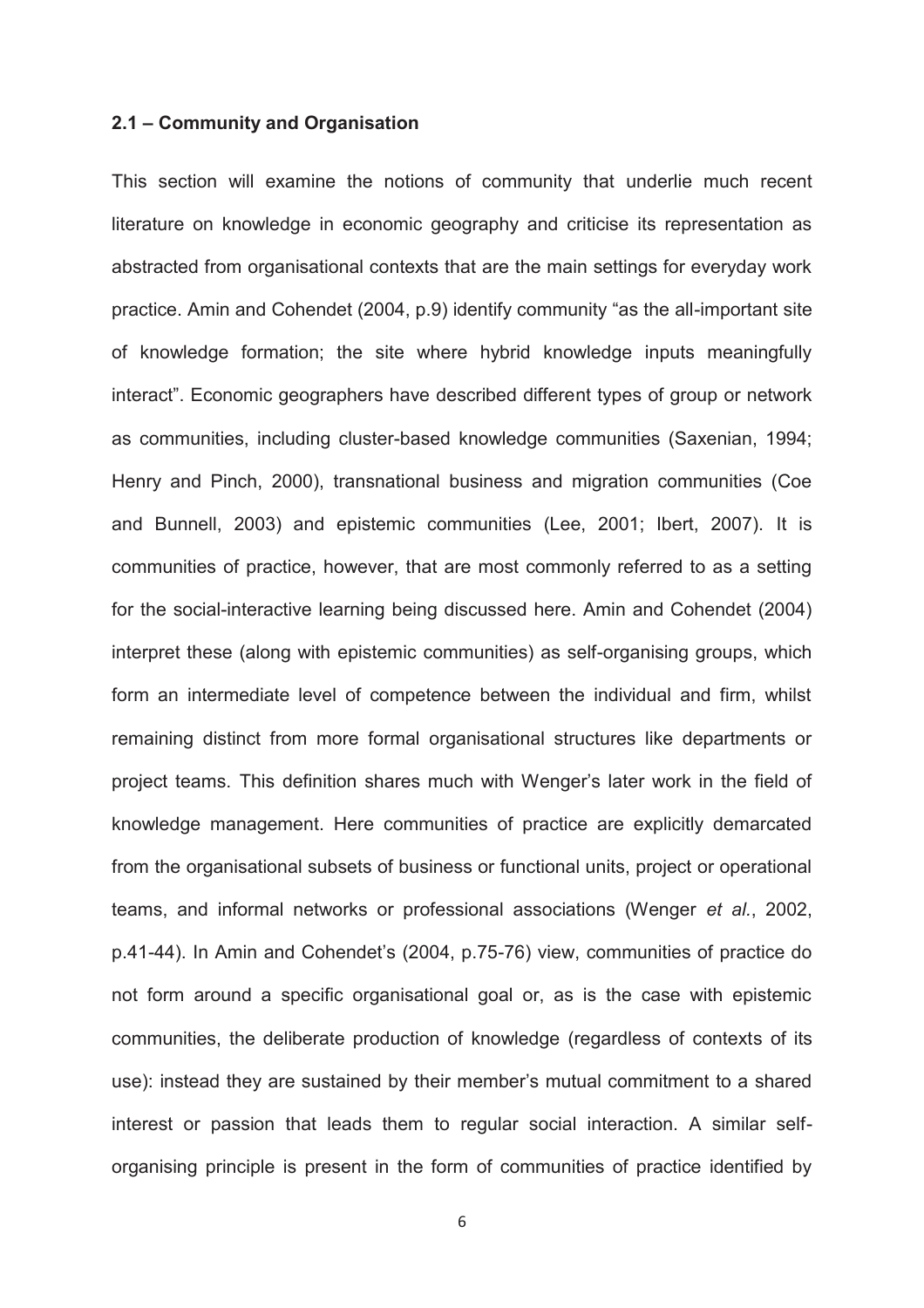Benner (2003) in the contrasting organisational setting of Silicon Valley. One distinctive feature of this particular industrial environment, well documented in previous studies (e.g. Saxenian, 1994), is that for resident professionals "the pursuit of technological learning itself has become a primary component of their work practices, involving significant levels of social interaction with others around the region", and consequently "shared practices are rooted not in a single firm or workplace, but instead rooted within a broader technical community in the region as a whole" (Benner, 2003, p,1815). Hence, Benner argues that cross-firm communities of practice in Silicon Valley do not just form around 'specific business projects', but also around this common 'occupational enterprise' of continual learning (p.1814), which he illustrates with the example of an online social network for women working in the region's new media industry.

As mentioned above, many references to communities of practice in economic geography are clearly influenced by knowledge management versions of the concept (e.g. Wenger *et al.*, 2002), reflecting development of a wider interest in the strategies and techniques used by large firms to exploit knowledge residing in their different organisational sites (e.g. Amin and Cohendet, 1999; 2004; Beaverstock, 2004; Currah and Wrigley, 2004; Clark and Thrift, 2005; Faulconbridge, 2006; 2008; Jones, 2007a). There is a contradiction implicit to knowledge management readings of communities of practice, however, between these organisational measures, and an understanding of practice-based learning arising from social interaction in self-organising communities. In an early influential paper on communities of practice, Brown and Duguid (1991) emphasised that the informal social interactions from which novel solutions to problems often arise are 'noncanonical'; they do not correspond with formal definitions of employees' roles and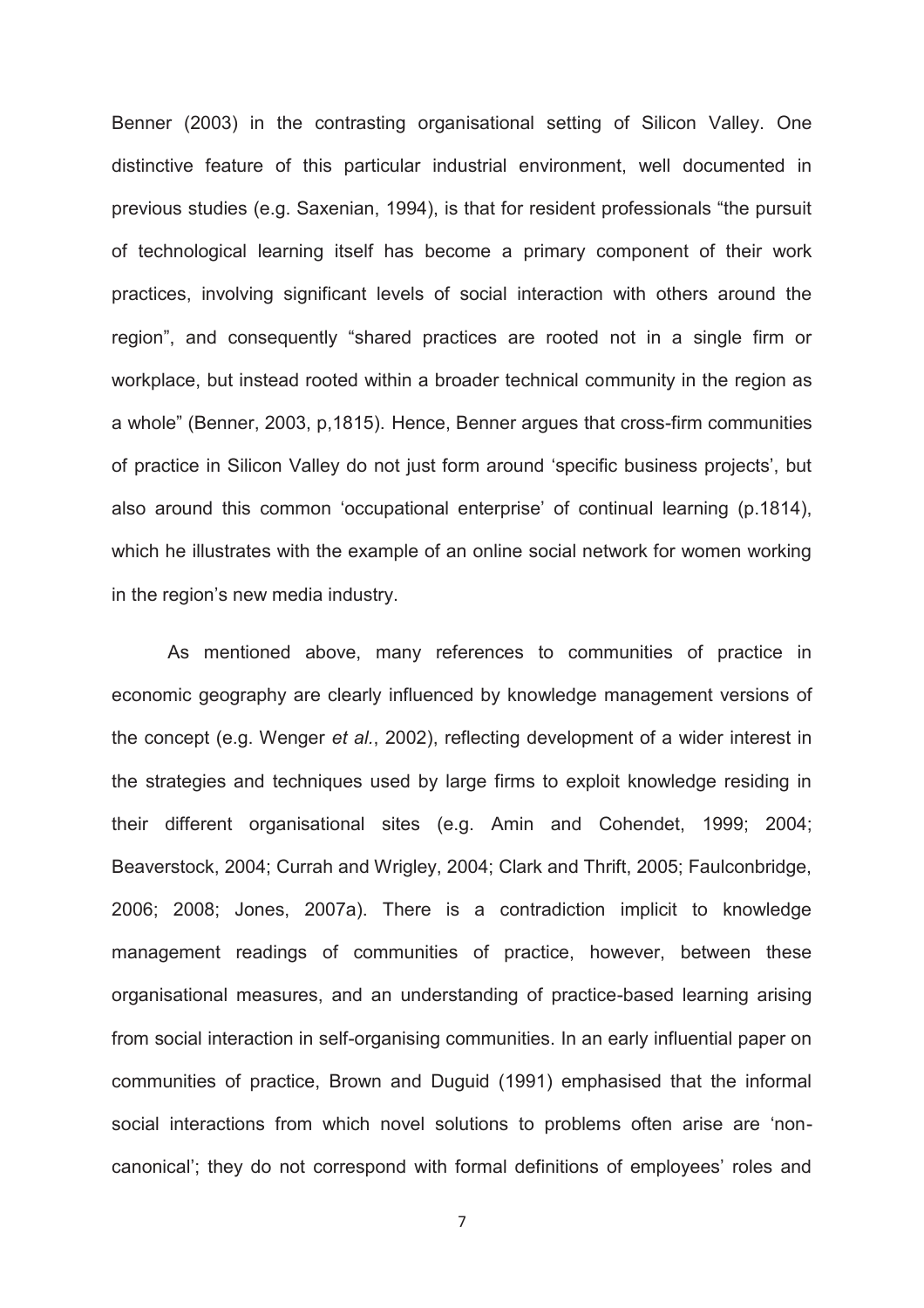responsibilities and therefore fall outside the confines in which management may even be aware of these work practices, yet alone able to formalise them to be reproduced throughout the firm. This broad line of thinking has been continued by economic geographers. For instance, a similar tension is present in this stark distinction made by Benner (2003, p.1827):

[I]t is the communities of practice themselves, not the organizations, that are critical*.* Communities of practice are fundamentally informal and selforganizing, and thus do not lend themselves well to formal organizational structures. The very effort to institutionalize communities of practice may constrain their ability to function, grow, and change. Yet communities of practice also require infrastructure to flourish, including the technological and material resources for communication, interaction, and engagement in their social practices.

The common response to this apparent inconsistency, following Wenger *et al.*  (2002), is to affirm that the role of management is not to artificially construct or engineer learning communities out of nothing, but to 'cultivate' their development by supporting potential or already fledgling connections between practitioners with similar interests or problems. So Amin and Cohendet (2004) talk of a shift from the rationalist view of 'management by design', which underlies competence and evolutionary economic theories of the firm, to 'management by community' and the development of a 'soft' learning infrastructure that encourages engagement and sociality between employees. This reasoning is extended to the regional-cluster level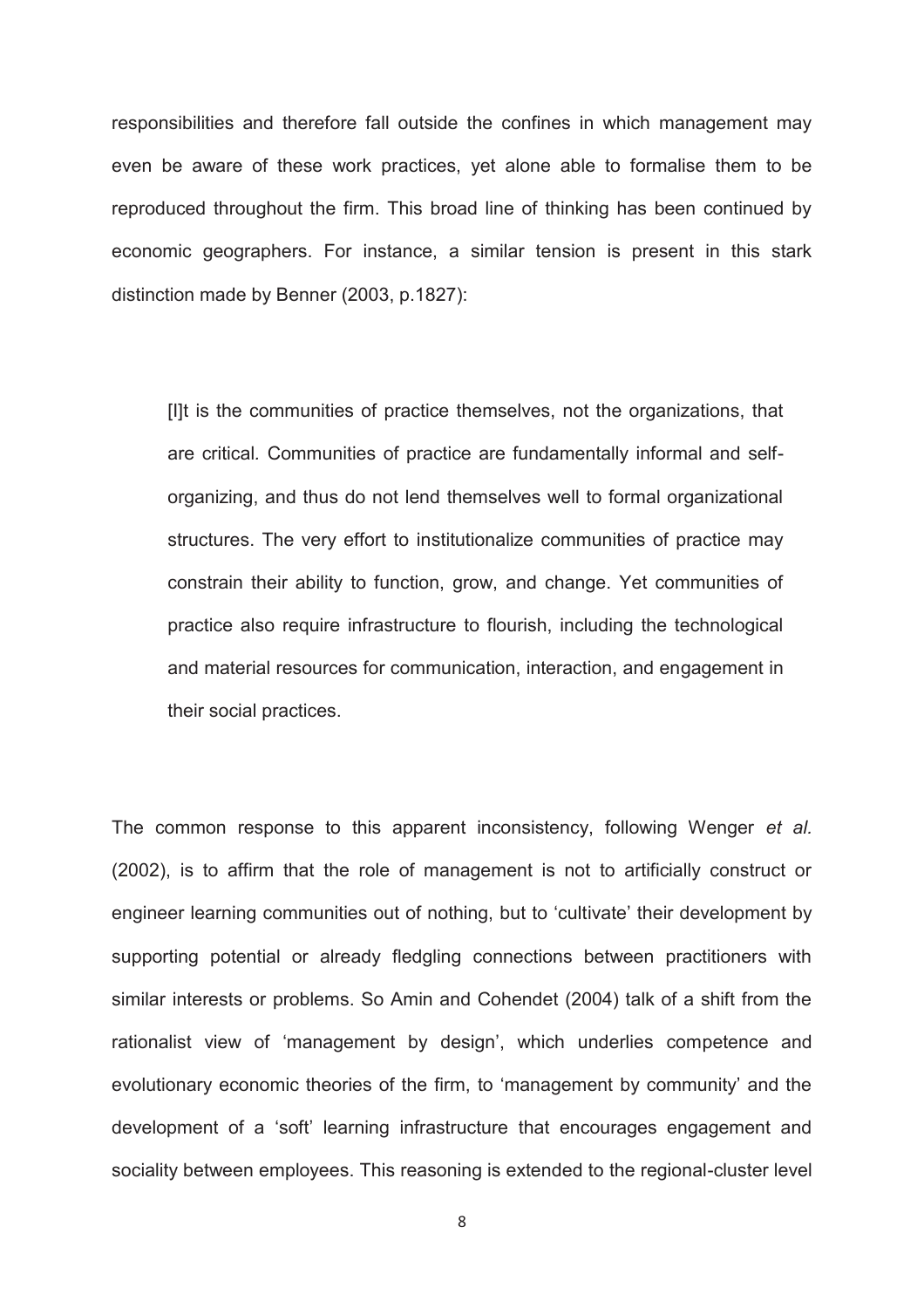by Faulconbridge (2007a) who, in discussing collective learning through professional associations, stresses that this formal institutional architecture does not in itself constitute a community of practice, but only facilitates or 'seeds' the social interaction amongst its members that can lead to communal learning.

 Within organisational studies, however, this knowledge management interpretation of communities of practice has been criticised by those that associate it with a view "characterised by increasing references to their performative advantages and manageability" (Swan *et al.*, 2002, p.481). Particularly relevant to this paper are those critiques that show the instrumentalisation of learning-in-practice relies on excluding integral features of work and organisation from analysis. For instance, Contu and Willmott (2003) argue that the 'reification' of communities of practice as managerial tools has been achieved through ignoring their embeddedness in organisational structures and wider capitalist socio-economic power relations. In a nuanced contribution, referring back to Lave's (1988; Lave and Wenger, 1991) earlier work on practice in an educational context, Vann and Bowker (2001) identify a drift in the meaning of social practice with its commodification as an organisational asset. Where in the hands of Lave 'practice' was used as the basis for a normative argument against functionalist accounts of learning, the emphasis on its 'noncanonical' nature by the likes of Brown and Duguid (1991) has led to it becoming represented in the management literature as a natural "already-there thing in the world that is created by the subjects of practice", and is therefore "framed as a kind of autonomous force whose genetic relation to organizational structure is obscured" (Vann and Bowker, 2001, p.256). They argue for a restoration of elements of Lave's original position, concerned with the relation of learning-in-practice to the structural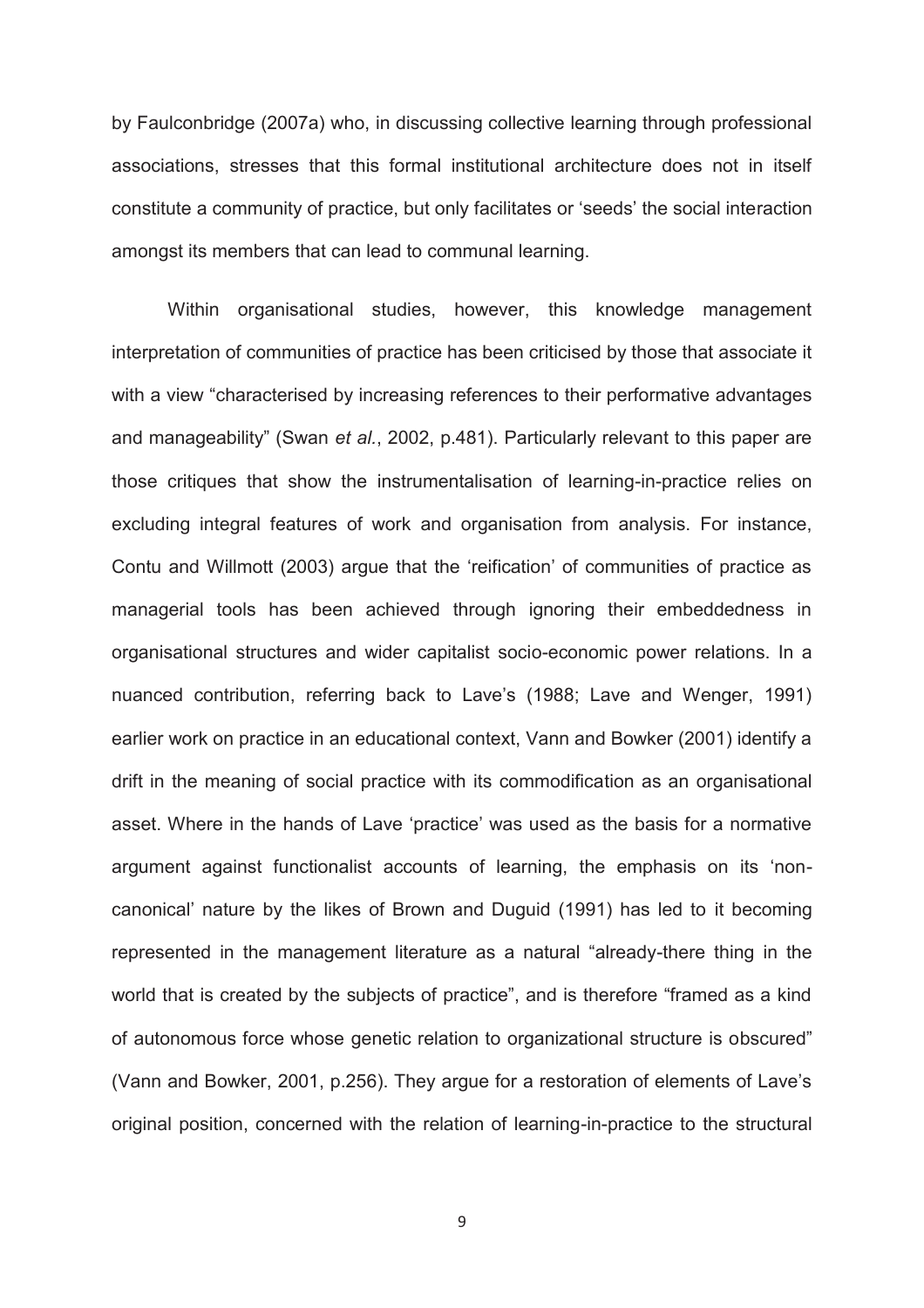educational or work environments that condition access to legitimate participation and situated learning resources:

The practice trajectory urges us to go beneath the formal representations of work that are often created by managers, accountants and functionaries of the educational assessment regimes … . But interestingly, conventional bureaucratic divisions of labour were precisely the conditions under which 'practices' have always emerged, whether identified or not. For organizational structure … is not just a pre-given, normative apparatus that sets expectations and misrepresents the contours of knowledge as practice … . *It is also an aspect of the very lived social context that the knowledge creating subjects of practice inhabit.*

(Vann and Bowker, 2001, p.259; emphasis added).

So although organisational structures do not determine work practices, they do frame the predominate settings in which they take place, and therefore also in which work-based communities of practice are based. A similar critique, I would suggest, can be levelled against work in economic geography that stresses 'community' over 'organisation' as the key site of knowing. This parallel highlights the problematic nature of the oppositions made when, for instance, Amin and Cohendet (2004, p.10) state "[t]o a large extent, 'organization' can be viewed as the historical locus of managing the division of work, while communities can be seen as the building blocks of the division of knowledge". Even if 'communities' are taken as the social context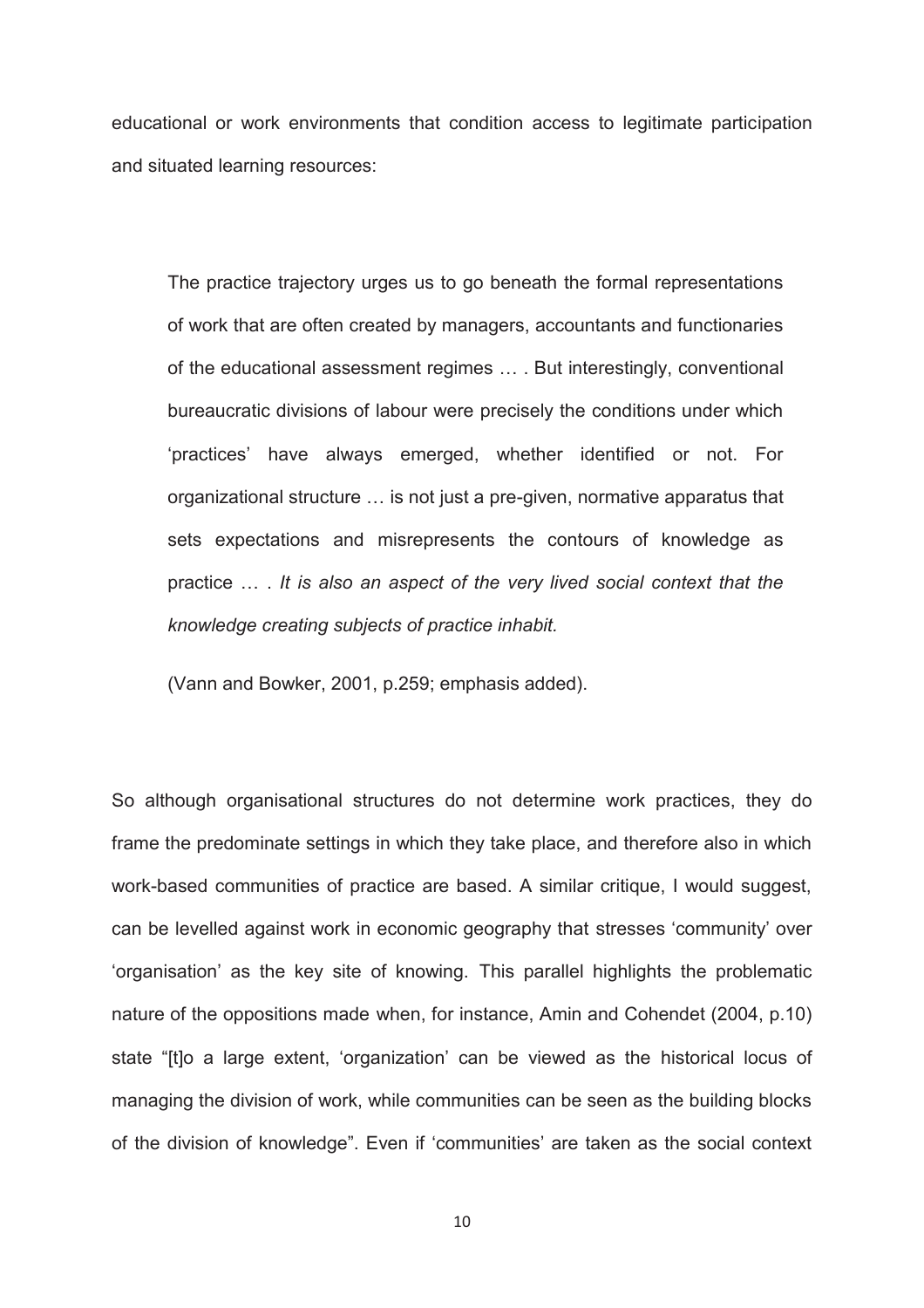for knowing-in-practice, analysis should not elevate them to a separate level of interaction, but address how they develop in (and possibly across) specific organisational sites. In an important departure for this field of economic geography, some studies referred to here have focused on intra-organisational communities or networks (e.g. Amin and Cohendet, 1999; Currah and Wrigley, 2004; Faulconbridge, 2006), alongside mainly trans-organisational settings like inter-personal networks (Grabher and Ibert, 2006; Faulconbridge, 2007b), professional associations (French, 2002; Benner, 2003; Faulconbridge, 2007a), or hybrid ecologies of customers and producers (Grabher *et al.*, 2008). However, my argument is that even with a workplace setting, the way that communities are conceptualised as mainly extraorganisational - i.e. separated from the activity that takes place within formal organisational structures - contributes to accounts of knowing-in-practice not being sufficiently grounded in the situated and pragmatic context that organisations provide. This critique will be further developed over the next two sections.

#### **2.2 – Relationality and Knowledge**

This second section is concerned with the content of practices through which knowing is enacted in economic geography accounts. It argues that an emphasis on communal or network-based social interaction and different means of communication as relation-forming practices is too narrow, and consequently the connection with practical action is not strongly expressed. Some proposed general elements of work activity as an alternative basis for conceptualising knowing-in-practice are also introduced.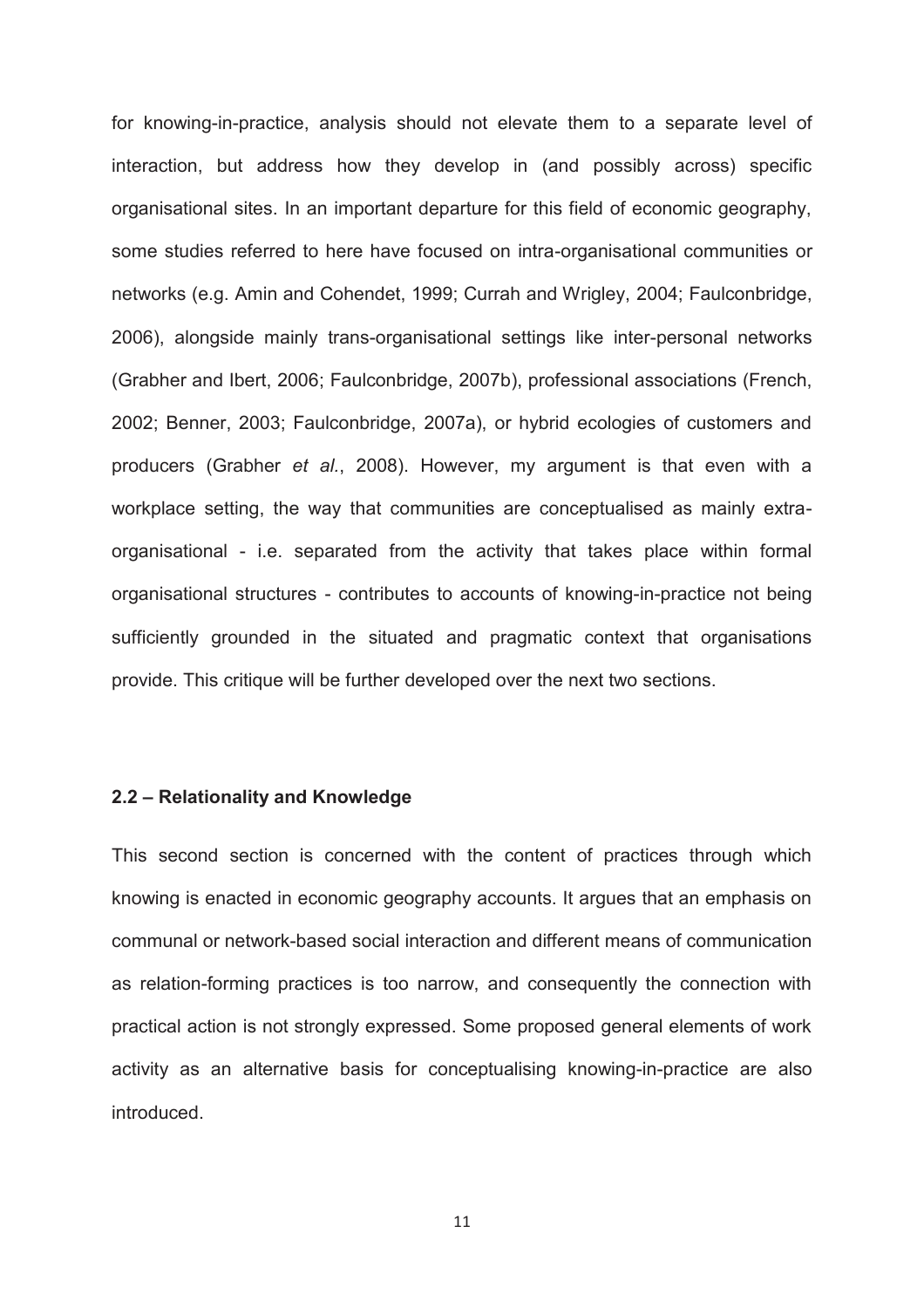In addition to the focus on 'community' discussed above, some economic geographers have also engaged more explicitly with the possible meanings of practice-based views of knowledge. In the opening chapter to *Architectures of Knowledge*, Amin and Cohendet (2004) align their approach with an understanding of learning-in-doing that is based on "embodiment, practical action, and social interaction [which] displaces the need to explain the behaviour of individuals as the product of cognition and consciousness" (p.7). A key reference point for them is Cook and Brown's (1999) distinction between an epistemology of knowledge as a possession and as practice. Where conventional approaches in economics and management treat knowledge according to the former, as a static resource held in people's heads or in the collective form of organisational competences, Amin and Cohendet (2004) advocate the latter, with its emphasis on *knowing* as emerging and inseparable from everyday action within a social context. For them this practicebased orientation equates to a firmly relational conception of knowledge as a product of community-based social interaction and connections within hybrid networks of 'transhuman actants'. In this accommodation of social and material elements, Amin and Cohendet (2004) combine the communities of practice literature with the distinctive view of knowledge and space offered by actor-network theory (see Law and Hetherington, 2000). Although other economic geographers have explored the possibilities of this particular relational-practice approach (e.g. French, 2000; 2002; Faulconbridge, 2010), it's arguments about the symmetry of the human and nonhuman have not, in general, been taken up throughout the discipline, even within the literature I cover here. Instead, for example, Faulconbridge (2006) discusses the 'social production of knowledge' as a distinct epistemology from the organisational transfer of 'best practice' knowledge, involving communication in inter-personal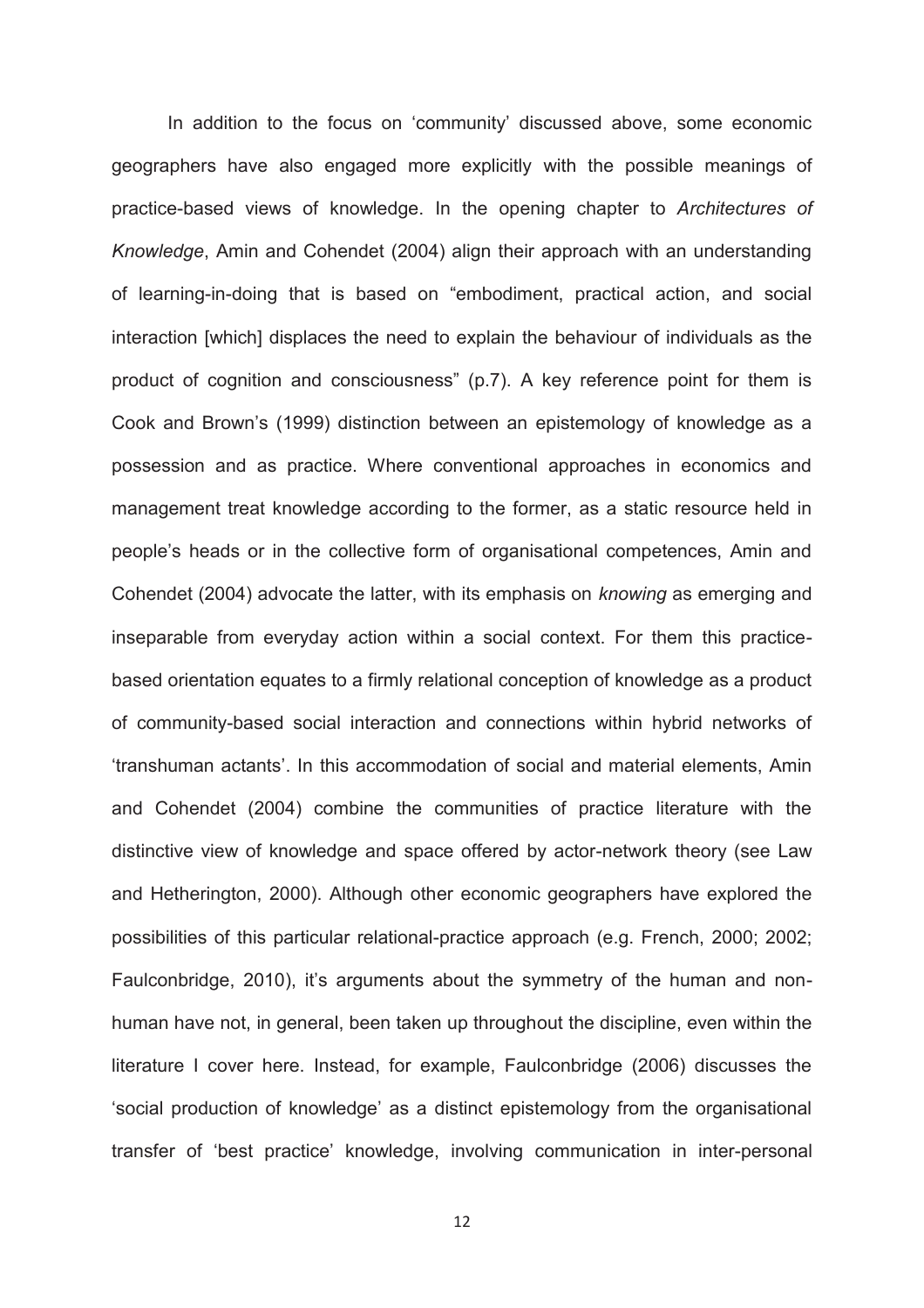networks to exchange experiences and form new insights or understanding. In these perspectives, sociality and communication are not just considered as mediums through which knowledge may be shared, but also as forms of action that are themselves generative of knowledge.

An often associated argument is that this interactive learning requires the presence of some form of 'relational proximity'; a common social or cultural connection and basis for shared understanding between the participants (that is not necessarily predicated on everyday physical closeness). In economic geography, the formation of organisational and occupational communities or networks of practice are discussed as a possible means of achieving relational proximity (Gertler, 2003; Amin and Cohendet, 2004; Amin and Roberts, 2008). The common norms and contact that a community of practice engenders are seen by some to ensure the "shared cognitive and interpretive framework" needed for the transfer of specialised (tacit) knowledge (Gertler, 2008, p.209; also Lee 2001; Bathelt *et al.*, 2004; Faulconbridge, 2006; Asheim *et al.*, 2007; cf. Ibert, 2010 on 'relational distance'). This lends emphasis to the social interaction through which relations of proximity may be established; or in a phrase used by Amin and Cohendet (2004, p.114) "the practices of community themselves". So for instance, arising from his research on transnational law firms, Faulconbridge (2007b, p.931) identifies a key line of enquiry to be the relational practices through which "all-important interpersonal networks are formed, embedded, and used so as to create time and space through which knowledge and its production can be stretched". More generally, a common point of discussion in this (and wider economic geography) literature concerns face-to-face contact and virtual communication as forms of social practice through which relational spaces can be constructed and knowledge exchanged (e.g. Faulconbridge,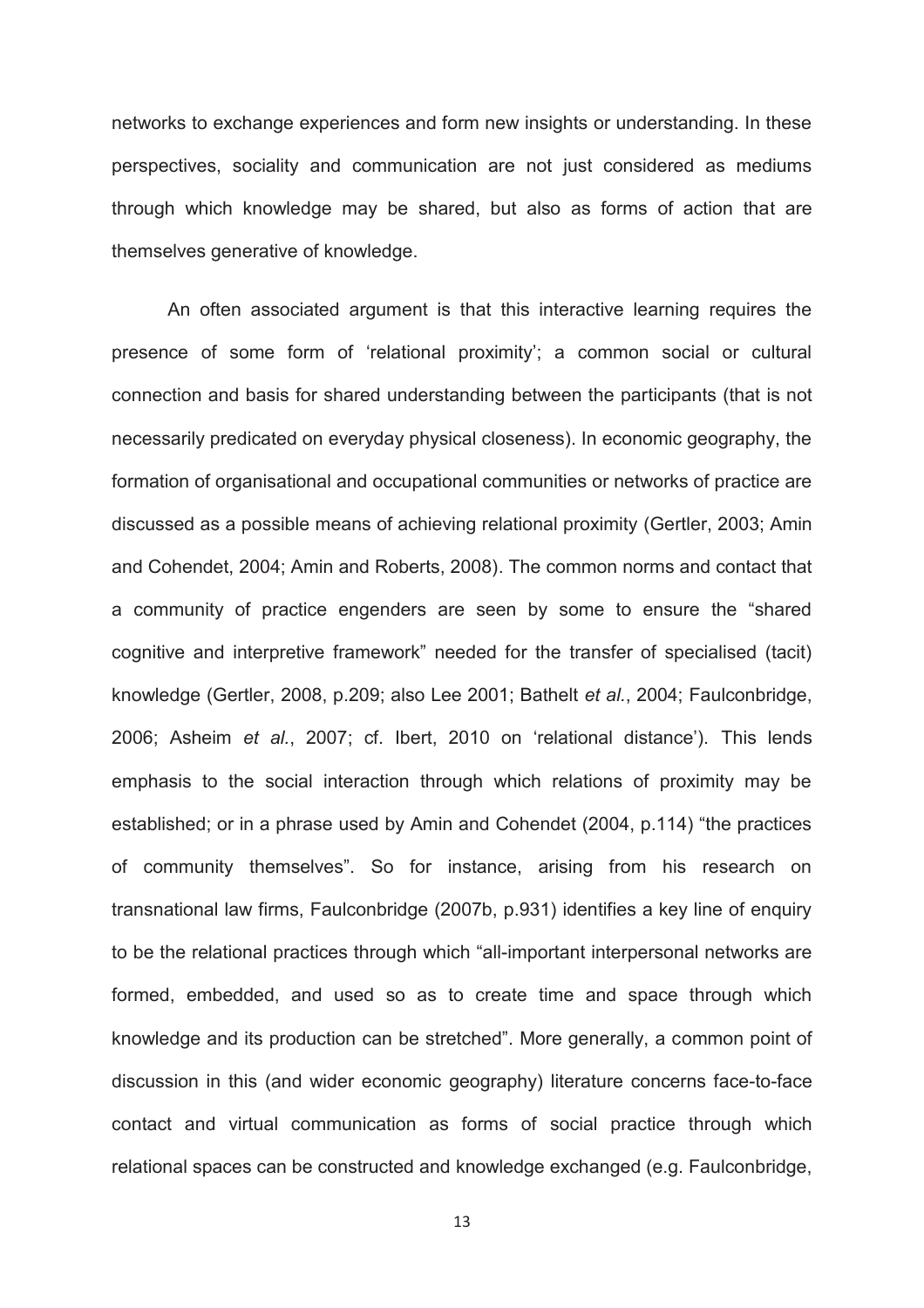2006; 2007b; 2010; Jones, 2007a; 2008; Amin and Roberts, 2008). Research on project ecologies has, meanwhile, focused on how different modes of knowledge production that predominate in different industries (advertising and software) require networking practices that create social ties of varying strength and durability (communality, sociality, connectivity) (Grabher, 2004; Grabher and Ibert, 2006).

 These arguments echo a core idea about communities of practice, following Lave and Wenger (1991): that communities are formed and reproduced as sites of learning through the socialisation effects of new and established members participating in the group's ongoing practices. However, in these economic geography accounts relation-forming social interaction and communication become the main practices through which knowing is enacted, which is a much narrower understanding than Lave and Wenger's (1991, p.49-50; also Cook and Brown, 1999) corresponding relational notion of practice as "the whole person acting in the world". Inter-personal communication and socialisation are, of course, integral parts of any collective practice including work activity (see Engeström and Middleton, 1998), but should be seen as components of wider systems of activity from which they derive their pragmatic meaning in relation to knowing. The underdeveloped sense of this broader situated context leads to knowing being represented in many economic geography accounts as equivalent to a relational or interactional 'effect' (Law and Hetherington, 2000; Ibert, 2010) of social contact, but one in which, I argue, the relationship to practical action is often obscured or only weakly expressed.

This paper suggests that this limitation could be addressed by a stronger conceptual and methodological focus on practice as work activity. 'Work' clearly encompasses a range of varied types and settings of activity. For all but the most unchanging set of tasks, however, I would propose that a general defining feature of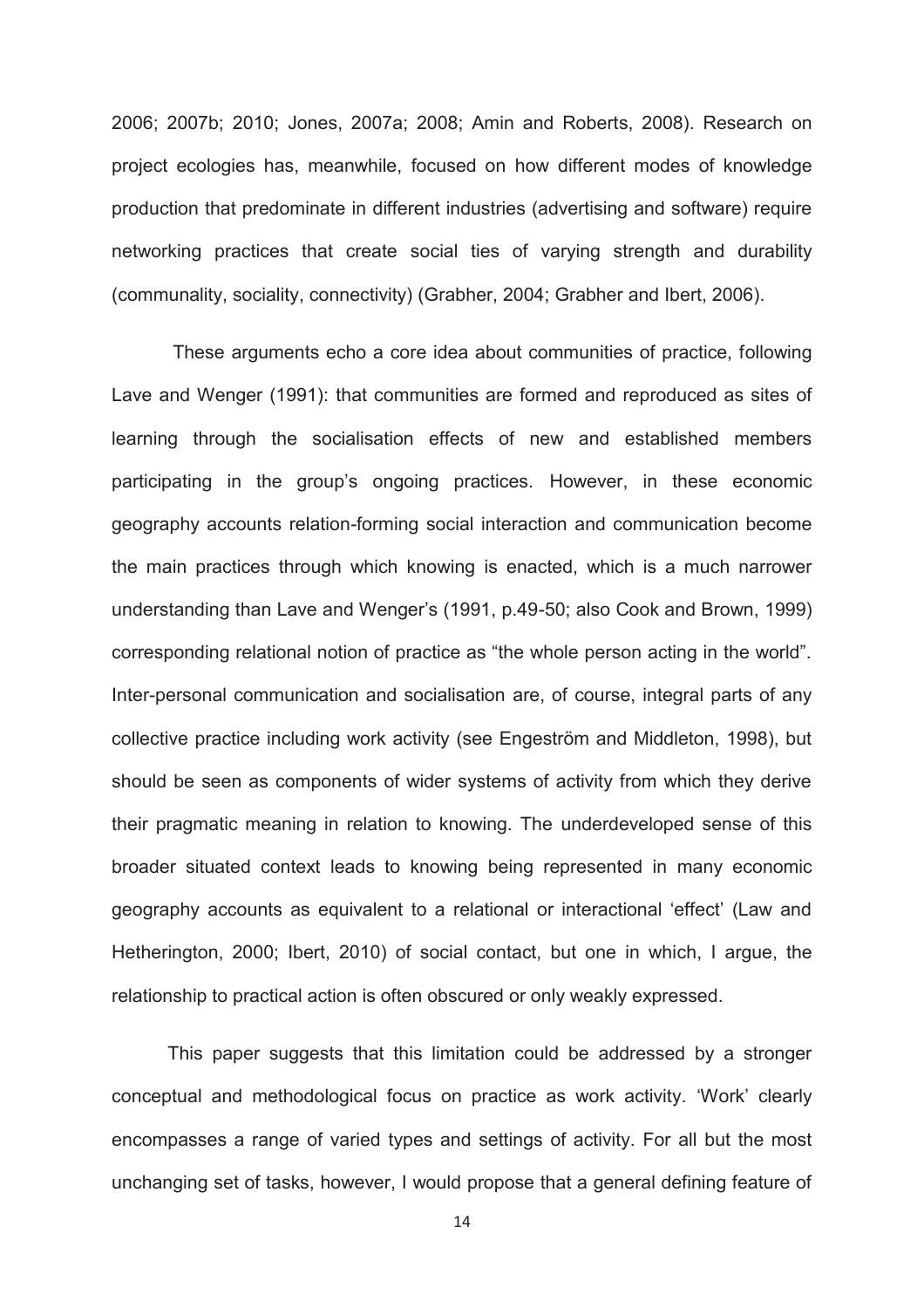work activity as knowing practice must be the presence of what Cook and Brown (1999) (drawing on Dewey) call 'productive inquiry' (also Fox, 2006). Practical action is 'inquiring' because it is motivated "in some sense by a query: a problem, a question, a provocative insight, or a troublesome situation", and it is 'productive' because "it aims to produce (to make) an answer, solution, or resolution" (Cook and Brown, 1999, p.388). Productive inquiries are not determined a priori by externally defined ends, but are continually generated by practitioners in midst of their ongoing creative action (also Joas, 1996). Activity theory, which will be discussed in the second half of this paper, embodies this notion of productive inquiry in its central focus on practical actions that are orientated towards a group's collective objects of activity. These pragmatist ideas are perhaps easiest to relate to forms of work activity that broadly involve manipulating or transforming physical materials to make or repair something (e.g. Sennett, 2008), but I would argue that it also applies to those that involve interaction with objects that are more abstract or symbolic in character (see Allen, 2000; 2002). In either case, viewing the subject-object relation as a central feature of work practice should ensure that knowing is recognised as always being at least partly embodied and tacit, drawing on the practitioner's "personal faculties of sensory perception and aesthetic judgement" (Strati, 2003, p.66; also Ewenstein and Whyte, 2007), consistent with a fuller conception of knowing-in-practice.

Some economic geographers are recognise the importance of interaction with non-human objects or artefacts in their accounts of knowing (e.g. French, 2000; Amin and Cohendet, 2004; Faulconbridge, 2010), but the practical dimension of this knowing – how it is integrally connected to solving situated problems or action that is productive of something other than knowledge – often seems secondary in these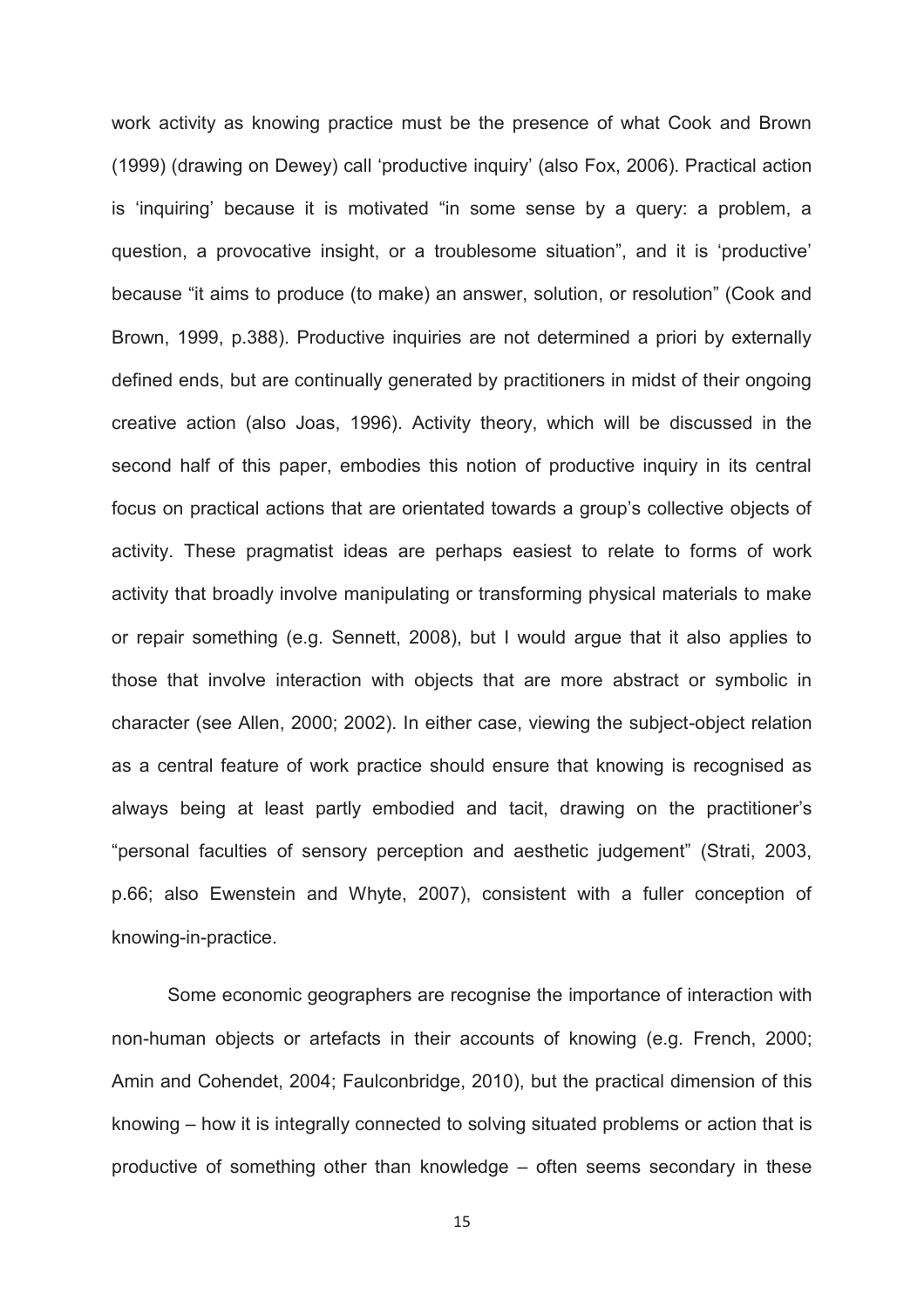analyses to how this interaction with objects is part of wider network or community forming processes (cf. Ibert 2007; 2010; Grabher *et al*. 2008). In some work this could possibly be linked to the abstraction of practice from formal organisational settings (and therefore organisational objects) discussed above. However, it may also be the case even when there is a direct focus on work, such as in Amin and Robert's survey of the literature on communities of practice, where they cite numerous ethnographies of workplace learning to support an argument against uniform prescriptive views of the concept. Here they present a classification of varieties of knowing-in-action into four categories (craft/task-based, professional, epistemic/creative, and virtual) based on the nature of communication and social ties they are seen to involve, along with characteristic forms of knowledge type (e.g. tacit, explicit, specialised, expert, aesthetic), innovation (e.g. incremental/radical), and organisational dynamic (e.g. hierarchical management, management by community, open/closed membership) (p.357). Interaction with the objects of these different categories of work are mainly implicit or incidental to this analysis; only acting as background contextualising detail in some descriptions of the studies reviewed, and not as among the defining features of all these activities.

#### **2.3 - Connectivity and Space**

The relational focus of much of the practice-related work in economic geography finds expression in what Amin (2002; Amin and Cohendet, 2004) has called a topological understanding of space. This departs from the dominant territorialised readings of knowledge and innovation in economic geography that are based around concepts that have overwhelmingly emphasised the advantages of local inter-firm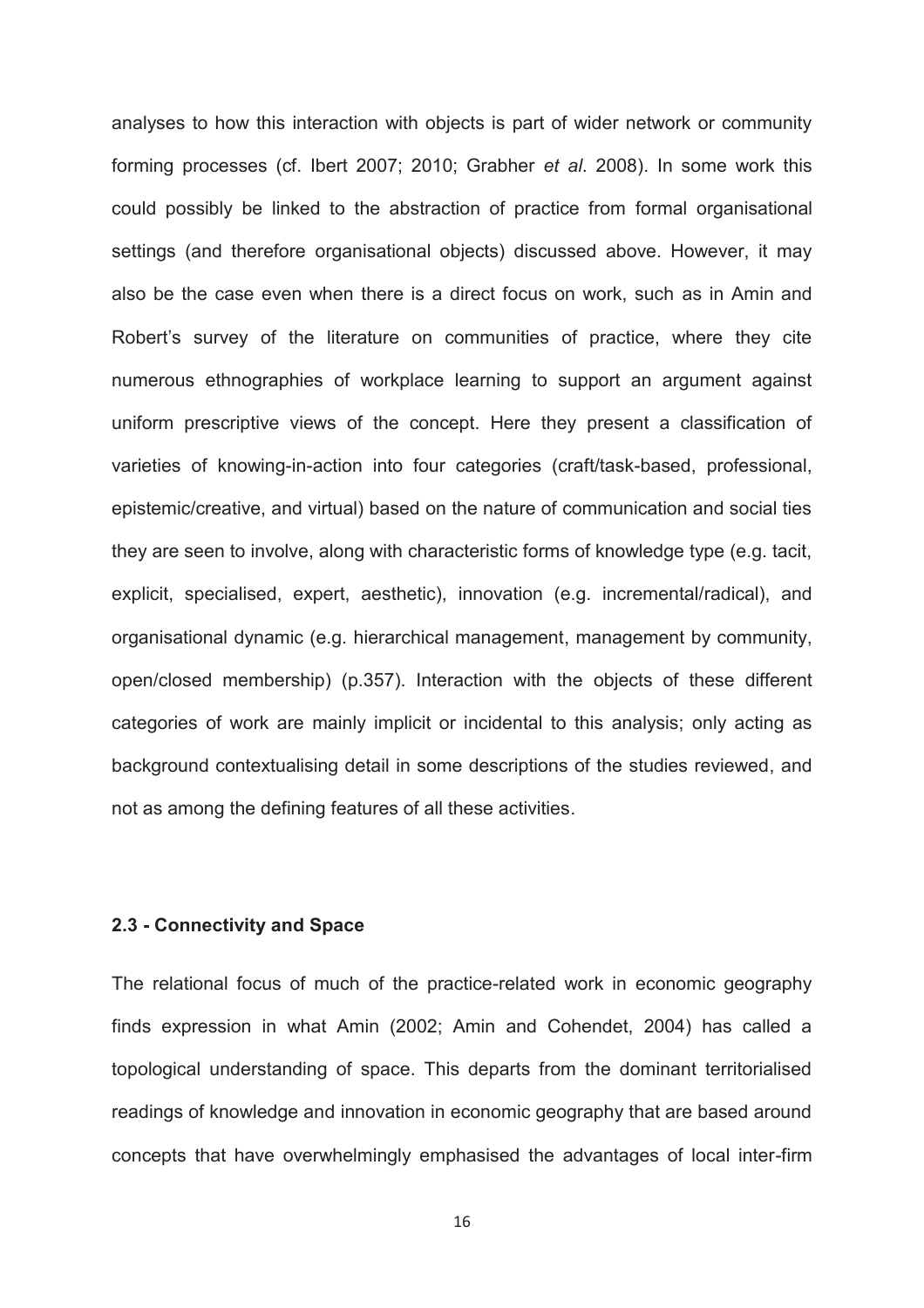links and regional institutional environments (for review MacKinnon *et al.*, 2002). While some of the literature referred to thus far applies the communities of practice concept at this cluster or regional milieu level, signalling the intensity of social interaction facilitated by geographical proximity, in other work it has been used to elucidate arguments that local links should not be inherently privileged over non-local or global relations (following Amin and Cohendet, 1999; 2004). It is this literature that considers the possibilities of non-local learning that I will concentrate on below, not because my primary concern is with questions of scale, but because this work most clearly illustrates the key argument here: that the spatiality of knowing-in-practice in economic geography is interpreted in terms of distributed relations, and not situated practical action that has a constitutive link to organisational settings.

This continues lines of argument from the previous two sections, and in particular it refers to the conception of practice as agency that, in the words of Vann and Bowker (2001, p.256), is represented as "an already there thing in the world that is created by the subjects of practice" (section 2.1). This is illustrated in the conclusion reached by Amin and Roberts (2008, p.365; emphasis added):

The spatial variegations highlighted in this paper … force reflection on the very meaning of basic spatial categories such as 'local', 'global', 'proximate', 'distant', 'location' and 'territory' in mapping the geography of knowing in action … . This is an approach that *takes space and spatial boundaries to be traced by the geometries of situated practice rather than expecting such practice to conform to pre-given spatial formations* – offices, regions, corporate structures, virtual architectures – imbued with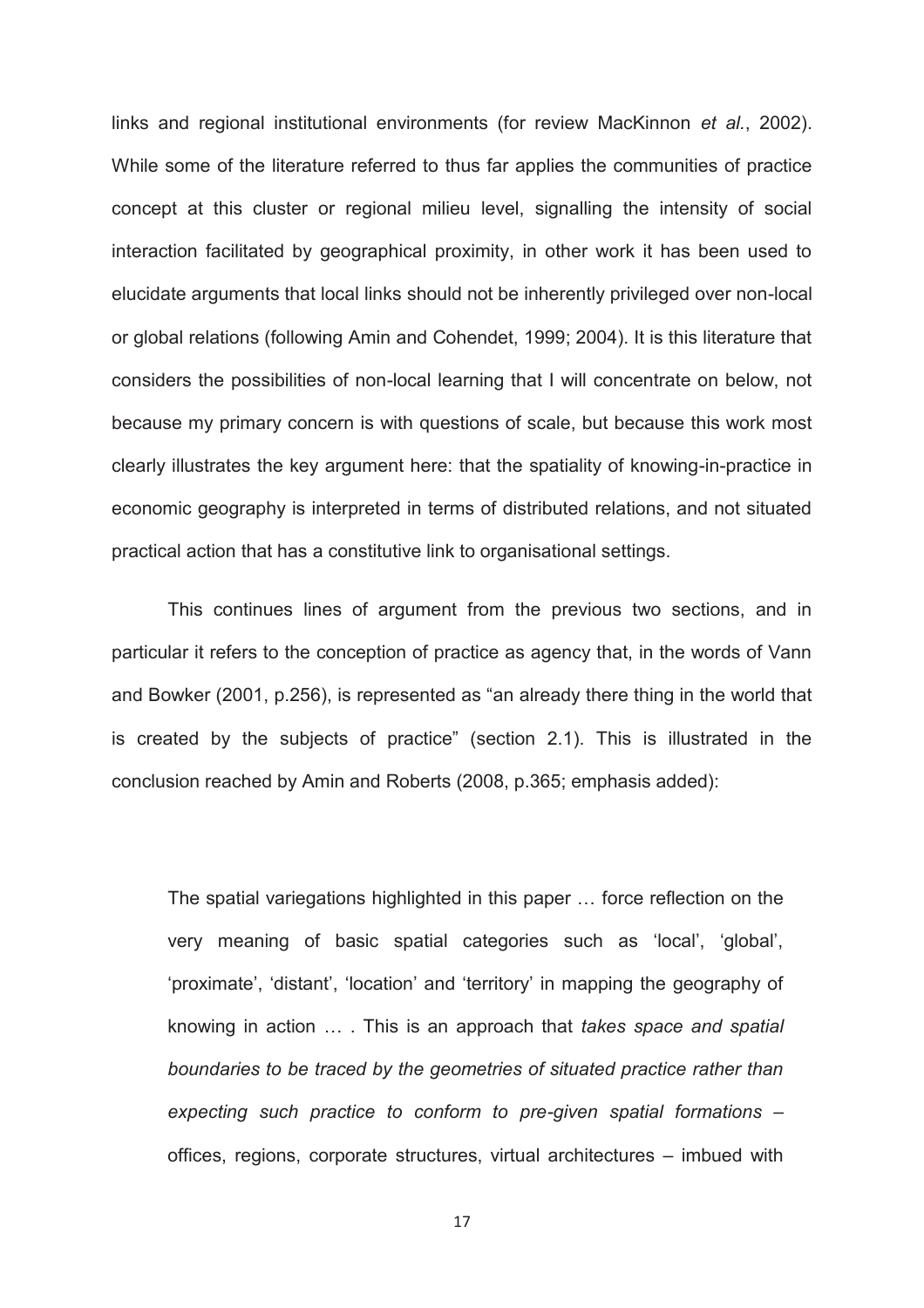distinctive properties. Accordingly, we might conclude that what determines the texture of ties or trust is not spatial proximity, but the nature of contact, intermediation, and communicative complexity involving groups of actors and entities.

This position coincides with recent support for 'non-essentialism' in economic geography (e.g. Ettlinger, 2003; Grabher, 2004). For instance, Jones (2008) outlines a 'relational practice-centred theoretical approach' that recommends focusing on the ways that practices produce economic outcomes, instead of these being conflated through pre-determined economic, social or territorial categories: "Such an approach replaces the static conception of entities (firms, institutions, regional clusters) with concepts generated around the dynamic practices that *constitute* action and *produce* these entities" (p.73; emphasis in original).

The question of what geographical forms these relational spaces take is, therefore, not one that can be answered through reference back to existing concepts in economic geography that have mapped the circulation of different types of knowledge onto a local and non-local scale binary, but is contingent on the particular network or relational practices through which they are produced and shaped (Grabher, 2004; Faulconbridge, 2007c). Amin and Roberts (2008, p.354) reason that these practices will vary with different types of collaborative work activity, depending on the "socialities of knowing in action" and "communicative settings" they involve. However, it is the argument that they see following from this, that "relational proximity is not reducible to co-location", that has attracted most attention in economic geography. The use of the term relational proximity here normally implies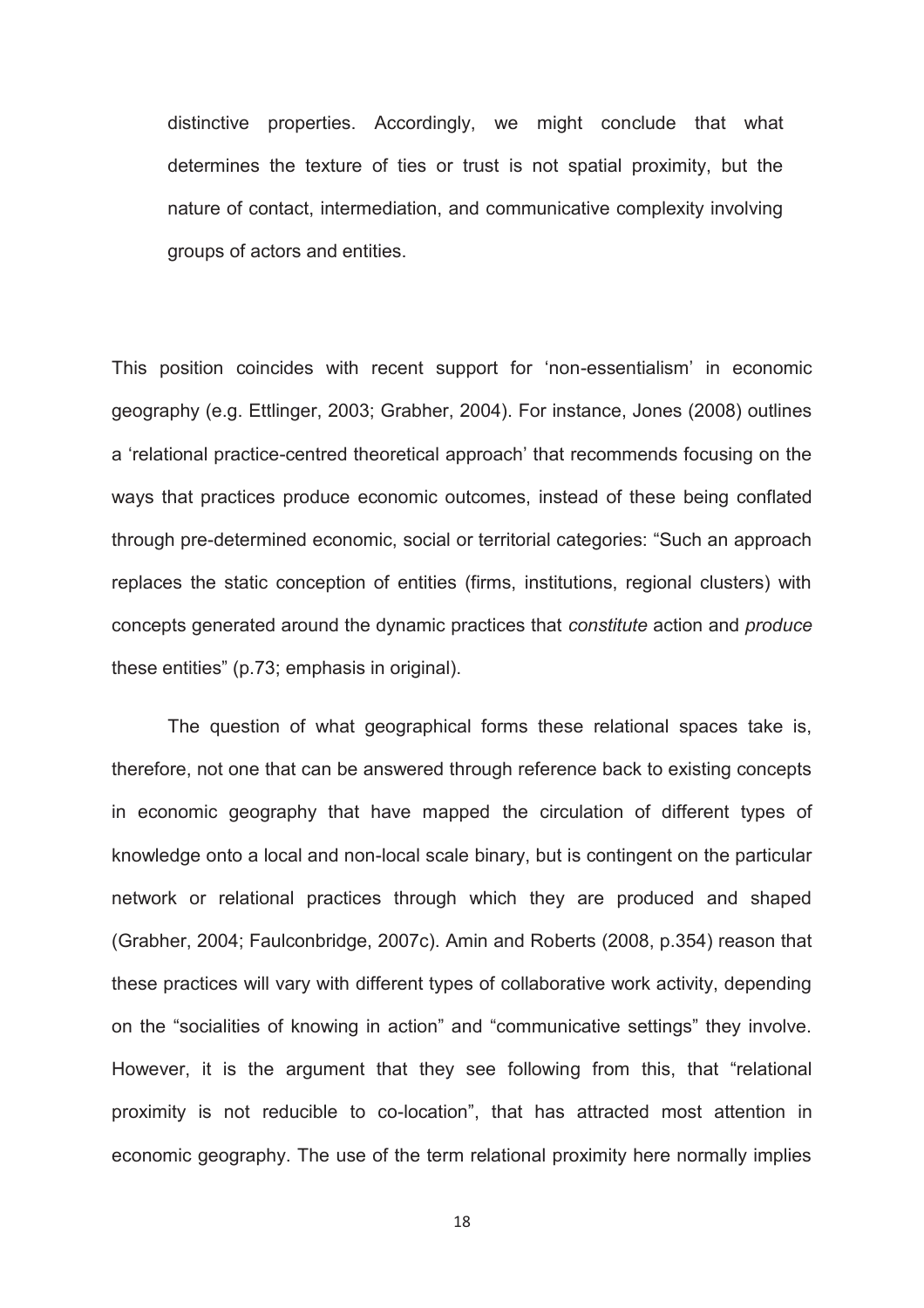a decoupling from geographical proximity, so that interactive learning does not just occur through relationships based on regular face-to-face contact in a single site, but also through long-distance communication or temporary collaborations (Amin and Cohendet, 2004; also Grabher, 2004). The close association between the concepts of relational proximity and communities of practice in economic geography means that the spatiality of the latter has been reinterpreted along 'topological and relational' lines (Jones, 2008). This is so that "there is no compelling reason to assume that 'community' implies spatially contiguous community … . [M]any communal bonds *may be* localized, as in a community of practice made up of employees in a given workplace, but many other communal bonds – of no less commitment and intensity rely on a spatially 'stretched' connectivity" (Amin and Cohendet, 2004, p.93; emphasis in original).

For Amin and Cohendet (1999; 2004) one of the advantages of the modern corporation as an organisational form is precisely the geographical span it can achieve in bringing dispersed sites together and integrating various local sources of knowledge. Consistent with their argument for management by community, they identify various 'spatial strategies' that corporations can use to encourage the kind of communicative practices that form relational proximity over distance. Many of these strategies rely on the 'mobilisation' or 'displacement' of people and other resources:

[An] important achievement has been to find ways of 'being there' through regular and frequent contact between distributed communities, the formation of task forces and project teams dislocated from their sites of regular work, the travels of tacit knowledge carried by executives,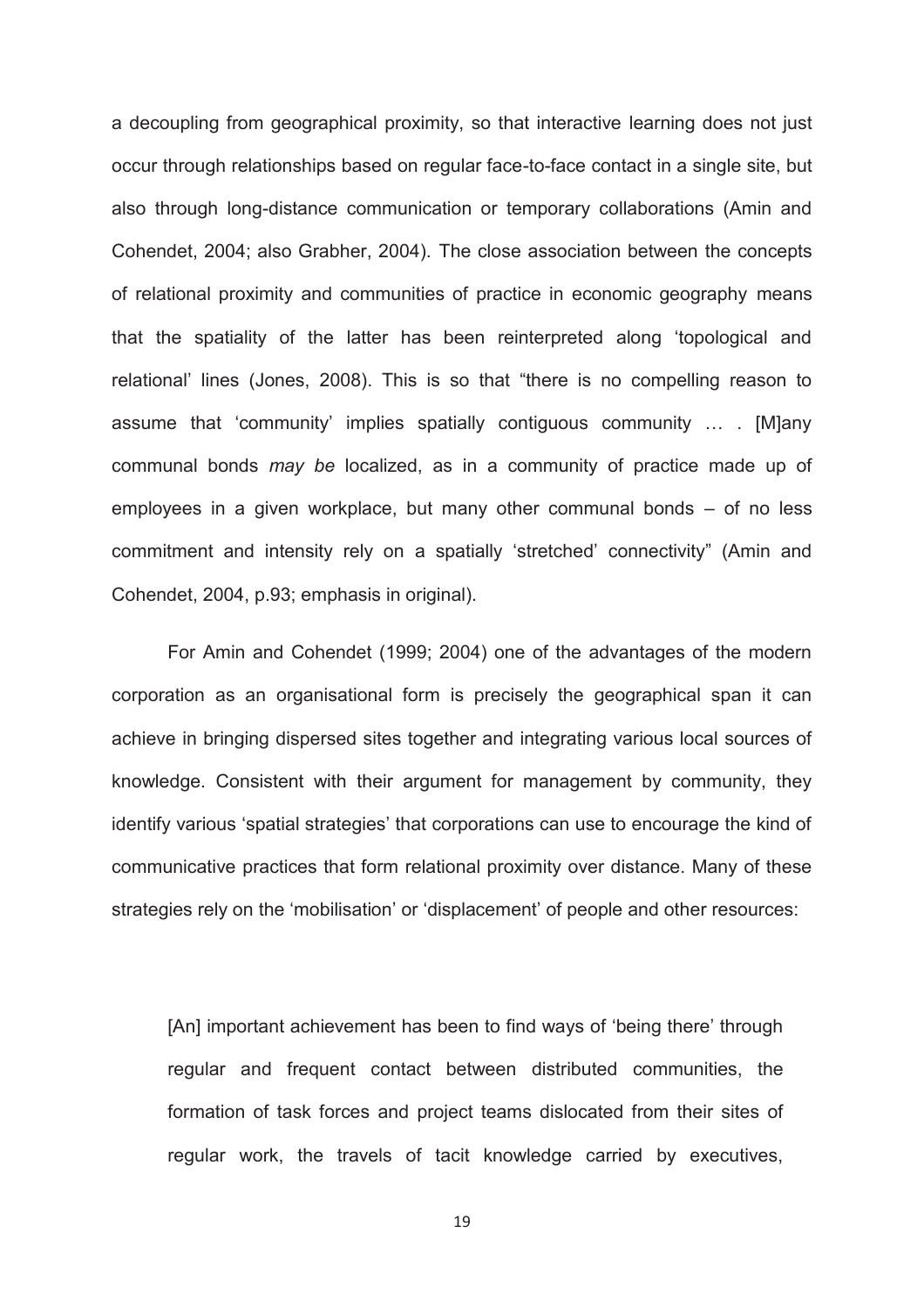scientists and technicians, the movements and transmissions of knowledge embodied in varied technologies, the insights generated during occasional meetings, teleconferences, and telephone conversations, or in email messages sent in transit.

(Amin and Cohendet, 2004, p.96).

Other research in economic geography, particularly on transnational professionalservice firms, has similarly emphasised corporate practices such as business travel and expatriation that create an 'ecology of mobility' (Faulconbridge *et al.*, 2009; also Beaverstock, 2004; Jones, 2007a). Amin and Cohendet (2004, pp.102-103) argue that when interactive learning is located in the kind of 'stretched' organisational spaces produced through these practices, what the literature calls situated knowledge should not be seen as territorially fixed-down or locally-bounded. Instead, the widespread use of knowledge management techniques have created a fluid ontology in which firms are transformed into "circulatory networks" (Amin and Thrift, 2002, p.65), and where the task of individual nodal sites becomes one of "making, aligning, and ordering relational networks made up of a multitude of potential knowledge actants" (Amin and Cohendet, 2004, p.103).

In terms that I will employ in the remainder of this paper, this strongly actornetwork theory influenced position is a radically 'distributed' view of the spatiality of knowledge and practice: the agency through which knowing is enacted cannot said to be constrained to any particular site because it is also constituted through extralocal relations or mobile 'circulating' objects and artefacts (also Faulconbridge, 2010). This view may help reflect awareness of the increasingly multi-site and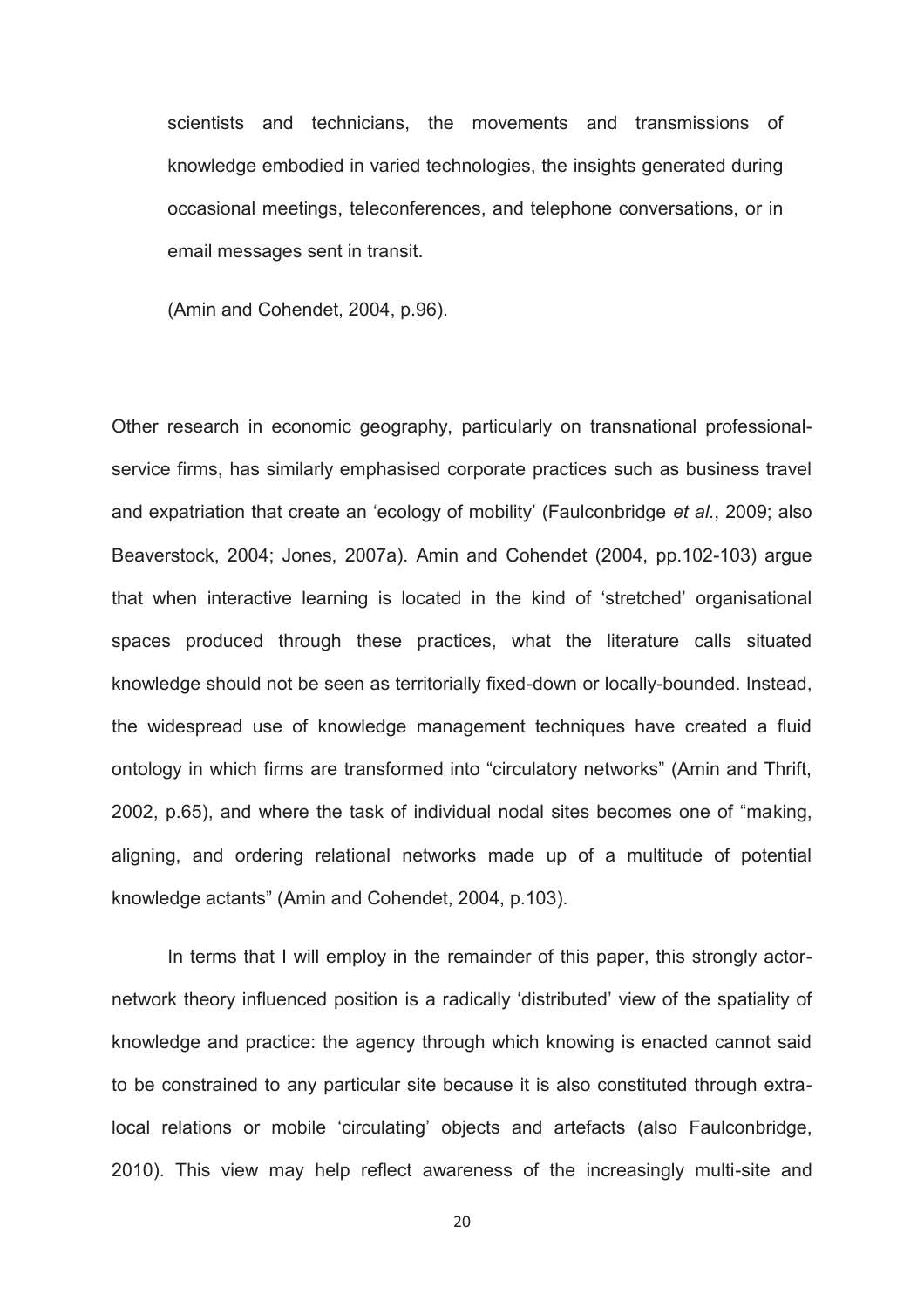geographically dispersed nature of economic organisation (and work activity (see Jones, 2007b)), but my argument is that the understanding of relational-practice on which it is based, in stressing the regionally or organisationally unbounded nature of 'practice', does not recognise the degree to which knowing is accomplished through practical action that draws on situated contexts of particular objects and instruments. In the next section I will develop this stronger idea of situated knowing, as part of an argument that it exists in a dialectical relationship with the distributed part of knowing. This will follow Blackler (1995) in arguing that knowing-in-practice should be studied by focusing on the 'culturally-located systems' through which it is enacted; which if not reducible to single-site bounded organisations, are certainly congruent with organisational contexts of intermediary technologies and artefacts that enable collective work activity. While some economic geographers have employed notions of organisational culture in their studies of knowledge and learning, this more often seems to be a formalised corporate culture of 'best practices' that are identified and spread by managers to ensure the convergence of cognitive frames or absorptive capacity throughout the firm (e.g. Amin and Cohendet, 2004; Currah and Wrigley, 2004; Faulconbridge, 2006; 2008), and not the situated product of ongoing work practice that I am concerned with here. For the purpose of developing this position, the next part will also focus on this relationship between learning and culture just at the organisational level, and not at the territorial level, as earlier studies in economic geography from an institutional perspective have done (e.g. Gertler, 1995). Although these respective contexts correspond to what, I would maintain, are quite distinct processes, their possible interplay could raise interesting questions for future work.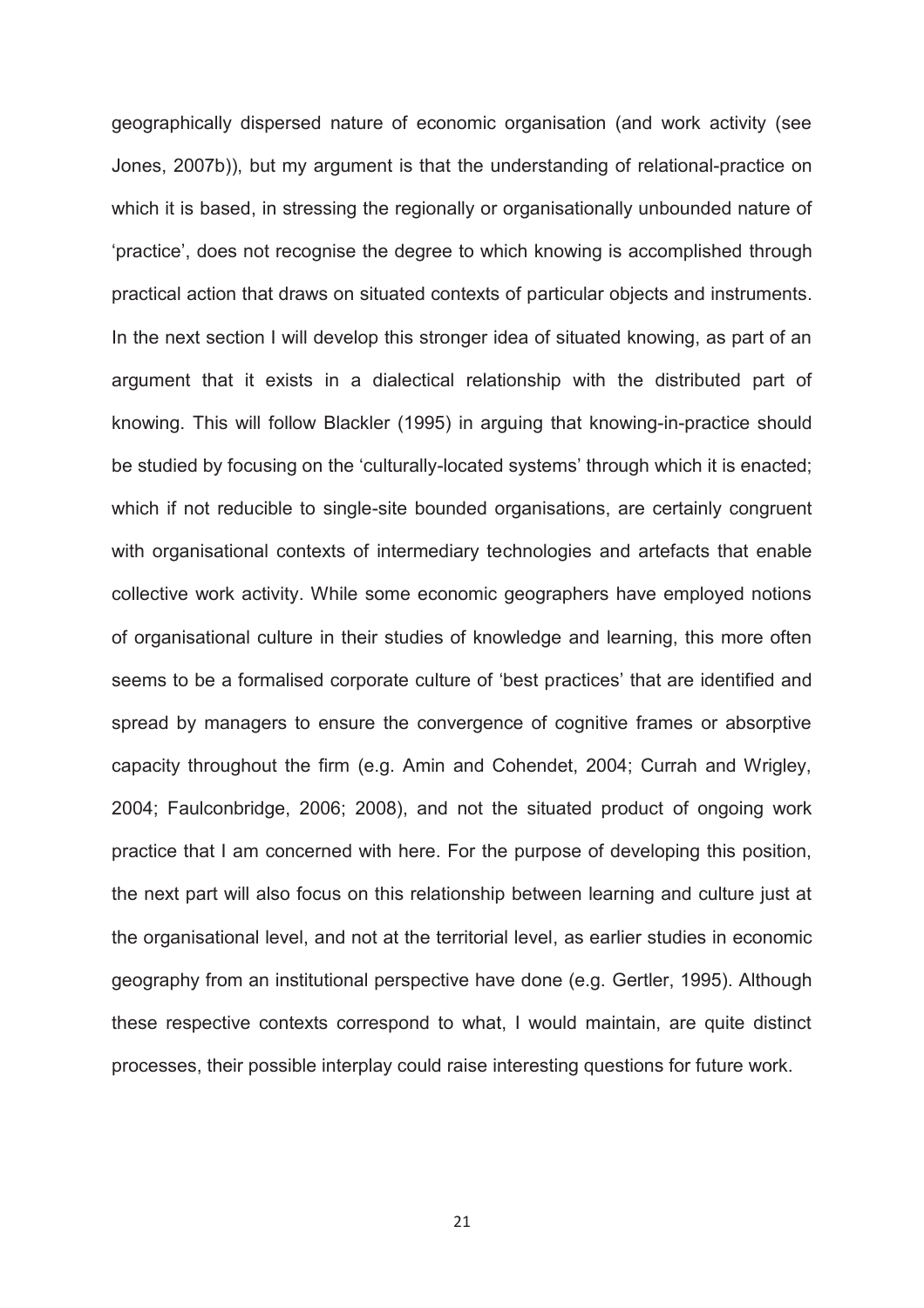#### **3.1 Situated Knowing**

This section will draw on an inter-disciplinary literature on situated learning to reestablish the connection of knowing with practical action that is, in the basic definition offered by Blackler (1995, p.1039), "located in time and space and specific to particular contexts", and which, as the previous three sections have argued, is underplayed in current conceptions of knowledge and practice in economic geography. This focus on situated knowledge is not proposing a return to local learning and a scalar mode of thinking, but a stronger awareness that in the different register offered by a relational spatiality, the practices that produce spaces are generated out of specific organisational or institutional contexts for work. This comprises the first part of a proposed dialectical framework with distributed knowing that will be outlined in this second-half of the paper. Throughout the work-based approach these two sections outline, the pragmatic or object-orientated basis of knowing and its mediation by cultural and technological artefacts or instruments is emphasised.

In the debates referred to here, this concept of situated knowledge or learning indicates a stance in opposition to the abstract view of knowledge underpinning cognitivist models of learning. Above all, it is perhaps through the work of two scholars that it has come to stand as a term often used for practice-based understandings of knowing more generally. First, Jean Lave's research in educational psychology on learning through 'legitimate' participation in a practice in its real-world context, rather than through the reception of a formal body of knowledge in detached classroom settings (Lave, 1988; 1993; Lave and Wenger, 1991). The notion of 'context' is evoked in this work; not in a Cartesian sense of an external fixed background against which activity takes place, but context emerging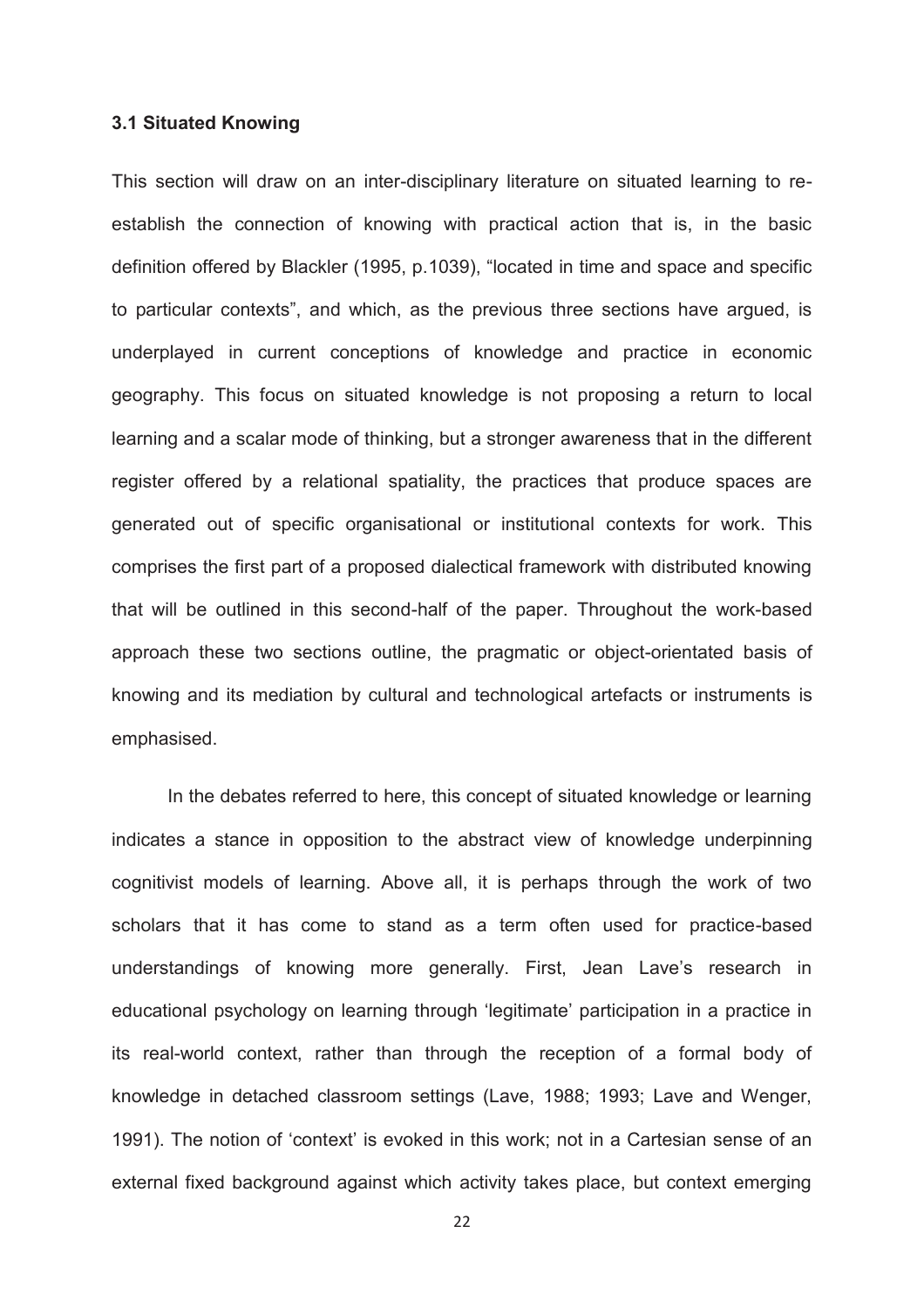from practice itself (Lave, 1993), in a relational approach where "agent, activity, and the world mutually constitute each other" (Lave and Wenger, 1991, p.33). Second, Lucy Suchman's (1987; also Suchman *et al.*, 1999) study of human-machine interaction, which criticised the dominant belief in cognitive sciences that behaviour is structured by preconceived mental representations of action. Her research showed that the way users learn to operate a new piece of technology does not conform with these 'plans', but emerges in the course of what she calls situated action: "how it is that actors use the resources that a particular occasion provides – including, but crucially not reducible to, formulations such as plans – to construct their action's developing purpose and intelligibility" (p.3). This again points to a position in which context is constitutive of knowing:

The term [situated action] underscores the view that every course of action depends in essential ways upon its material and social circumstances. Rather than attempting to abstract action away from its circumstances and represent it as a rational plan, the approach is to study how people use their circumstances to achieve intelligent action.

(Suchman, 1987, p.50).

This contingency is also recognised in the mainstream organisational studies concept of sensemaking, which describes those occasions of 'shock' when an expected 'flow of actions' is disrupted, forcing participants to reflect on and reconstruct their understanding of that situation (Weick, 1995). An integral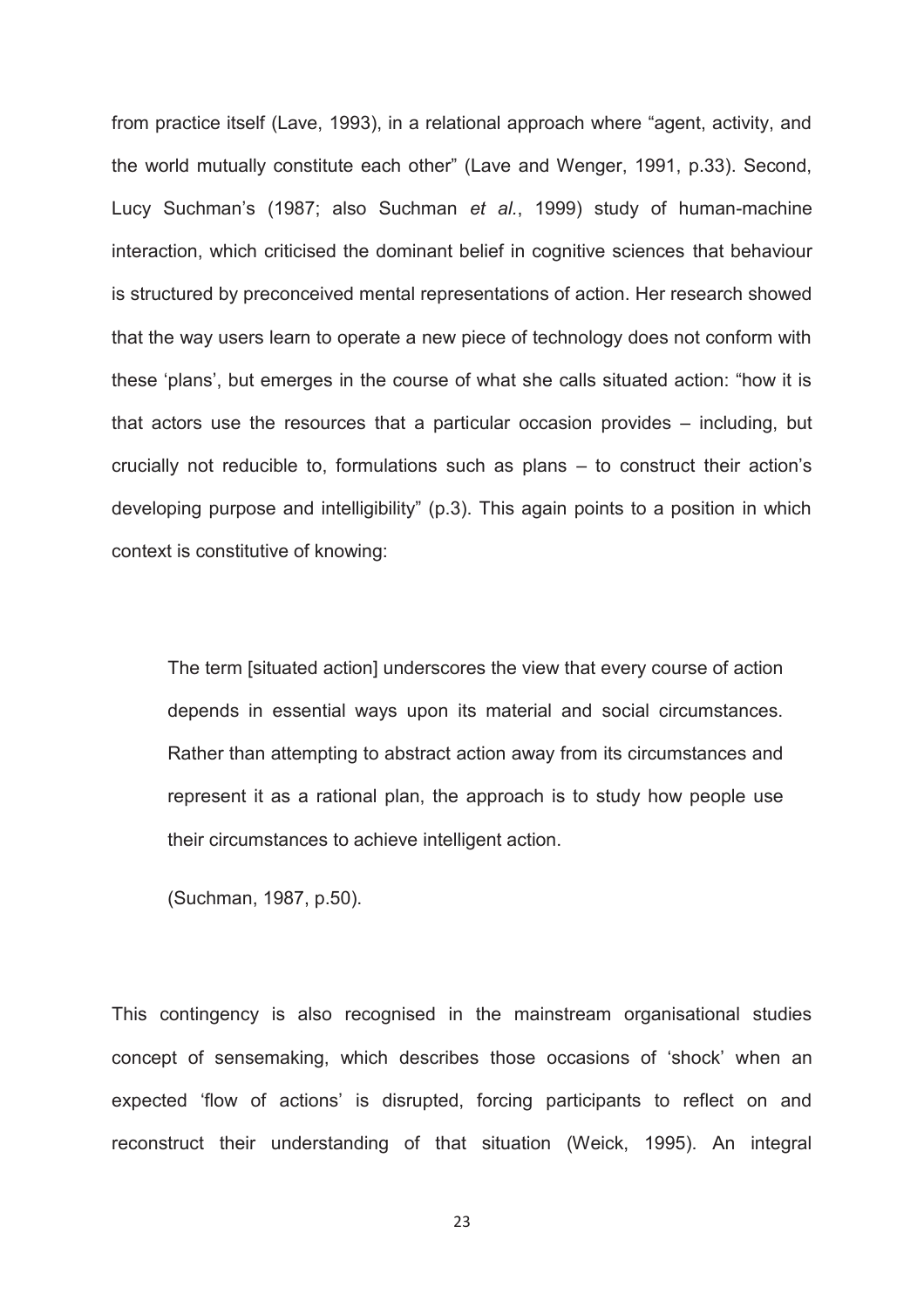component of sensemaking are actions that transform ambiguous sets of circumstances into pragmatic inquiries: "In real-world practice, problems do not present themselves to the practitioner as givens. They must be constructed from the materials of problematic situations which are puzzling, troubling, and uncertain" (Schön, 1983, p.40; quoted in Weick, 1995, p.9; also Orr, 1996).

Within the different disciplinary strands that have congregated underneath this label of situated learning or cognition theory there are significantly varying perspectives on the degree to which knowing is fully provisional in any situation, or is enacted through existing, more durable cultural systems. Lave (1993) identifies two main positions. The first, which she associates with a phenomenological tradition, "focuses on the construction of the world in social interaction; … [so] that activity is its own context" (p.17). The second, which is exemplified by cultural-historical activity theory, holds that "[a]ny particular action is … given meaning by its location in societally, historically generated systems of activity", whilst still "[emphasising] the non-determinate character of the effects of objective social structures" (p.18). It seems clear that the economic geography interpretation reviewed above, with its view that social practices are generative of relational spaces instead of being placed in 'essentialist' constructs such as organisations, tends more towards the former 'activity is its own context' end of this spectrum.

Here, by contrast, I want to argue that part of developing a work-focused conceptualisation of knowing-in-practice for economic geography will be to reaffirm the meaning of situated knowledge in reference to specific organisational or institutional settings in which work activity takes place. In some research this has been illustrated in a near literal way by showing that the enactment of collective knowledge is mediated by the physical arrangement of the work environment itself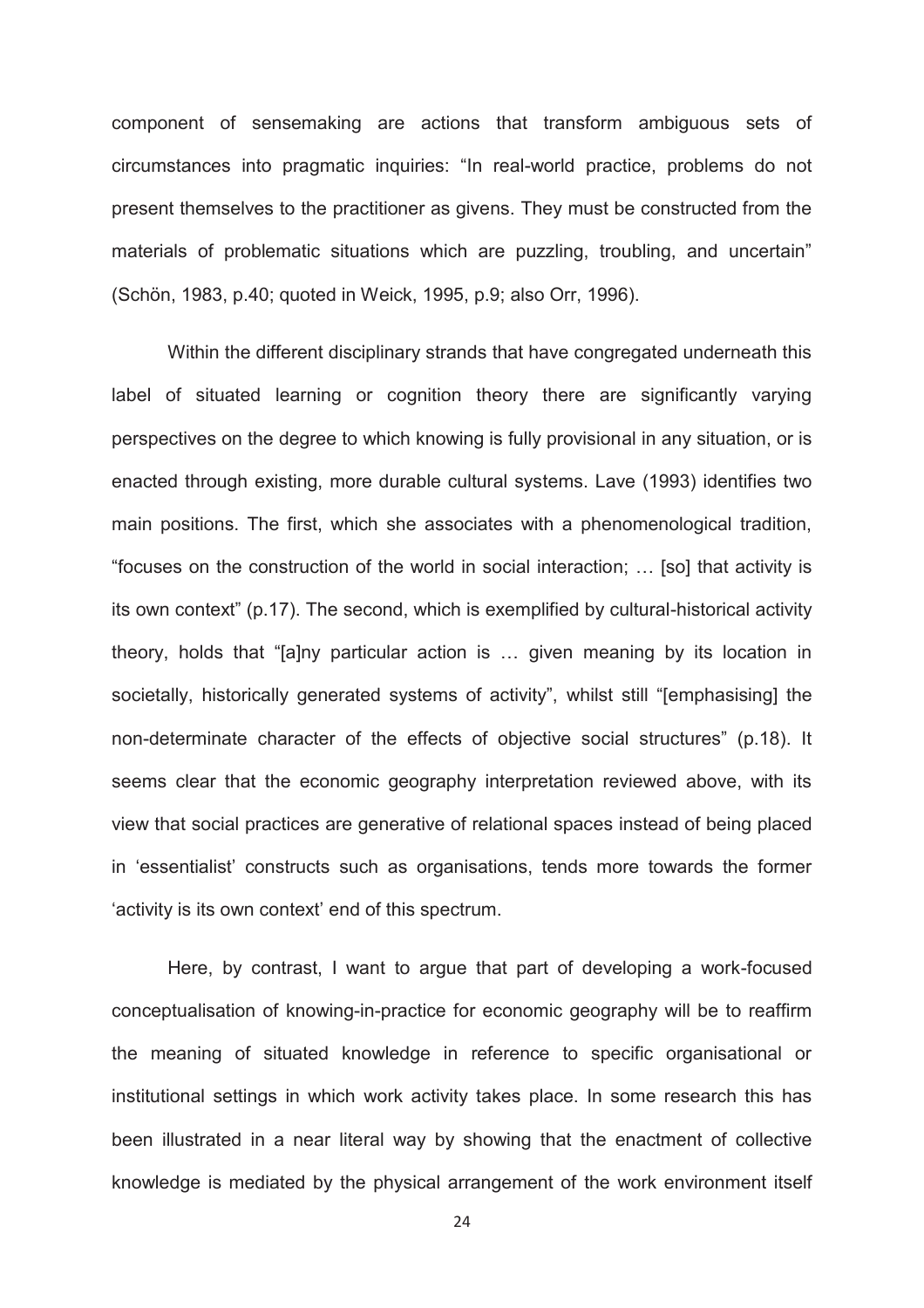(e.g. Hutchins, 1995; Goodwin and Goodwin, 1995; Suchman, 1995; Beunza and Stark, 2004). More broadly, however, an explanation of how knowing is situated in a context that is more than just performed in that instance requires some consideration of the second of Lave's positions. The key point here is that work-based knowing-inpractice, as part of our 'interaction with the world' (Cook and Brown, 1999), involves the use of various intermediaries that enable individual and group subjects to relate to their circumstances in a practical and intelligent way. These cultural resources, whether conceptual, discursive, social or material in form, are continually reproduced through their use as part of that collective work activity, and therefore maintain some continuity with past practice. In their cultural approach to organisational learning, Cook and Yanow (1996) propose that it is only through intersubjective meanings invested in shared organisational artefacts that a group of people has the 'collective knowledge' to perform complex work tasks in a coordinated way. In the accompanying ethnographic research, carried out in world-class flutemaking workshops, Cook and Yanow (1996, p.449) stress that these intermediaries, unique to the organisational culture of each site, are reproduced through their distinctive work practices:

These meanings, whether they are acquired by new members or created by existing ones, come about and are maintained through interactions among members of the organization. They need not be face-to-face verbal interactions: meaning-making and meaning sustaining interactions take place just as importantly through the medium of the artifacts of the organization's culture – its symbolic objects, symbolic language, and symbolic acts. Such "artifactual interaction" happens not only in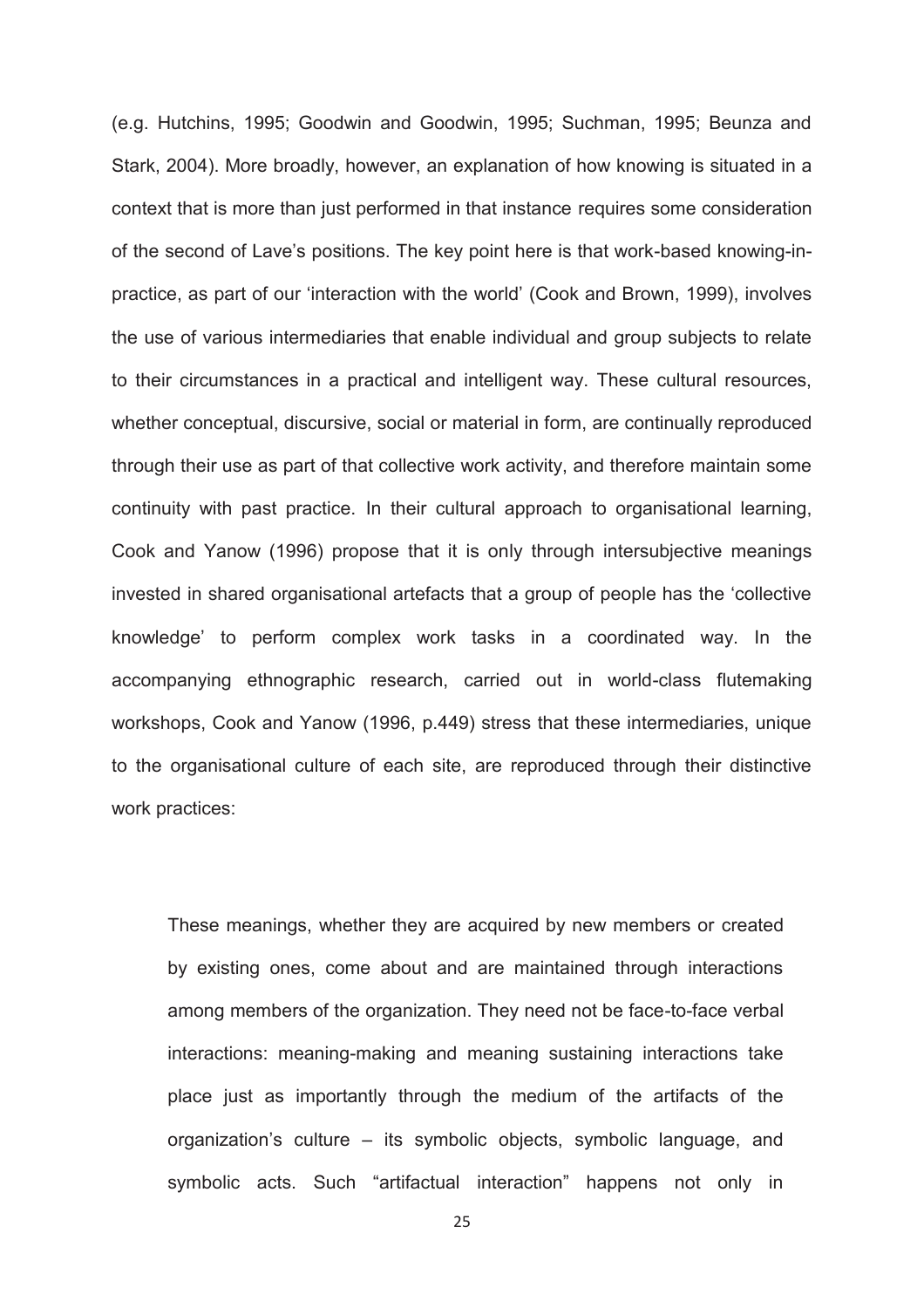exceptional circumstances of disruption or change but also routinely as part of "normal" day-to-day work (whether that be production, management, marketing, etc.).

In contrast to Cook and Yanow, who emphasise the effect of organisational artefacts in stabilising meanings and allowing the reproduction of work practices over time, cultural-historical activity theory focuses on how the development of these intermediaries can change practices and hence constitute a form of collective learning. The explanatory potential of this approach relies on a distinction made between the levels of individual or joint goal-directed actions and historically-formed collective activities, so that the analytical task is "to uncover the anatomy of these actions as successive, momentary instantiations of a wider and more stable system of collective activity" (Engeström, 2000, p.961). An activity system is seen to be formed when sets of mediating instruments – including conceptual or symbolic 'tools', and organisational or social rules, conventions, and divisions of labour – are developed in relation to an object of activity (or 'problem space') that is shared by a group of practitioners and gives meaning to their ongoing interaction (Engeström, 1993; 2000). This object of activity is constantly evolving as part of the 'community's' shared practice, reflecting its partly-given and partly-emergent (Blackler and Engestrom, 2005) dual nature as both a material or objective reality with which the practitioner's engage and transform, and the socially-constructed conception of their collective activity and its development over time (Adler, 2005)*.* It is through use of instruments - "an interrelated *bricolage* of material, mental, social and cultural resources for thought and action" (Blackler *et al.*, 2000, p.281; emphasis in original) that community members are able to 'enact' and 'reconstruct' their object of activity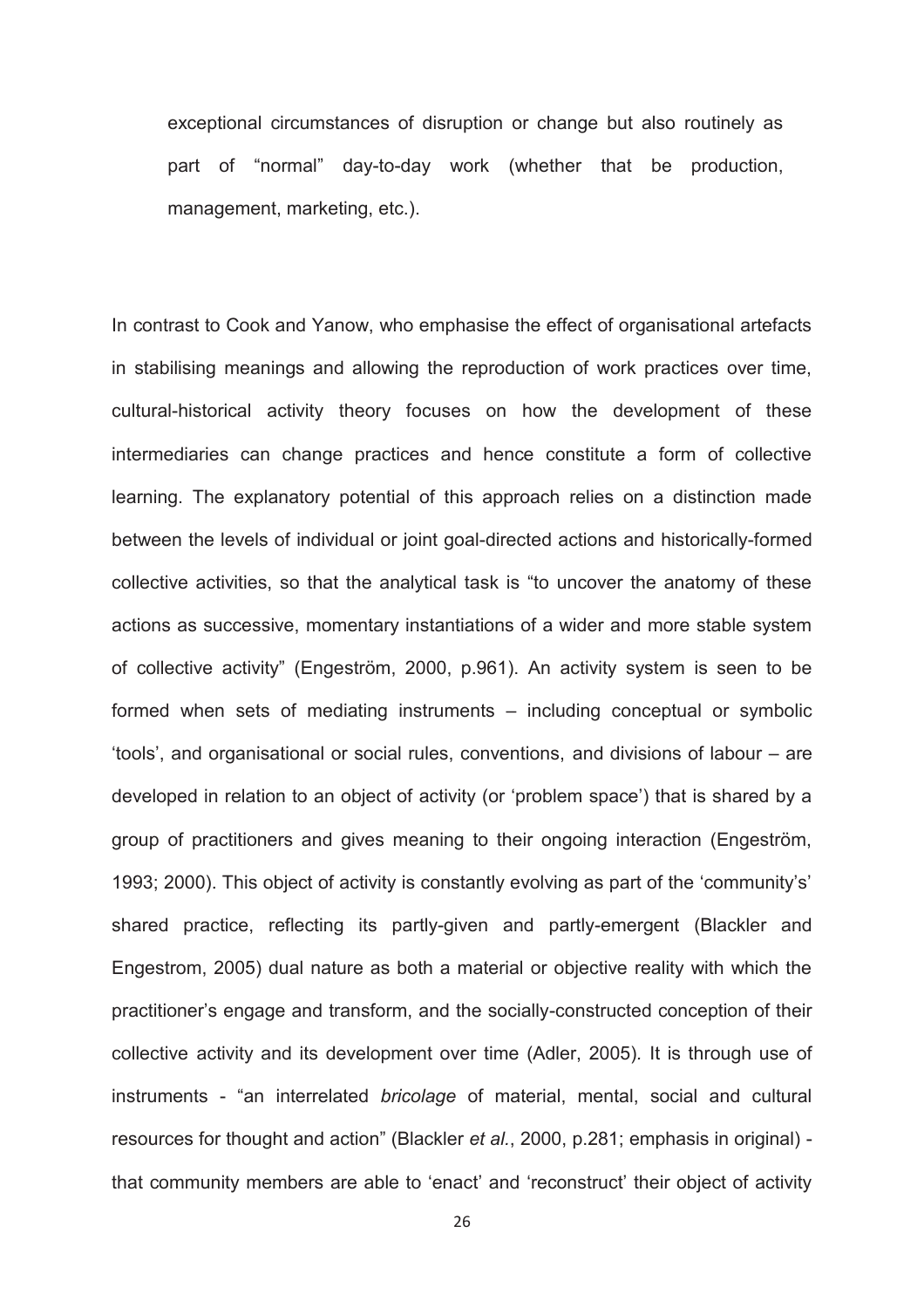in "specific forms and contents" as part of everyday practical action (i.e. 'productive inquiries'), which "often takes the form of problem finding and problem definition" (Engeström, 1999, p.381).

 In this dialectical theory of learning, contradictions that are seen to be inherent to the collective activity, such as varying perspectives of a shared work object, manifest themselves as 'disturbances' in individual or joint actions that force practitioners to reflect on and change their practices. As Engeström (2000, p.964) explains "while the object and motive give actions coherence and continuity, by virtue of being internally contradictory, they also keep the activity system in constant instability". Changes to a new mode of knowing-in-practice are theorised as an 'expansion' of the object of activity, which is achieved through the development of "novel mediating instrumentalities" that enable participants to understand their shared activity and act in a way that resolves the disturbances or breakdowns previously experienced (Engeström *et al.*, 2003, p.154). Hence, innovation in working practices can be understood in terms of a continual iterative cycle of 'object formation', moving between 'abstract' and 'concrete' stages of questioning the existing activity, entering into dialogue to construct and define the problematic situation, and developing new instruments (including concepts and discourses) that allow the modelling and implementation of a modified set of practices (Engeström, 1999; also Miettinen and Virkkunen, 2005).

The hierarchical distinctions between activities and actions, and between the classes of objects and mediating instruments, that underpin organisational activity theory may be too structured or schematic a view of practice for advocates of 'flatter' ontologies (see Latour, 1996). However, in the context of this argument it does provide a framework in which spatially situated and temporally emergent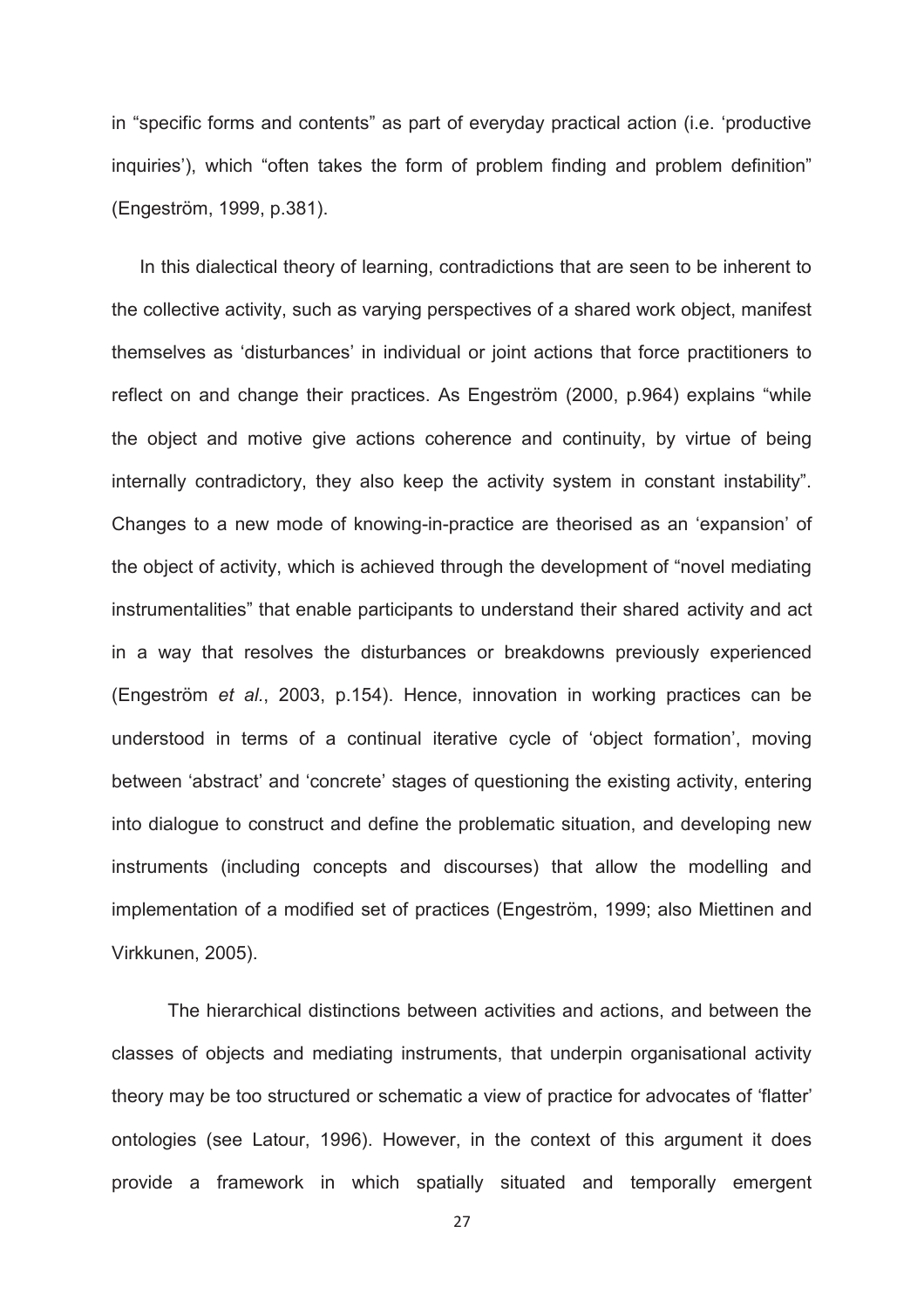understanding can be located in wider systems of meaning that are characteristic of organisational cultures and other relatively stable contexts for collective work activity. Its other notable feature here is that, in its micro-level and dialectical theorisation of collective learning, it offers a way of conceiving innovative-learning through ongoing iterative and reflexive human interaction with objects of work (Vallance, 2009), that is an alternative to emphasis on the generation of innovation through social connectivity and the formation of novel network relations (see Amin and Cohendet, 2004, p.67-68). In activity theory, innovative-learning is a predominately endogenous process of people transforming their context of activity by attending to the tensions and disturbances they encounter in their everyday practice, which I would suggest seems particularly fitting to analysis of the kind of creativity and change that can arise out of ordinary work activity, but which can nevertheless have substantial positive effects on the efficacy of practices, and hence also cumulatively on organisational performance.

#### **3.2 – Distributed Knowing**

The first half of this paper argued that economic geographers have read the spatiality of knowing-in-practice more through distributed relations than situated practical action. Having made the case above that the second of these terms should be given more weight by showing the connection between practical action and its context of situation-contingent problem or object and intermediaries in an organisational setting, this section will consider how this is related to distributed knowing. It will discuss this in a socio-spatial sense that does not necessarily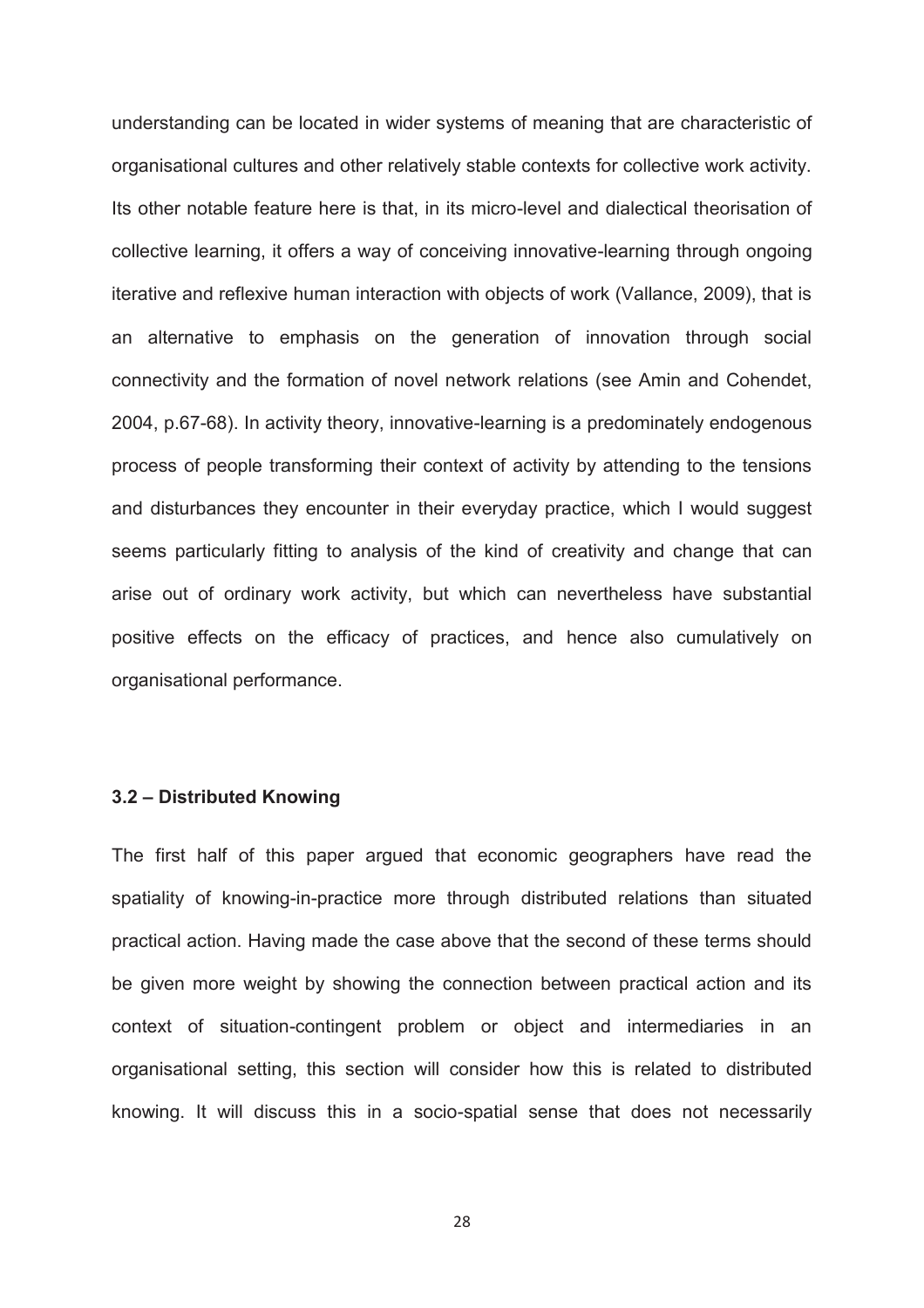indicate geographical dispersal or distanciated relations, although as the section progresses I will cover literature where these two meanings increasingly coincide.

Practiced knowledge is distributed because, instead of being possessed in the heads of individuals, it is collectively enacted through relations between them, and mediated by the intersubjective meanings that are invested in the artefacts they produce. Lave (1988, p.1; quoted in Star, 1992, p.404) explains the process of distributed cognition thus:

[W]hat we call cognition is in fact a complex social phenomenon. The point is not so much that arrangements of knowledge in the head correspond in a complicated way to the social world outside the head, but they are socially organized in such a fashion as to be indivisible. "Cognition" observed in everyday practice is distributed – stretched over, not divided among – mind, body, activity and culturally organized settings (which include other actors).

So this is not only consistent with knowing also being situated, but the two require each other: if situated knowing is constituted by a context of social and material relations it follows that it must be also socio-spatially distributed across these collective relations. This is so that firms are themselves, inherently, distributed and relational systems (Tsoukas, 1996; Araujo, 1998).

The two terms can, however, be seen as referring to conflicting dynamics within collective knowing. Considering knowing as distributed indicates that, while a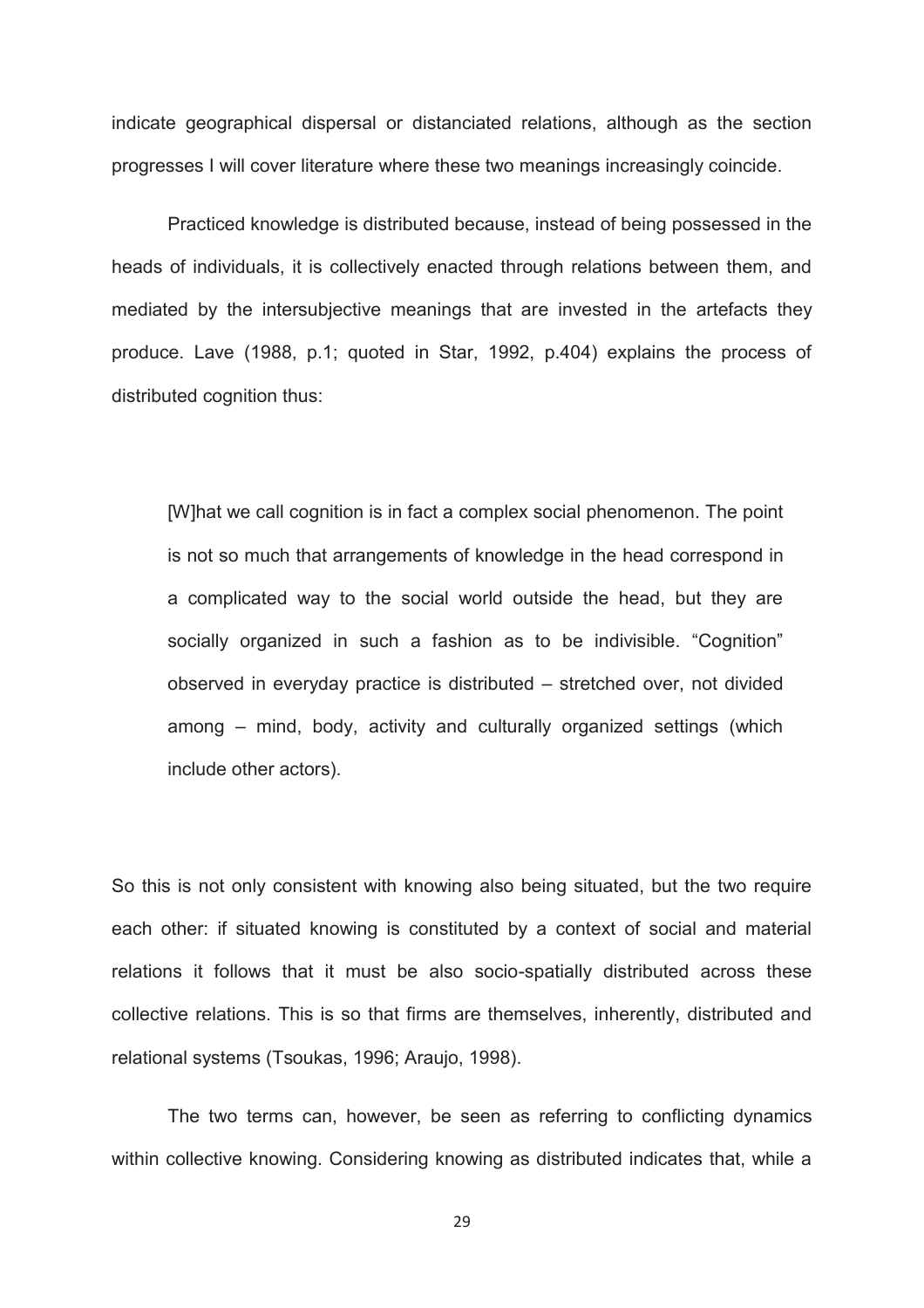set of practitioners interacting over a joint problem or object may draw on the intermediary resources that a common context for work activity provides, this does not mean that all participants will understand this situation in the same way. A collective practice is not homogeneous or centred around a core identity or competence, but is structured by a division of labour, and involves different forms and levels of 'peripheral' participation in the group's activity (Lave and Wenger, 1991). So we can talk of collective knowledge as an effect of the mediation of organisational artefacts on knowing-in-practice (Cook and Yanow, 1996), but the varied knowledge and participation of individuals in this process will not correspond to that of the group as a whole.

This point is illustrated by the work of cultural psychologist and anthropologist Edwin Hutchins, one of the leading figures in this field of distributed cognition. In his 1995 book *Cognition in the Wild* Hutchins uses an extremely detailed study of navigation on large naval ships to show that, within a team-based work context, knowing is 'twice removed' from individual cognition: first by "the transforming effects of the interactions with the tools of the trade" (in this case navigation instruments and media), and second as "a consequence of the social organization of distributed cognition" (Hutchins, 1995, p.226). In Hutchins' work the division of labour is a central concept that enables the formation of social organisation and distributes the capability for collective knowledge across social space (Hutchins, 1995, p.224). This does not mean that Hutchins views knowledge to be discretely distributed and fixed between team members corresponding to a functional definition of their roles: the highly variable environment with which his navigators are faced means that constant communication is integral to their work practices: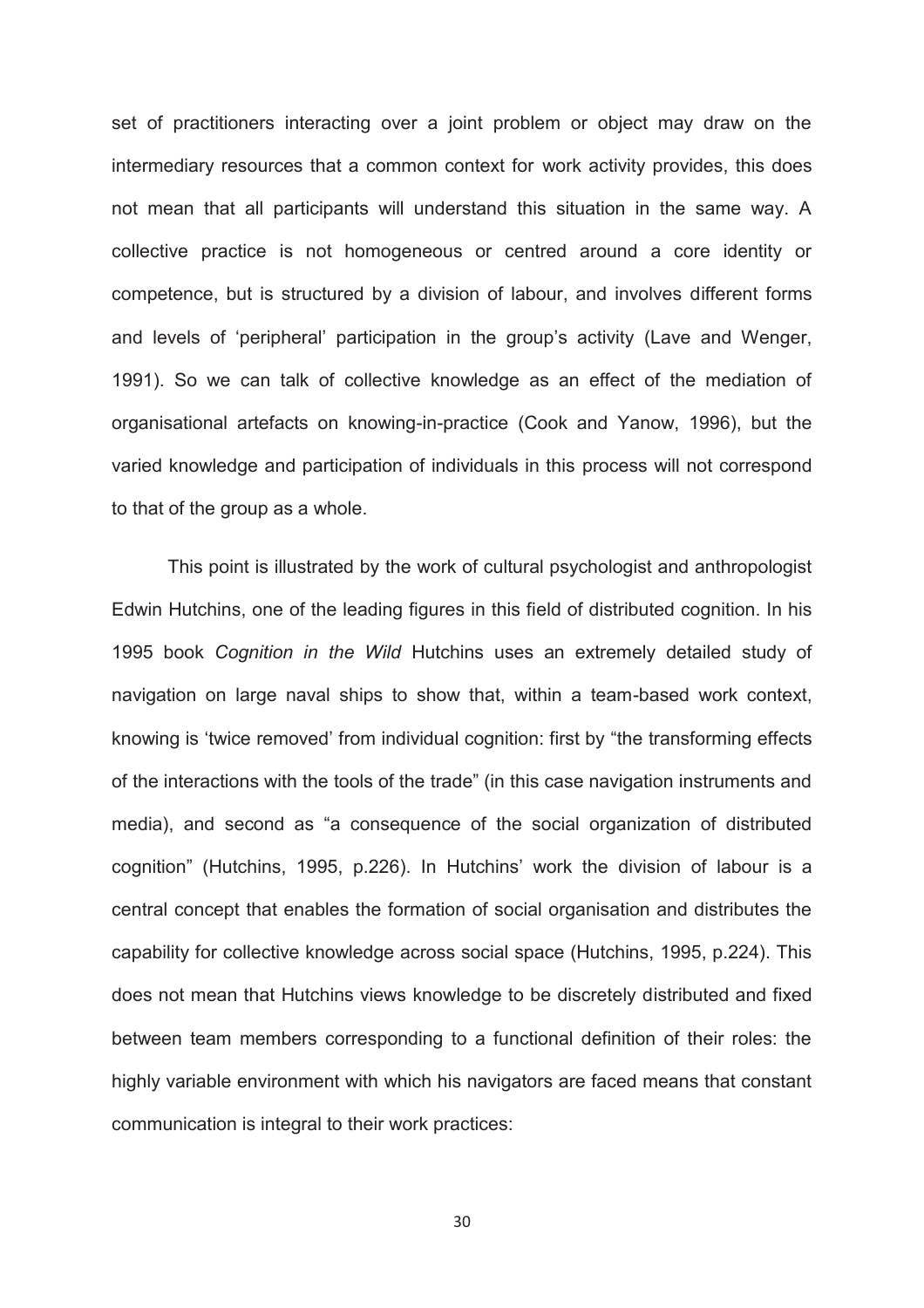[T]he human component of the system ... act[s] as a malleable and adaptable coordinating tissue, the job of which is to see to it that the proper coordinating activities are carried out. In their communications and in their joint actions, the members of the navigation team ... dynamically reconfigure their activities in response to changes in the task demands ... [which] amounts to a restructuring of functional systems that transcends the individual team members.

(Hutchins, 1995, p.219).

Hence the practiced knowledge of individual team members will vary, but it is intersubjectively produced and mediated by language, and must overlap to some degree as a functional necessity of their work system (Hutchins, 1995).

An important implication of knowing being distributed is that it challenges any assumption that cognitive proximity is necessarily a precondition for interactive learning. By contrast, I would suggest that in a work-based understanding of knowing it is precisely the everyday encounters between people with different practices and understandings that create opportunities for learning through the 'negotiation of meaning' (Wenger, 1998). Organisational researchers have reflected this by basing their study of 'situated' or 'local' forms of knowledge in groups of co-located individuals with varying roles within or between organisations (as opposed to relatively homogeneous professional networks) (e.g. Sole and Edmondson, 2002; Yanow, 2004). In these settings practitioners from different occupational groups will mutually transform their situated understandings by entering into dialogue over shared problems (Bechky, 2003). Boland and Tenkasi (1995) emphasise this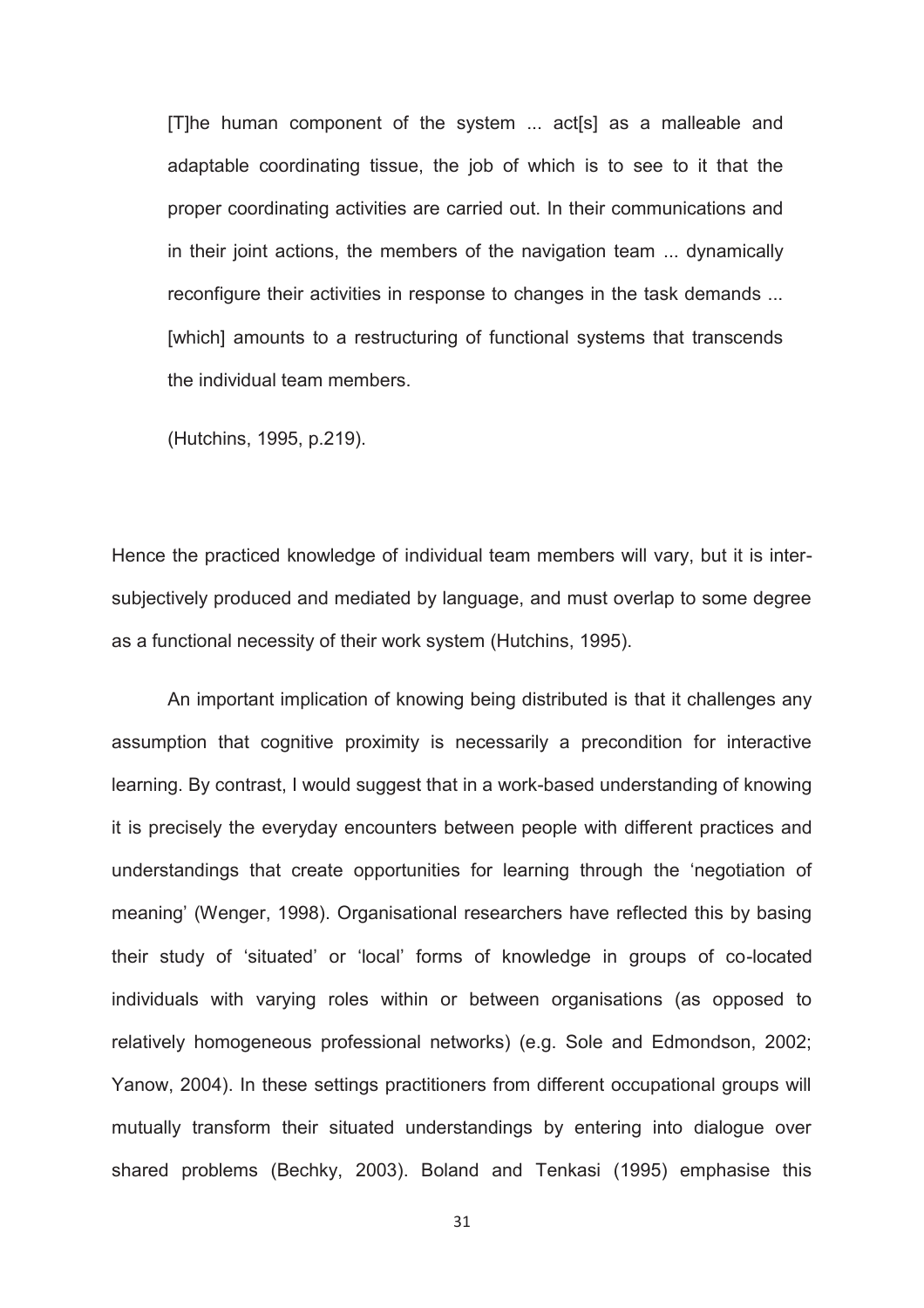process, that they call 'perspective taking', never involves a "one-to-one mapping of meanings" (p.362), but the ongoing use of 'language games' and boundary objects such as shared narratives to interpret each other's practices and reach working understandings that are sufficient for the pragmatic purposes of their collaboration.

Many of these elements are also found in activity theory, which presents a view of knowing that is intrinsically distributed as well as situated. For Engeström (1999; p.382) "different perspectives are rooted in different communities and practices that continue to coexist within one and the same activity system". Indeed, activity theory views conflicting perspectives between members of an activity system as a key source of the disturbances that generate collective learning. Organisations are, equally, seen to be "built and maintained around partially shared, partially fragmented and partially disputed objects" (Engeström and Blackler, 2005, p.310), which means they should not be thought of as single, coherent activity systems, but rather complex and distributed "networks of overlapping activity systems" that extend beyond formal organisational boundaries (Blackler *et al.*, 2000, p.282). Engeström's recent writing in this area has shifted from considering models of work based on single organisations to those based on systems of activity that require the involvement of multiple organisational agencies (Engeström, 2000; Engeström *et al.*, 2003; Engeström and Kerosuo, 2007). This reveals a general form of contradiction related to the challenges of coordinating work across the varying organisational procedures and practices of these distributed sites. Returning to the concept of 'expansive learning' introduced above, the resolution of these disturbances occurs through the development of new mediating instrumentalities that enable participating agencies to jointly construct a 'socio-spatially' expanded or reorganised object of activity (Engeström *et al.*, 2003). For example, in his study of children's healthcare,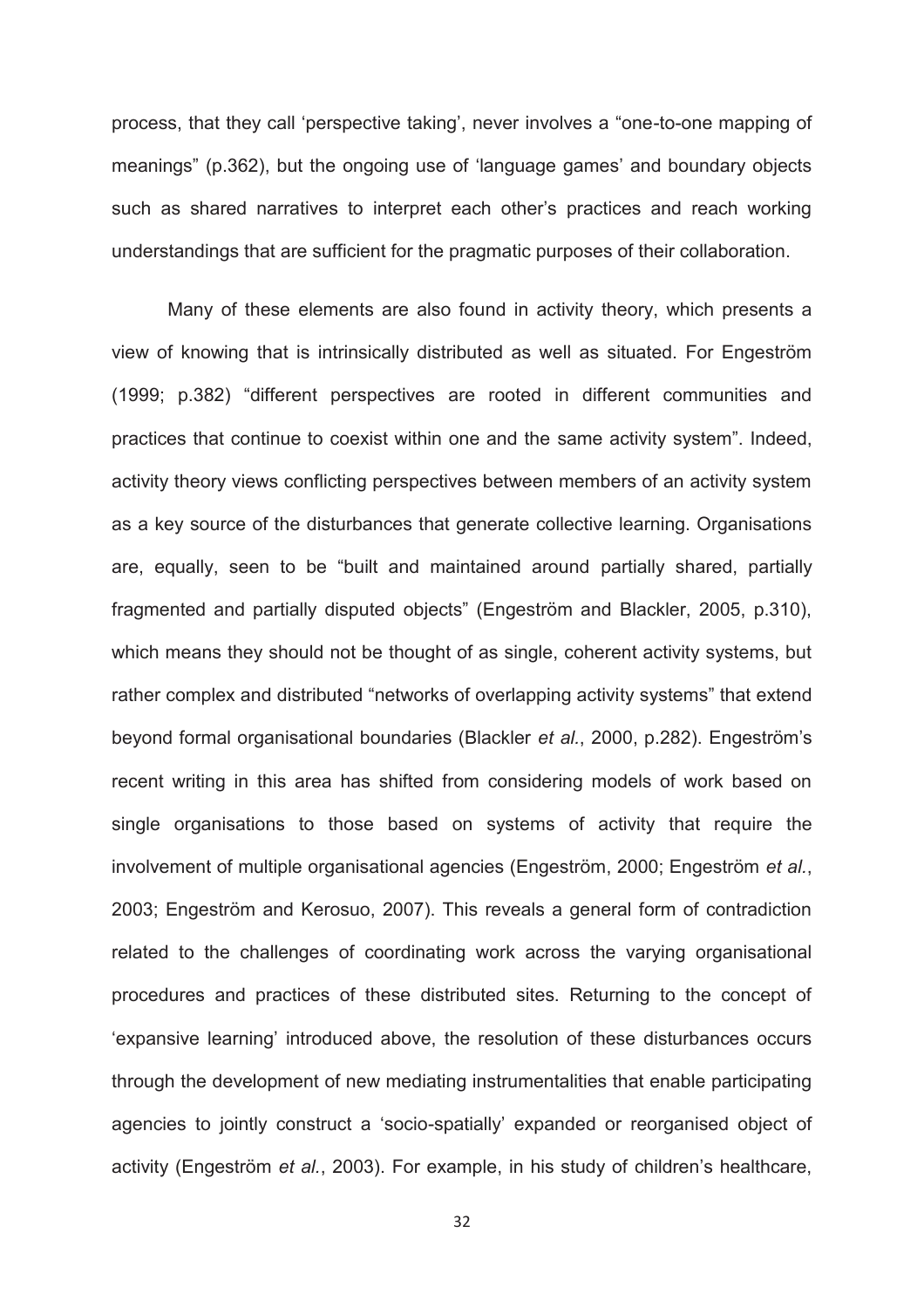Engeström (2000) discusses the innovation of a 'care agreement' – a coordinated plan for a patient's ongoing treatment that was introduced in response to persistent communication breakdowns between different medical specialists and centres involved in this process. Engeström explains that "[t]his instrumentality, when shared by practitioners across institutional boundaries, is supposed to expand the object of their work by opening up horizontal, socio-spatial interactions in the patient's evolving network of care, making the parties conceptually aware of and practically responsible for the coordination of multiple parallel medical needs and services in many patient's lives" (p.967). Hence, this particular instrument allowed the medical professionals to change their practices and address the problems of coordination that arose from a contradiction in their activity between the traditional organisational model of patients being the responsibility of a single physician, and the more complex range of care that was required in cases with multiple diagnoses (Engeström, 2000)*.* 

The effects of the 'care agreement' instrument described here by Engeström are similar to those attributed in the wider organisational literature to 'boundary objects' - artefacts that are common to the work practice of more than one community and can facilitate interactions between them that jointly transform the knowledge embedded in their respective practices (Carlile, 2002; also Boland and Tenkasi, 1995; Bechky, 2003; Ewenstein and Whyte, 2009). The development of this concept is credited to Star's work in the sociology of science, where the property of being able to move between different worlds of scientific practice marked boundary objects as a 'means of translation' (Star and Griesemer, 1989). Her definition indicates the potential value of these intermediaries in reconciling the socio-spatially distributed and situated aspects of knowing: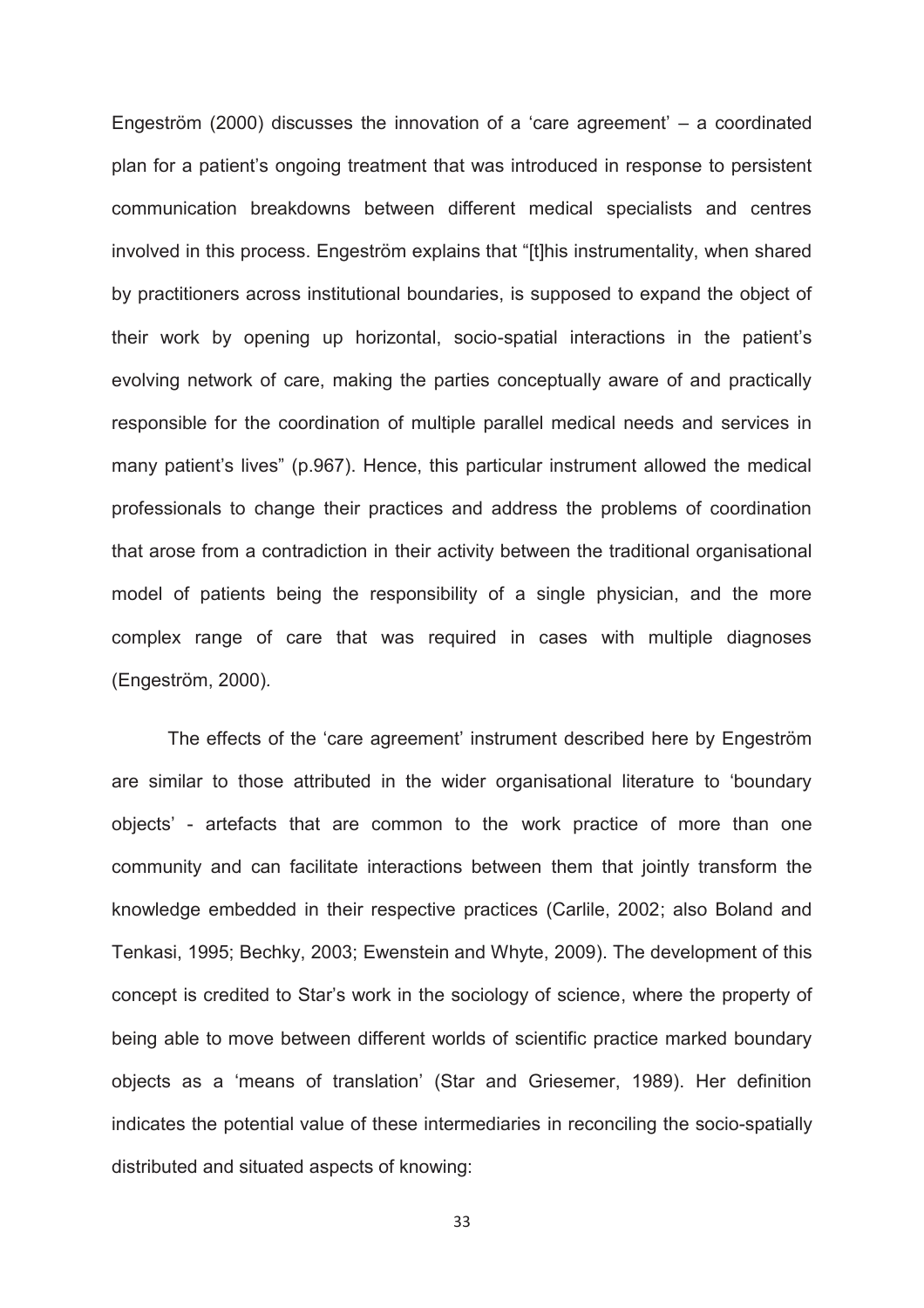Boundary objects are objects which are both plastic enough to adapt to local needs and constraints of the several parties employing them, yet robust enough to maintain a common identity across sites. They are weakly structured in common use, and become strongly structured in individual-site use.

(Star, 1992, p.406).

A concern with the translational effects of artefacts is continued in a strand of the organisational knowing-in-practice literature that draws prominently on actor-network theory (e.g. Araujo, 1998; Gherardi and Nicolini, 2003; Suchman, 2003; Gherardi, 2006). This breaks decisively with any lingering notion of organisations as closed knowledge systems, instead viewing knowing and organising as ongoing accomplishments involving the temporary ordering of heterogeneous technological and social materials into stable arrangements (Suchman, 2003). Gherardi (2006) expresses these ideas through the metaphor of an interwoven 'texture' of different fields of activity seamlessly merging into each other, and proposes that practices should be understood as the actions that hold these interconnections together. Significantly though, even here the agency of these mobile intermediaries is only seen to emerge as part of knowing that is spatially and temporally situated. For instance, Gherardi and Nicolini (2003, p.211) explore the construction of workplace safety knowledge on building sites through the circulation of various intermediaries – formal regulations, pieces of equipment, industry discourses – that embody the practices of other institutional bodies. However, they emphasise that "[t]his body of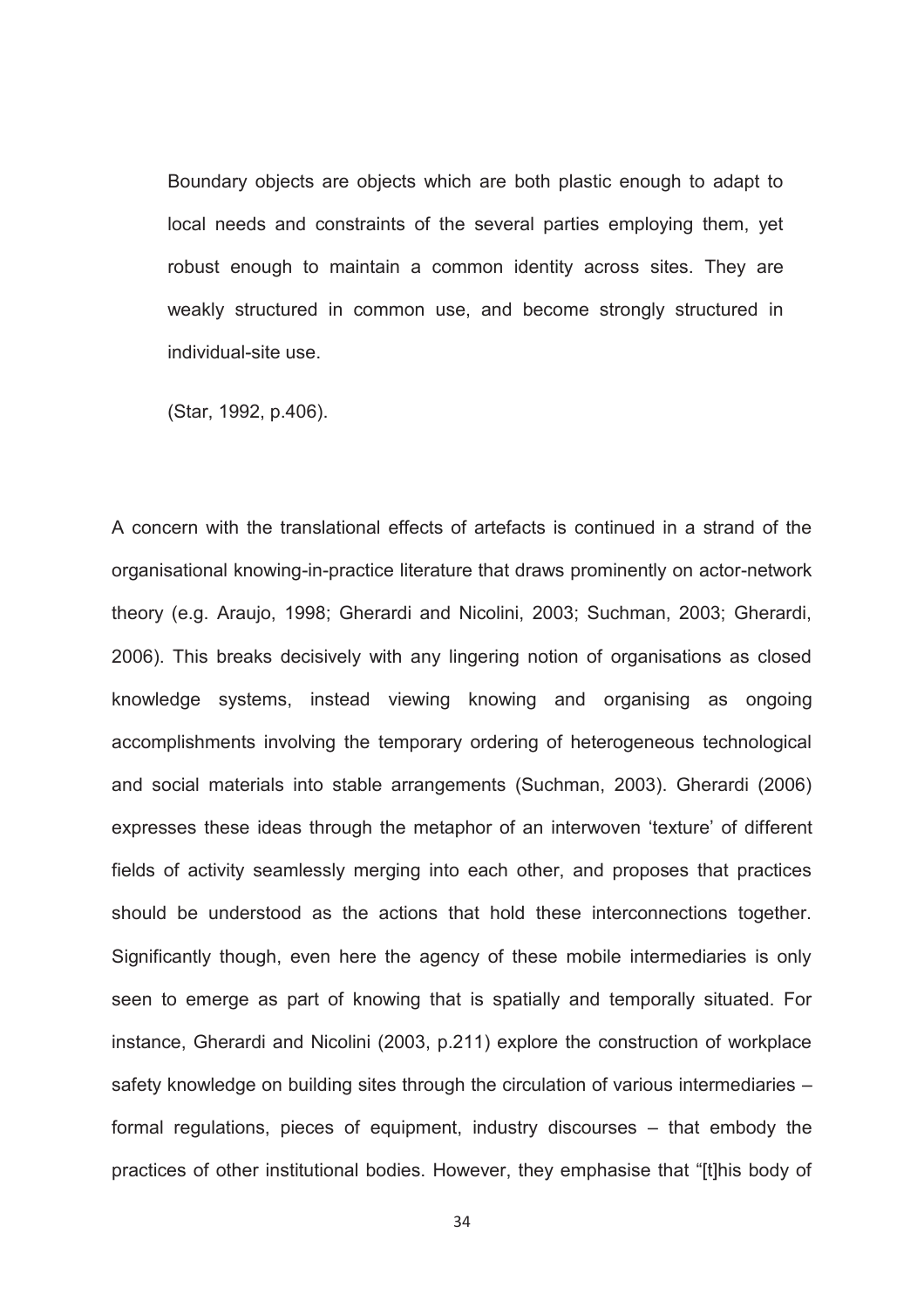knowledge ... does not produce safety by itself, but only when it is put to work by situated actors in situated work practices and in local interpretations of its meaning and constraints" (p.220). So these networks translate, and hence change, knowledge through becoming ordered in indeterminate and contingent situated action, and are not merely means of transmitting and embedding non-local knowledge into different work sites. Similarly, Beunza and Stark (2004, p.381) show that even in an activity like global financial trading, knowing is still realised in a specific situation of practice:

[C]ognition in the trading room is not simply distributed. It is also a situated calculation. A trader needs tools – the financial instruments of derivatives and the material instruments to execute a trade. But in addition to these calculative instruments, the trader also needs a 'sense of the market'. Knowing how to use the tools combines with knowing how to read the situation. This situated awareness is achieved by drawing on the multiple sensors (both human and instrumental) present within the room.

Recognition of the extra-local nature of the relations that may constitute knowing can, however, be seen to deepen the contradiction between its situated and distributed parts. This tension has been expressed in research from organisational studies that examines the challenges faced by practitioners in the work environment of geographically-dispersed organisations (e.g. Schultze and Boland, 2000; Orlikowski, 2002; Sole and Edmondson, 2002). A valuable feature of this research is that distanciated relations and organisational boundaries are not downplayed or treated as insurmountable barriers to interactive learning, but are transformed into an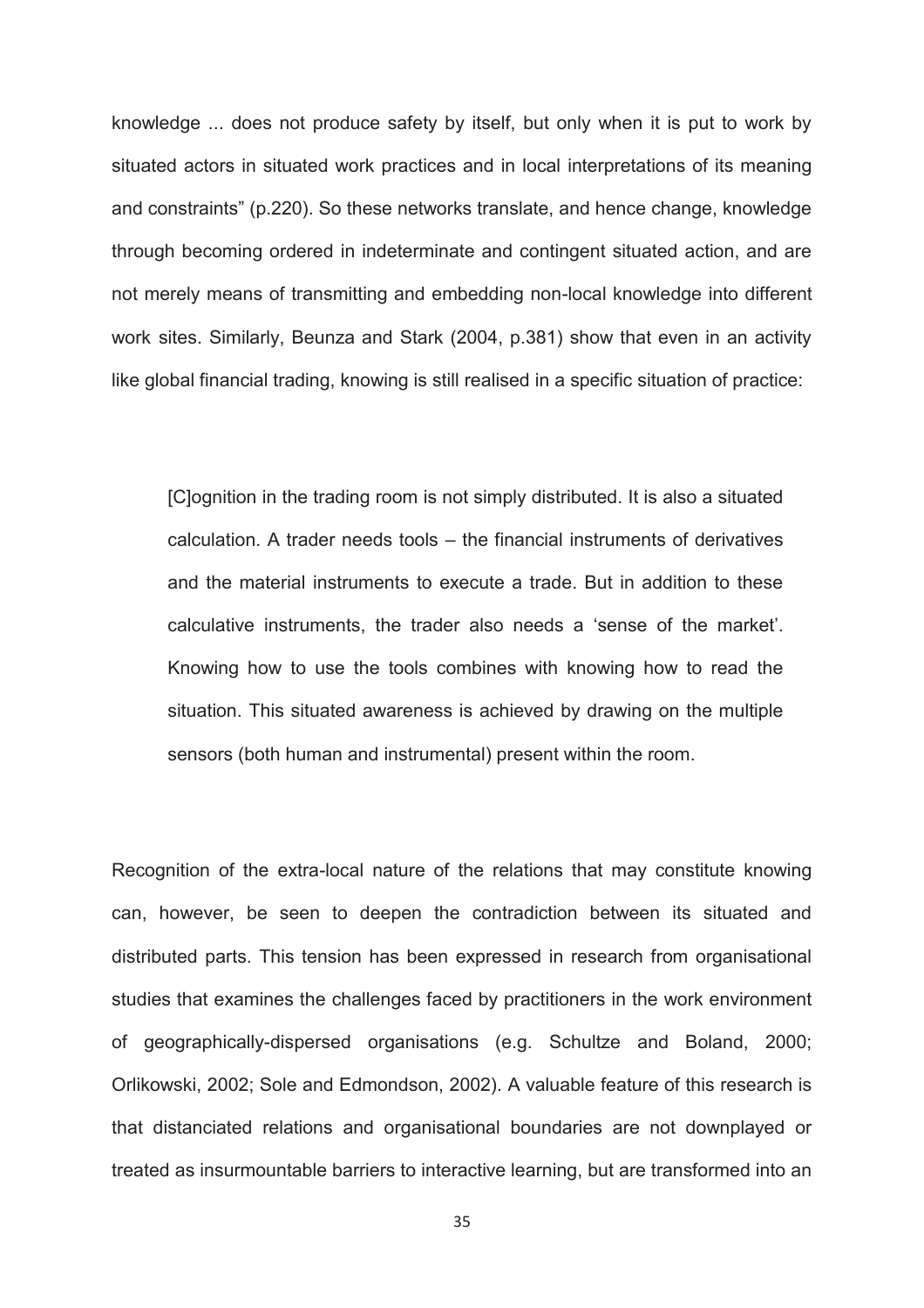object of reflexive knowing themselves when the problems they create become part of everyday work practice. For example, in her study of a multinational software firm, Orlikowski (2002) treats the "capability for effective distributed organizing", as "a collective and distributed competence" (p.269), which is produced through the situated practices of team members "recurrently enact[ing] ways of dealing with the temporal, geographic, political, cultural, technical, and social boundaries they routinely encounter in their work" (p.256). So in this work, the transnational organisation of economic activity is not interpreted to mean a sense of space formed just through 'stretched' network relations, but one in which situated and distributed parts of knowing are more in constant tension, and require creation of new forms of work practice and intermediary.

#### **4 – Conclusion**

This paper has argued that, despite recent positive movement in this direction, economic geography is yet to develop a complete understanding of knowing-inpractice, and has proposed that focusing more closely on work activity can be a first step in addressing this gap. A critical review of the distinctive practice-based view of knowledge and space that is beginning to emerge in economic geography was outlined from this standpoint. This concentrated on three inter-related features that, despite some notable variations in emphasis and interpretation, are common features of engagements with practice-related theories of knowledge in economic geography: a privileging of 'community' over 'organisation' as the locus of knowing, a focus on the enactment of knowing as a 'relational effect' of sociality and communication which lacks a strong connection to practical action, and a relational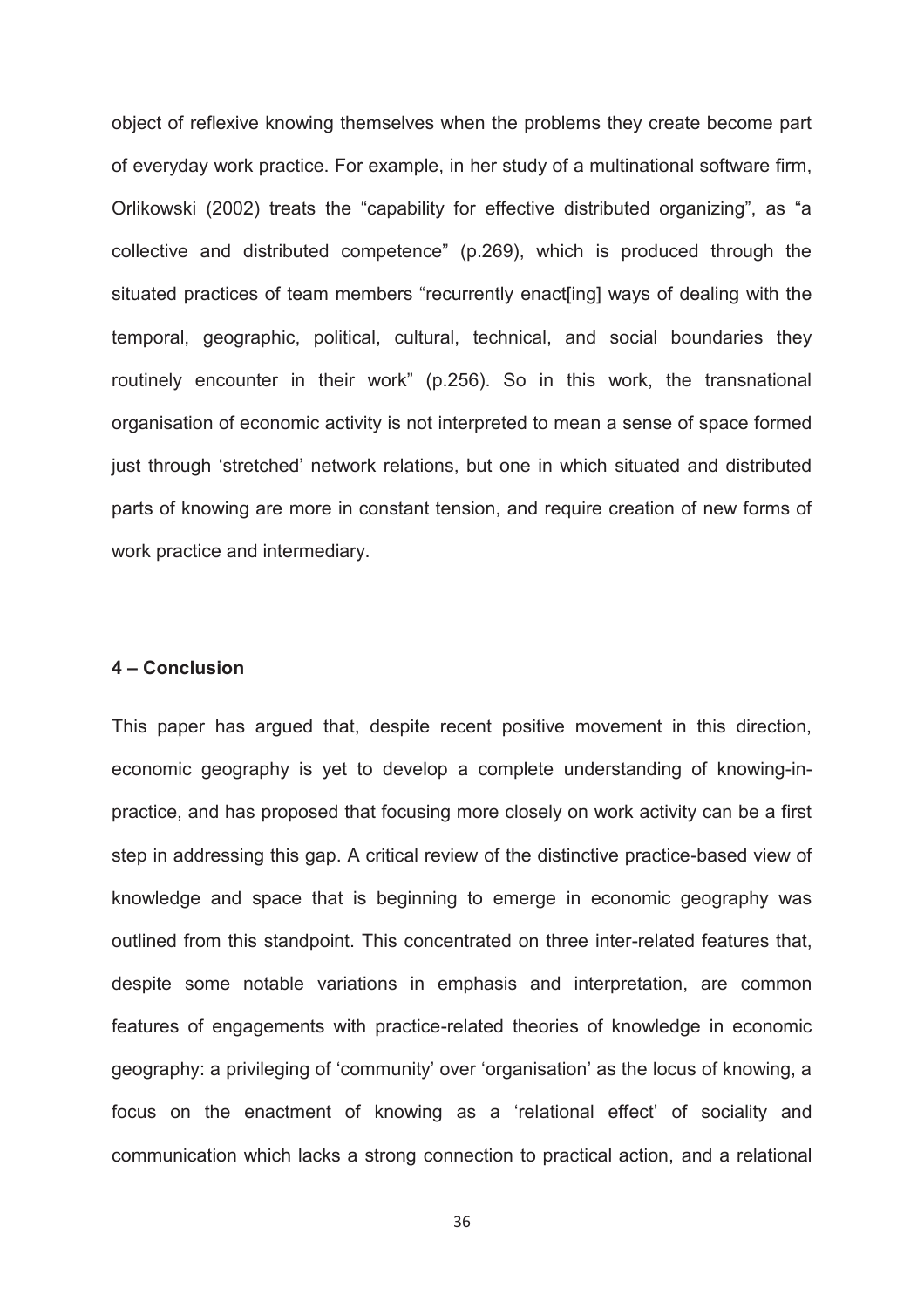conception of space that underplays the situatedness of knowing in any specific contexts of activity. Accordingly, knowing-in-practice was re-framed around the dual spatially-inflected concepts of situated and distributed knowing, drawing on an interdisciplinary literature on knowledge and practice. In comparison to economic geography accounts, this interpretation of knowing along the lines of collective work activity concentrates on its situatedness in organisational settings (that do not necessarily correspond with single bounded organisations), its pragmatic or objectorientated but still indeterminate basis, and its mediation by cultural and technological artefacts or instruments.

I have sought to demonstrate that far from being mutually exclusive, the situated and distributed dimensions of knowing co-exist as two parts of a dialectical relationship. So where economic geographers have recognised that situated knowing is constituted through distributed relations, I have argued that in general they do not give enough attention to the other side of this process: how distributed systems of knowing are produced through collective situated action. This tension is present in research from organisational studies discussed above (e.g. Engeström, 2000; 2003; Orlikowski, 2002) that shows these contradictory spatial elements are reconciled in work-based innovative learning and practice. That knowing is partlydetermined by the ongoing interaction of its situated and distributed elements indicates a different spatiality to that produced through the communal social practices and corporate knowledge management strategies featured in the current economic geography literature.

These two possible frameworks discussed in the paper are centred on different but not incompatible forms of social and work practice. If viewed as complementary, their combined explanatory potential means that in future work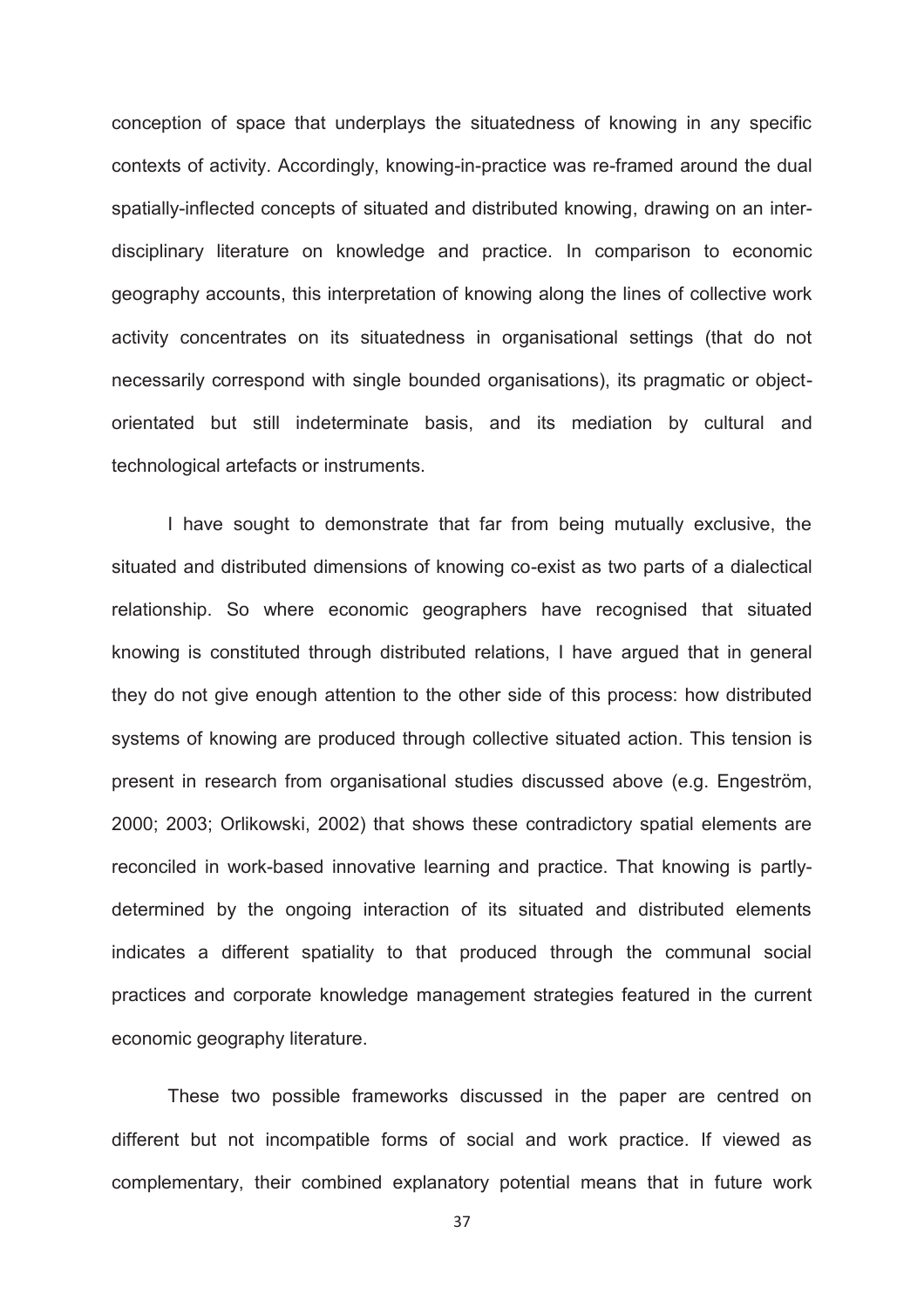economic geographers should be able to contribute substantially to the interdisciplinary literature on knowing-in-practice by bringing its spatial and temporal dimensions to the forefront of analysis. This will however require closer theoretical and empirical attention to the form of situated practices - as emergent products of social interaction and/or culturally-mediated use of objects and instruments (Lave, 1993) - through which relational and dialectical spaces of knowing are produced in different economic settings.

**Acknowledgment:** I would like to thank two anonymous referees for their constructive comments on this paper which helped considerably in its revision. Jane Pollard also provided very useful feedback on earlier draft. Any errors of interpretation, of course, remain my own.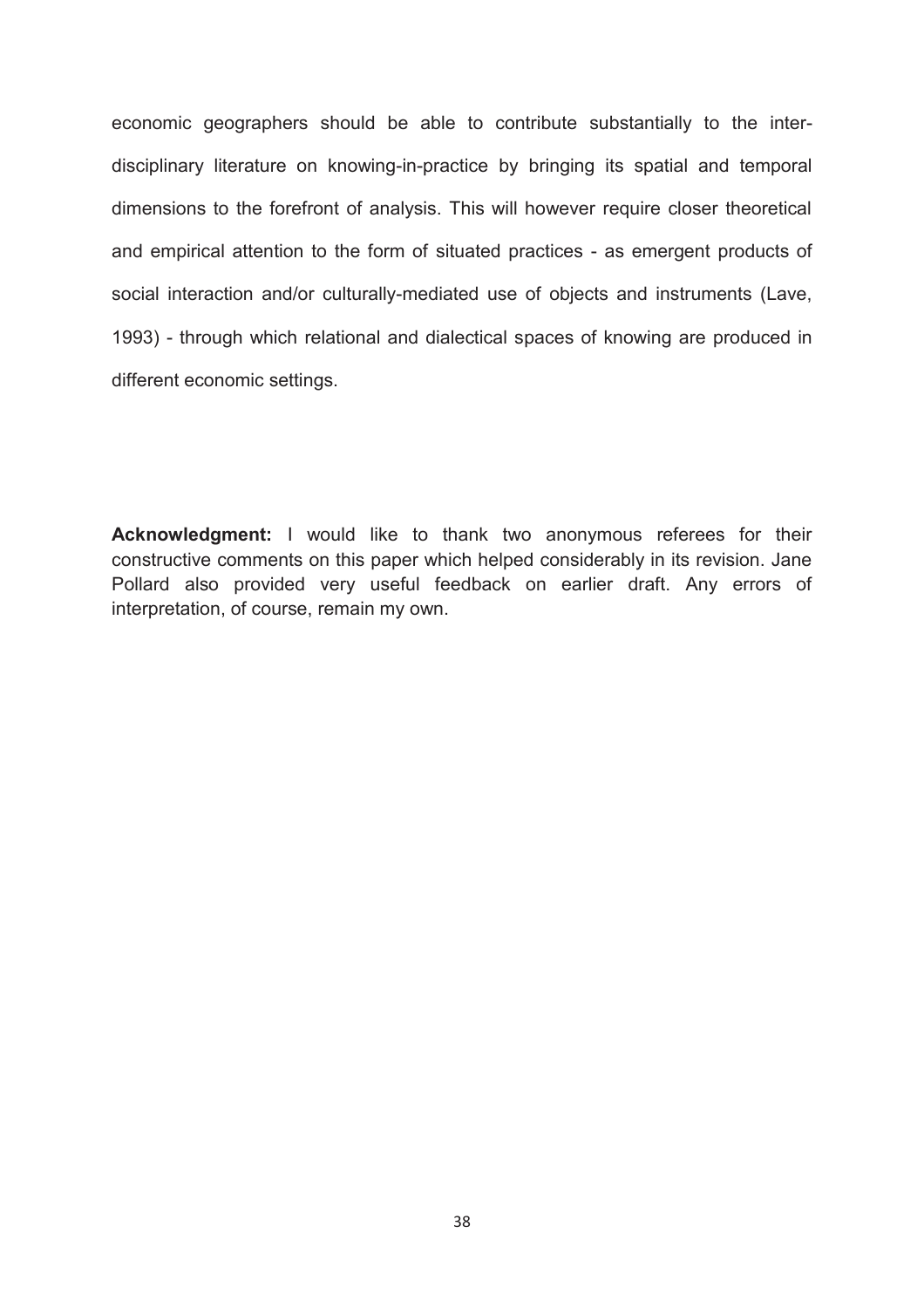#### **References**

Allen J, 2000 "Power/economic knowledge: symbolic and spatial formations", in *Knowledge, Space, Economy* Eds Bryson J, Daniels P, Henry N and Pollard J (Routledge, London).

Allen J, 2002 "Living on thin abstractions: more power/economic knowledge" *Environment and Planning A* **34**, (3), 451-466.

Amin A, 2002 "Spatialities of globalisation" *Environment and Planning A* **34**, 385-399.

Amin A and Cohendet P, 1999 "Learning and adaptation in decentralised business networks" *Environment and Planning D* **17**, (1), 87-104.

Amin A and Cohendet P, 2004 *Architectures of Knowledge: Firms, Capabilities, and Communities* (Oxford University Press, Oxford).

Amin A and Roberts J, 2008 "Knowing in action: beyond communities of practice" *Research Policy* **37**, (2), 353-369.

Amin A and Thrift N, 2000 "What kind of economic theory for what kind of economic geography" *Antipode* **32**, (1), 4-9.

Amin A and Thrift N, 2002 *Cities: Reimagining the Urban* (Polity Press, Cambridge).

Araujo L, 1998 "Knowing and learning as networking" *Management Learning* **29**, (3), 317-336.

Asheim B, Coenen L and Vang J, 2007 "Face-to-face, buzz, and knowledge bases: sociospatial implications for learning, innovation, and innovation policy" *Environment and Planning C: Government and Policy* **25**, 655-670.

Barley S R, 1996 "Technicians in the workplace: ethnographic evidence for bringing work into organization studies" *Administrative Science Quarterly* **41**, (3), 404-441.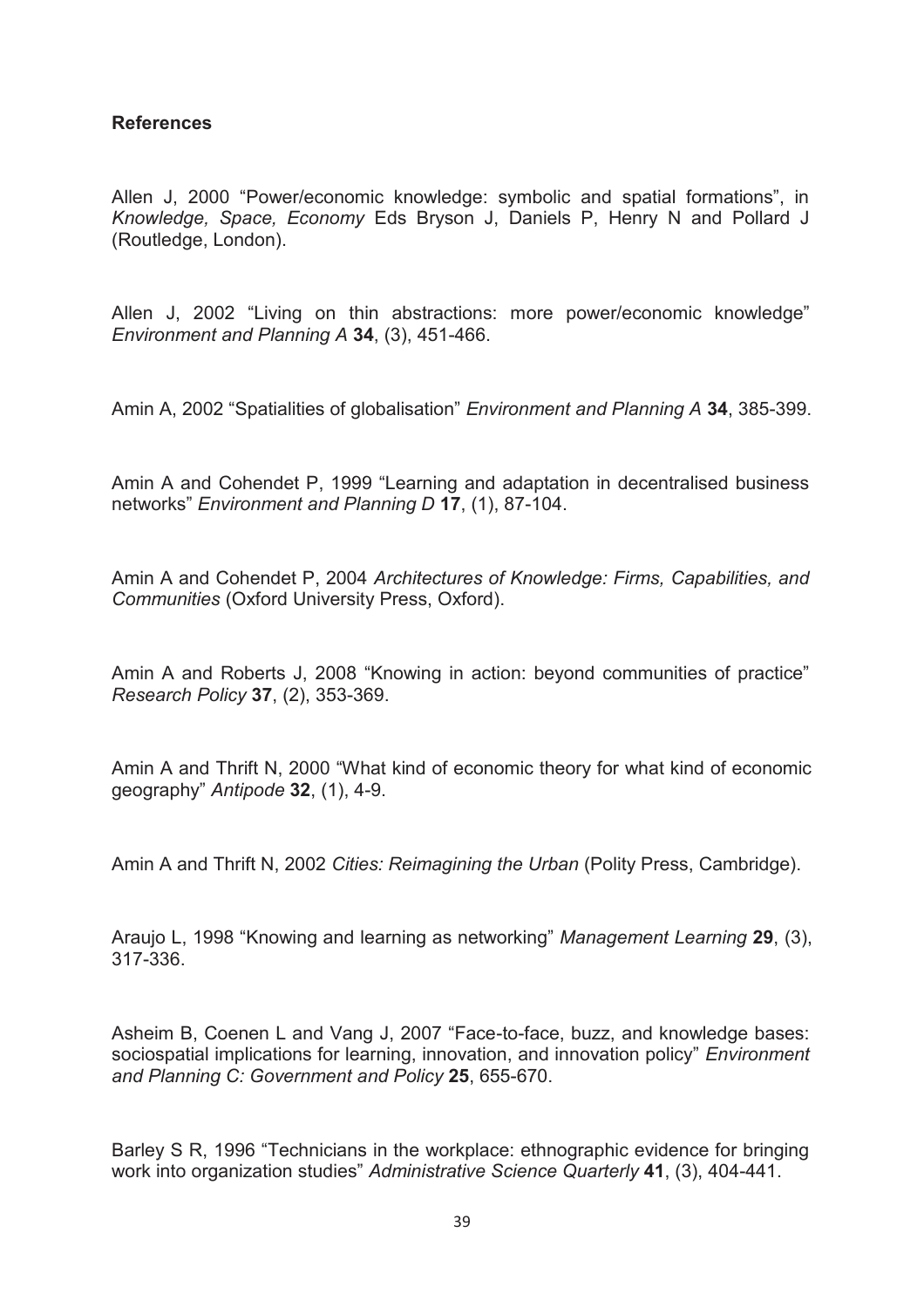Beaverstock J V, 2004 "'Managing across borders': knowledge management and expatriation in professional service legal firms" *Journal of Economic Geography* **4**, (2), 157-179.

Bechky B A, 2003 "Sharing meaning across occupational communities: the transformation of understanding on a production floor" *Organization Science* **14**, (3), 312-330.

Benner C, 2003 "Learning Communities in a Learning Region: The Soft Infrastructure of Cross-Firm Learning Communities in Silicon Valley" *Environment and Planning A* **35**, (10), 1809-1830.

Beunza D and Stark D, 2004 "Tools of the trade: the socio-technology of arbitrage in a Wall Street trading room" *Industrial and Corporate Change* **13**, (2),369-400.

Blackler F, 1993 "Knowledge and the theory of organizations: organizations as activity systems and the reframing of management" *Journal of Management Studies* **30**, (6), 863-884.

Blackler F, 1995 "Knowledge, knowledge work and organizations: an overview and interpretation" *Organization Studies* **16**, (6), 1021-1046.

Blackler F, Crump N and McDonald S, 2000 "Organizing processes in complex activity networks" *Organization* **7**, (2), 277-300.

Boland Jr R J and Tenkasi R V, 1995 "Perspective making and perspective taking in communities of knowing" *Organization Science* **6**, (4), 350-372.

Brown J S and Duguid P, 1991 "Organizational learning and communities-ofpractice: Toward a unified view of working, learning and innovating" *Organization Science* **2**, (1), 40-57.

Carlile P R, 2002 "A pragmatic view of knowledge and boundaries: boundary objects in new product development" *Organization Science* **13**, (4), 442-455.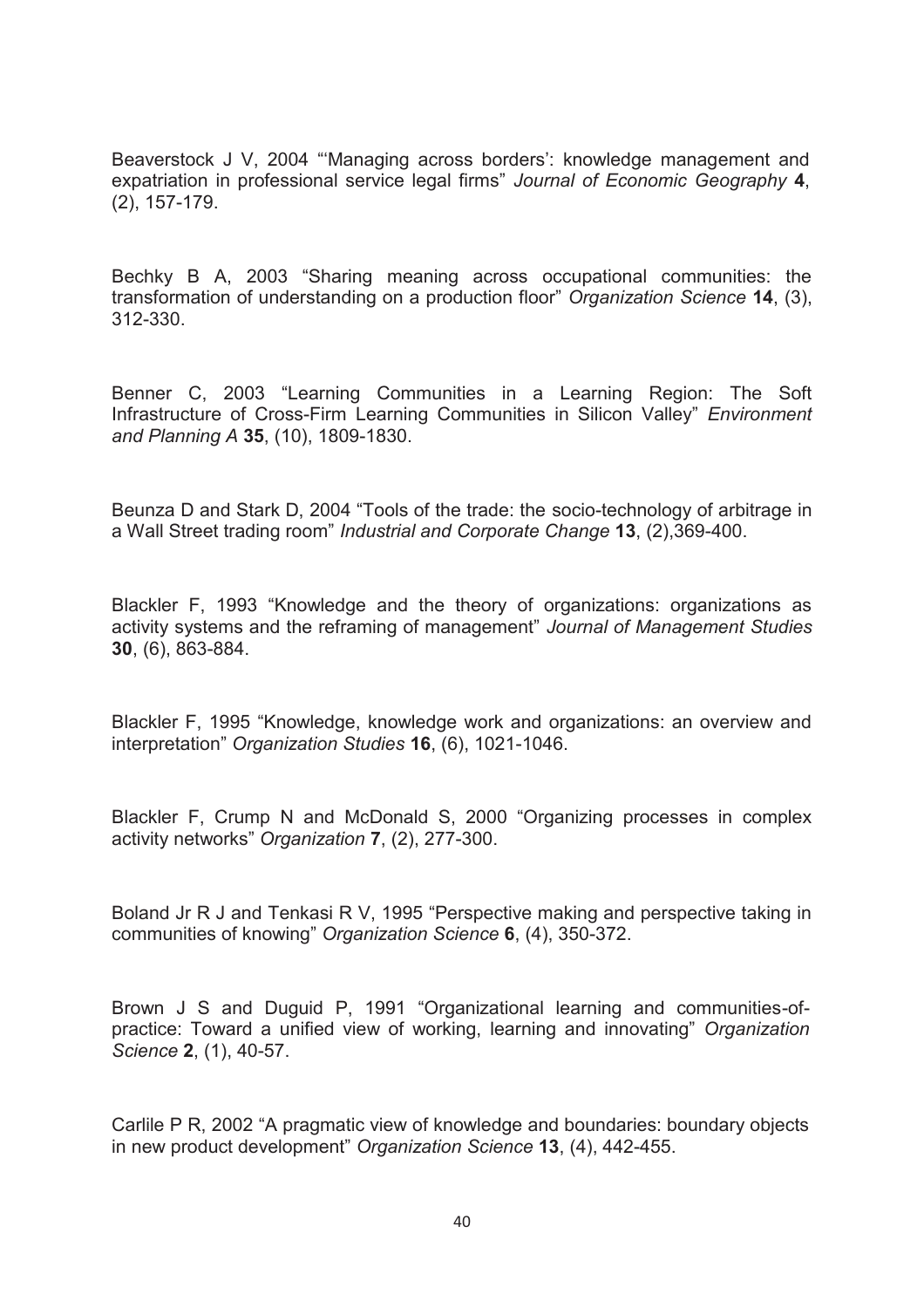Coe N M and Bunnell T G, 2003 "'Spatializing' knowledge communities: towards a conceptualization of transnational innovation networks" *Global Networks* **3**, (4), 437- 456.

Contu A and Willmott H, 2003 "Re-embedding situatedness: the importance of power relations in learning theory" *Organization Science* **14**, (3), 283-296.

Cook S N and Brown J S, 1999 "Bridging epistemologies: the generative dance between organizational knowledge and organizational knowing" *Organization Science* **10**, (4), 381-400.

Cook S N and Yanow D, 1996 "Culture and organisational learning", in *Organizational Learning* Eds Cohen M D and Sproull (eds), (Sage, London).

Clark G L and Thrift N, 2005 "The return of bureaucracy: managing dispersed knowledge in global finance" in *The Sociology of Financial Markets* Eds Knorr Cetina K and Preda A (Oxford University Press, Oxford).

Currah A and Wrigley N, 2004 "Networks of organizational learning and adaptation in retail TNCs" *Global Networks* **4**, (1), 1-23.

Engeström Y, 1993 "Developmental studies of work as a testbench of activity theory: the case of primary care medical practice", in *Understanding Practice: Perspectives on Activity and Context* Eds Chaiklin S and Lave J (Cambridge University Press, Cambridge).

Engeström Y, 1999 "Innovative learning in work teams: analyzing cycles of knowledge creation in practice" in *Perspectives on Activity Theory* Eds Engeström R, Miettinen R and Punamäki R-L (Cambridge University Press: Cambridge).

Engeström Y, 2000 "Activity theory as a framework for analyzing and redesigning work" *Ergonomics* **43**, (7), 960-974.

Engeström Y and Blackler F, 2005 "On the Life of the Object" *Organization* **12**, (3), 307-330.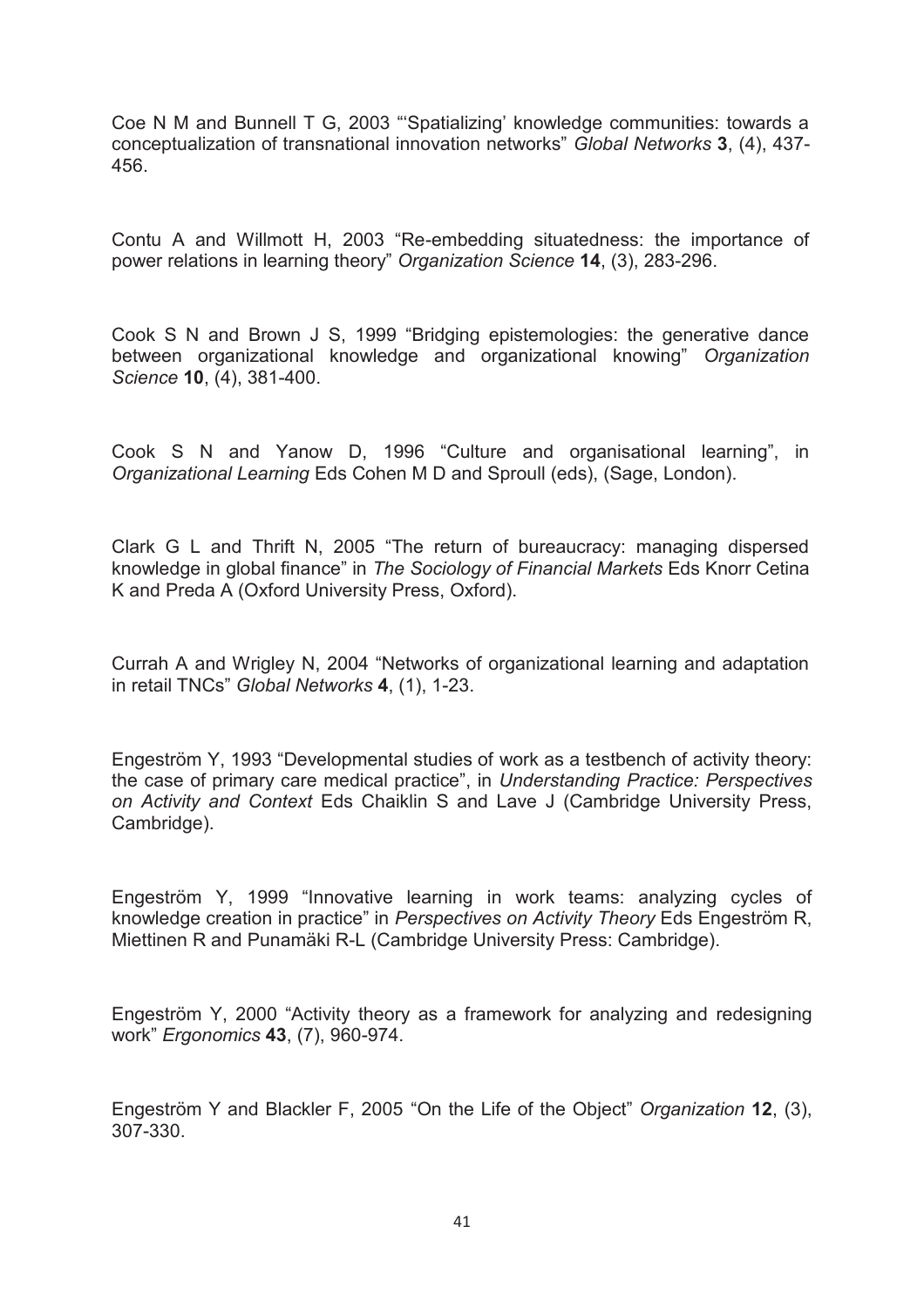Engeström Y and Kerosuo H, 2007 "From workplace learning to inter-organizational learning and back: the contribution of activity theory" *Journal of Workplace Learning* **19**, (6), 336-342.

Engeström Y and Middleton D (eds.), 1998 *Cognition and Communication at Work* (Cambridge University Press: Cambridge).

Engeström Y, Puonti A, and Seppänen L, 2003 "Spatial and temporal expansion of the object as a challenge for reorganizing work" in *Knowing in Organizations: A Practice-Based Approach* Eds Nicolini D, Gherardi S and Yanow D (M.E. Sharpe: London).

Ettlinger N, 2003 'Cultural economic geography and a relational and microspace approach to trusts, rationalities, networks and change in collaborative workplaces', *Journal of Economic Geography* **3**, (2), 145-171.

Ewenstein B and Whyte J, 2007 "Beyond words: aesthetic knowledge and knowing in design" *Organization Studies* **28**, (5), 689-708.

Ewenstein B and Whyte J, 2009 "Knowledge practices in design: the role of visual representations as 'epistemic objects'' *Organization Studies* **30**, (1), 7-30.

Faulconbridge J R, 2006 "Stretching tacit knowledge beyond a local fix? Global spaces of learning in advertising professional service firms" *Journal of Economic Geography* **6**, (4), 517-540.

Faulconbridge J R, 2007a "Exploring the role of professional associations in collective learning in London and New York's advertising and law professionalservice-firm clusters" *Environment and Planning A* **39**, 965-984.

Faulconbridge J R, 2007b "Relational networks of knowledge production in transnational law firms" *Geoforum* **38**, 925-940.

Faulconbridge J R, 2007c "London's and New York's advertising and law clusters and their networks of learning: relational analyses with a politics of scale" *Urban Studies* **44**, (9), 1635-1656.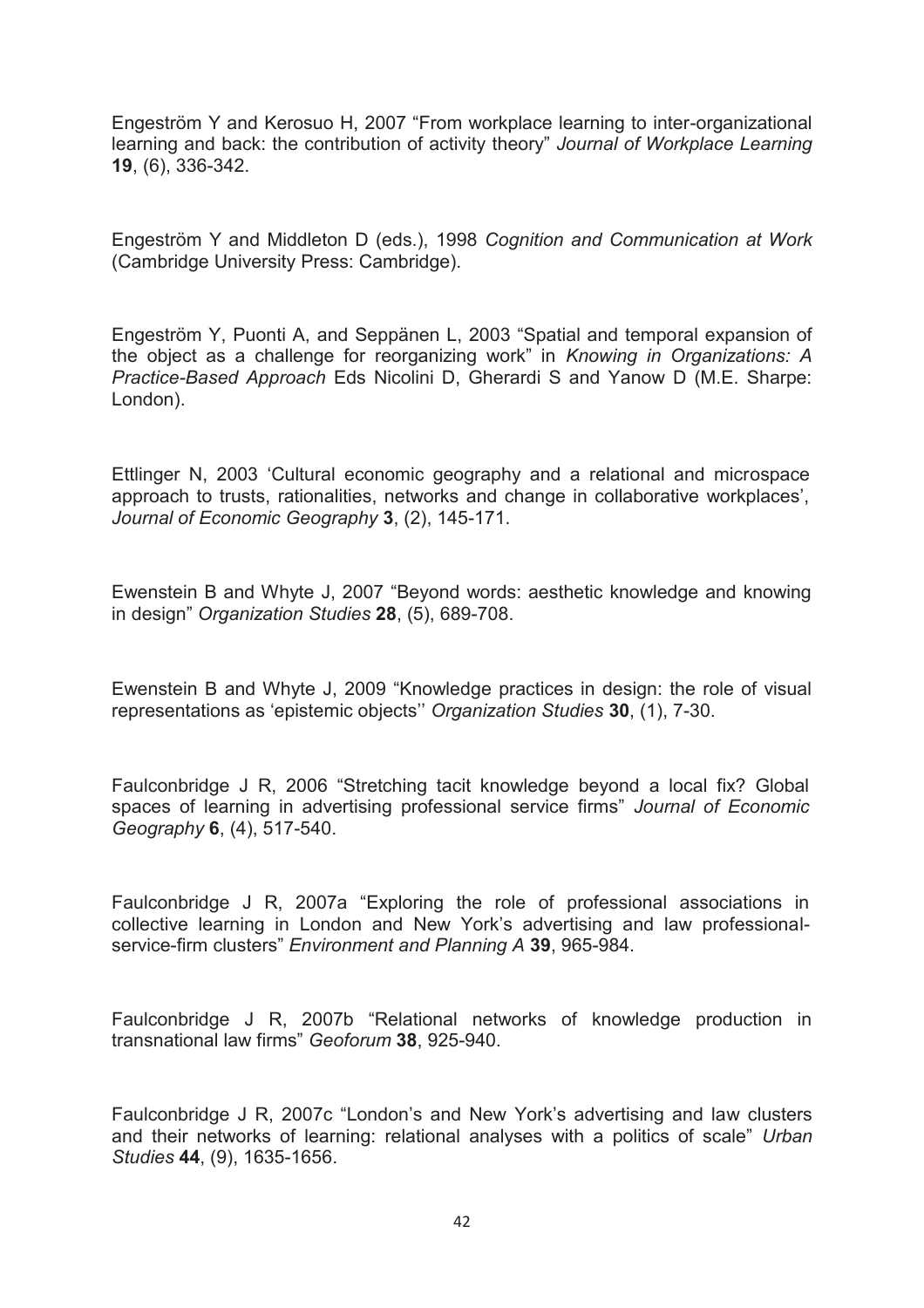Faulconbridge J R, 2008 "Negotiating cultures of work in transnational law firms" *Journal of Economic Geography* **8**, 497-517.

Faulconbridge J R, 2010 "Global architects: learning and innovation through communities and constellations of practice" *Environment and Planning A* **42**, 2842- 2858.

Faulconbridge J R, Beaverstock J V, Derudder B and Witlox F, 2009 "Corporate ecologies of business travel in professional service firms: working towards a research agenda" *European Urban and Regional Studies* **16**, (3), 295-308.

Fox S, 2006 "'Inquiries of every imaginable kind': ethnomethodology, practical action and the new socially situated learning theory" *The Sociological Review* **54**, (3), 426- 445.

French S, 2000 "Re-scaling the economic geography of knowledge and information: constructing life assurance markets" *Geoforum* **31**, 101-119.

French S, 2002 "Gamekeepers and gamekeeping: assuring Bristol's place within life underwriting" *Environment and Planning A* **34**, (3), 513-541.

Gertler M, 1995 ""Being there": proximity, organization, and culture in the development of and adoption of advanced manufacturing technologies" *Economic Geography* **71**, (1), 1-26.

Gertler M S, 2003 "Tacit knowledge and the economic geography of context, or The indefinable tacitness of being (there)" *Journal of Economic Geography* **3**, 75-99.

Gertler M S, 2008 "Buzz without being there? Communities of practice in context" in *Community, Economic Creativity, and Organization* Eds Amin A and Roberts J (Oxford University Press, Oxford).

Gherardi S, 2006, *Organizational Knowledge: The Texture of Workplace Learning* (Blackwell Publishing, Oxford).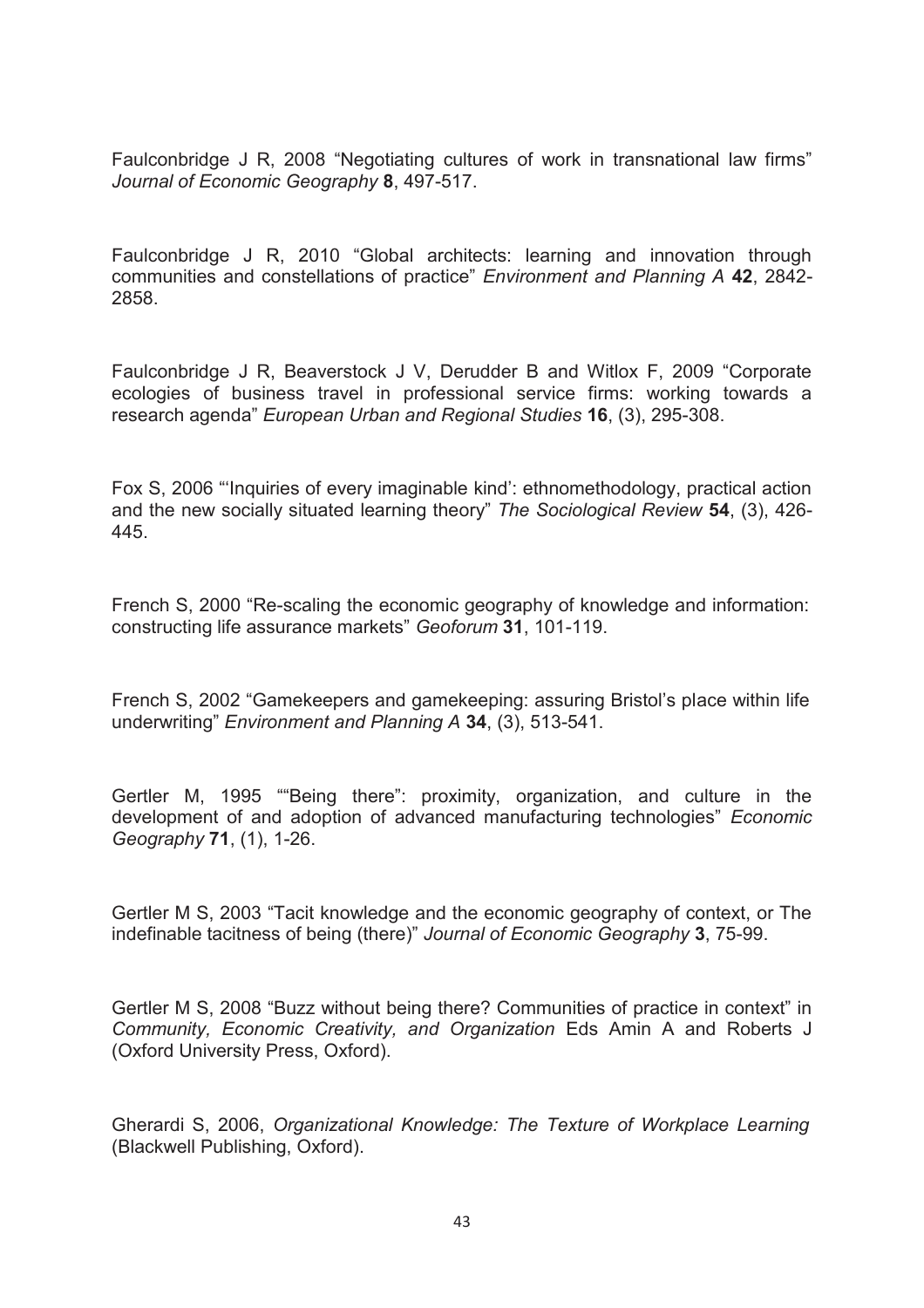Gherardi S and Nicolini D, 2003 "To transfer is to transform: the circulation of safety knowledge" in *Knowing in Organizations: A Practice-Based Approach* Eds Nicolini D, Gherardi S, and Yanow D (M.E. Sharpe, London).

Goodwin G and Goodwin M H, 1996 "Seeing as situated activity: formulating planes" in *Cognition and Communication at Work* Eds Engeström Y and Middleton D (Cambridge University Press, Cambridge).

Grabher G, 2004 "Learning in projects, remembering in networks? Communality, sociality, and connectivity in project ecologies" *European Urban and Regional Studies* **11**, (2), 103-123.

Grabher G and Ibert O, 2006 "Bad company? The ambiguity of personal knowledge networks" *Journal of Economic Geography* **6**, (3), 251-271.

Grabher G, Ibert O and Flohr S 2008 "The neglected king: the customer in the new knowledge ecology of innovation" *Economic Geography* **84**, (3), 253-280.

Henry N and Pinch S, 2000 "Spatialising knowledge: placing the knowledge community of Motor Sport Valley" *Geoforum* **31**, (2), 191-208.

Hutchins E, 1995 *Cognition in the Wild* (The MIT Press, Cambridge; Mass).

Ibert O, 2007 "Towards a geography of knowledge creation: the ambivalences between 'knowledge as an object' and 'knowing in practice" *Regional Studies* **41**, (1), 103-114.

Ibert O, 2010 "Relational distance: sociocultural and time-spatial tensions in innovation practices" *Environment and Planning A* **42**, (1), 187-204.

Joas H, 1996 *The Creativity of Action* (University of Chicago Press, Chicago).

Jones A, 2007a "More than 'managing across borders?' the complex role of face-toface interaction in globalizing law firms" *Journal of Economic Geography* **7**, (3), 223- 246.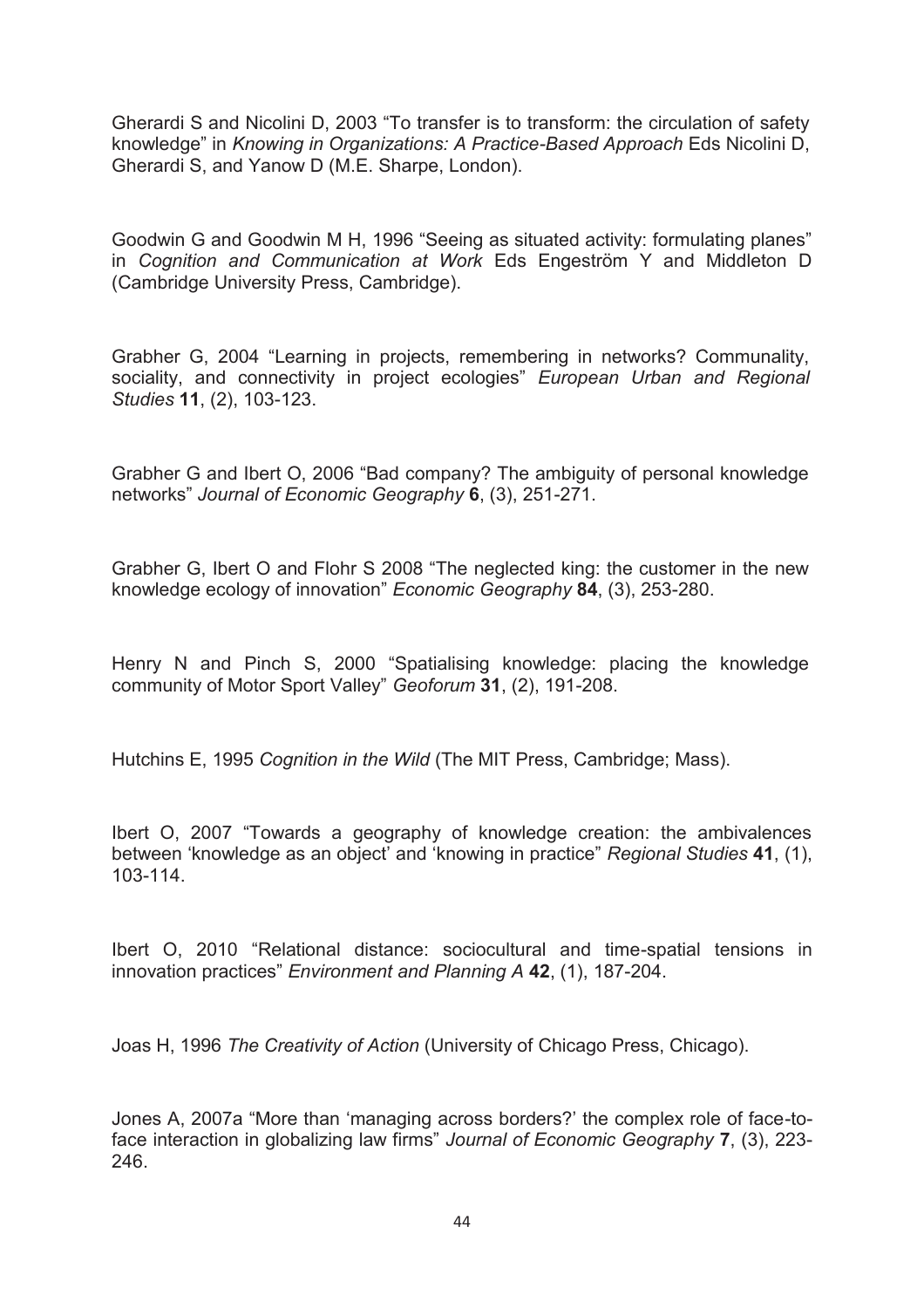Jones A, 2007b "The rise of global work" *Transactions of the Institute of British Geographers* **33**, (1), 12-26.

Jones A, 2008 "Beyond embeddedness: economic practices and the invisible dimensions of transnational business activity" *Progress in Human Geography* **32**, (1), 71-88.

Latour B, 1996 "Pursuing the discussion of interobjectivity with a few friends" *Mind, Culture, and Activity* **3**, (4), 266-269.

Lave J, 1988 *Cognition in Practice: Mind, Mathematics, and Culture in Everyday Life* (Cambridge University Press, Cambridge).

Lave J, 1993 "The practice of learning", in *Understanding Practice: Perspectives of Activity and Context* Eds Chaiklin S and Lave J (Cambridge University Press, Cambridge).

Lave J and Wenger E, 1991 *Situated Learning: Legitimate Peripheral Participation* (Cambridge University Press, Cambridge).

Law J and Hetherington K, 2000 "Materialities, spatialities, globalities" in *Knowledge, Space, Economy* Eds Bryson J, Daniels P, Henry N and Pollard J (Routledge, London).

Lee J-H, 2001 "Geographies of learning and proximity reconsidered: a relational/organizational perspective" *Journal of Korean Geographical Society* **36**, (5), 539-560.

MacKinnon D, Cumbers A and Chapman K, 2002 "Learning, innovation and regional development: a critical reappraisal of recent debates" *Progress in Human Geography* **26**, (3), 293-311.

Miettinen R and Virkkunen J, 2005 "Epistemic objects, artefacts and organizational change" *Organization* **12**, (3), 437-456.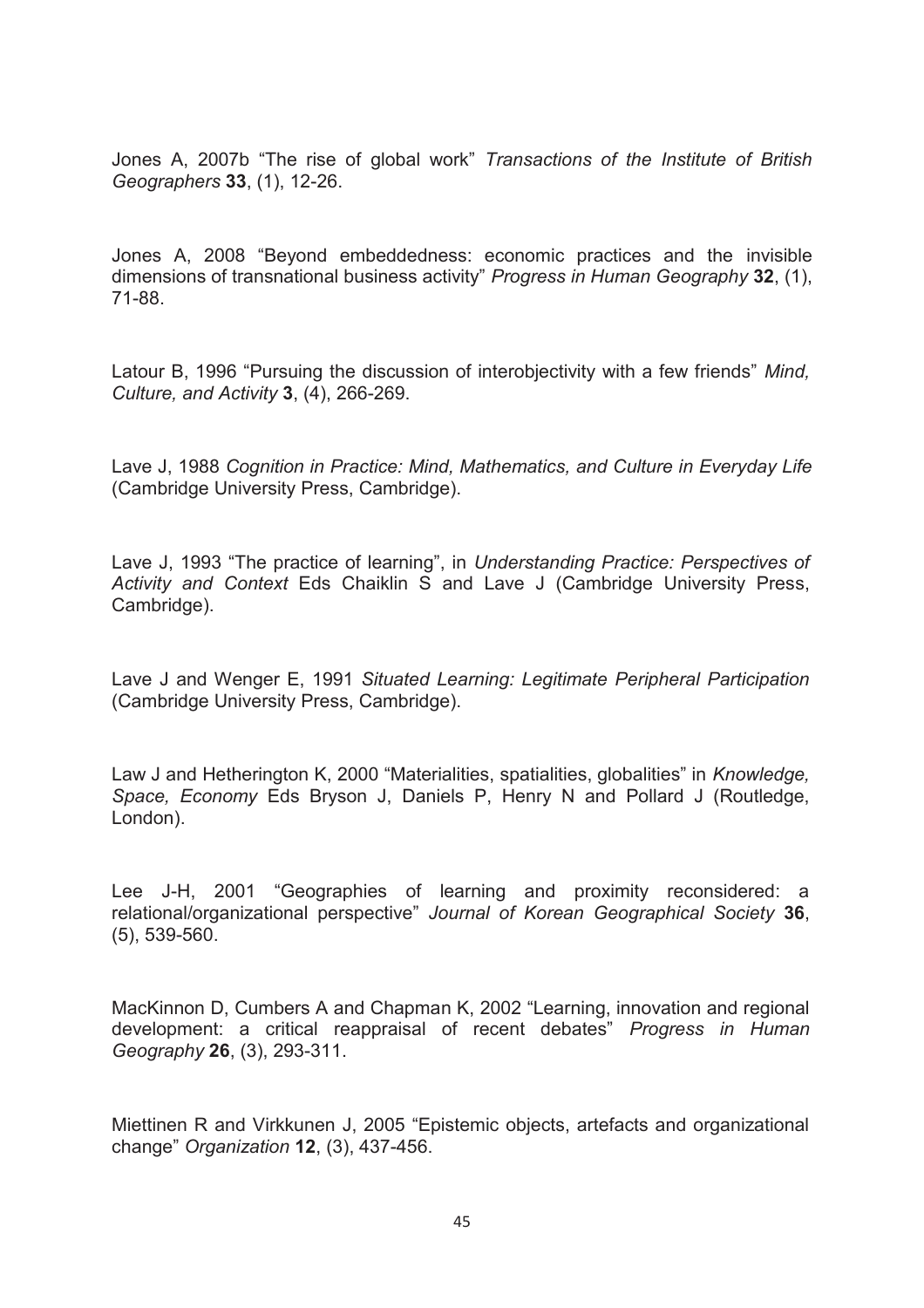Nicolini D. Gherardi S, and Yanow D, (eds) 2003 *Knowing in Organizations: A Practice-Based Approach* (M.E. Sharpe, London).

Orr J, 1996 *Talking about Machines: An Ethnography of a Modern Job* (Cornell University Press, Ithaca; NY).

Orlikowski W J, 2002 "Knowing in practice: enacting a collective capability in distributed organizing" *Organization Science* **13**, (3), 249-273.

Saxenian A, 1994 *Regional Advantage: Culture and Competition in Silicon Valley and Route 128* (Harvard University Press, Cambridge; MA).

Schön D A, 1983 *The Reflective Practitioner: How Professionals Think in Action* (Basic Books, New York).

Schultze U and Boland R J, 2000 "Place, space and knowledge work: a study of outsourced computer systems administrators" *Accounting, Management, and Information Technologies* **10**, 187-219.

Sennett R, 2008 *The Craftsman* (Penguin Books, London).

Sole D and Edmondson A, 2002 "Situated knowledge and learning in dispersed teams", *British Journal of Management* **13**, S17-34.

Star S L, 1992 "The Trojan Door: organizations, work, and the "open black box"", *Systems Practice* **5**, (4), 395-410.

Star S L and Griesemer J R, 1989 "Institutional ecology, 'translations' and boundary objects: amateurs and professionals in Berkeley's Museum of Vertebrate Zoology, 1907-39" *Social Studies of Science* **19**, 387-420.

Strati A, 2003 "Knowing in practice: aesthetic understanding and tacit knowledge" in *Knowing in Organizations: A Practice-Based Approach* Eds Nicolini D, Gherardi S, and Yanow D (M.E. Sharpe, London).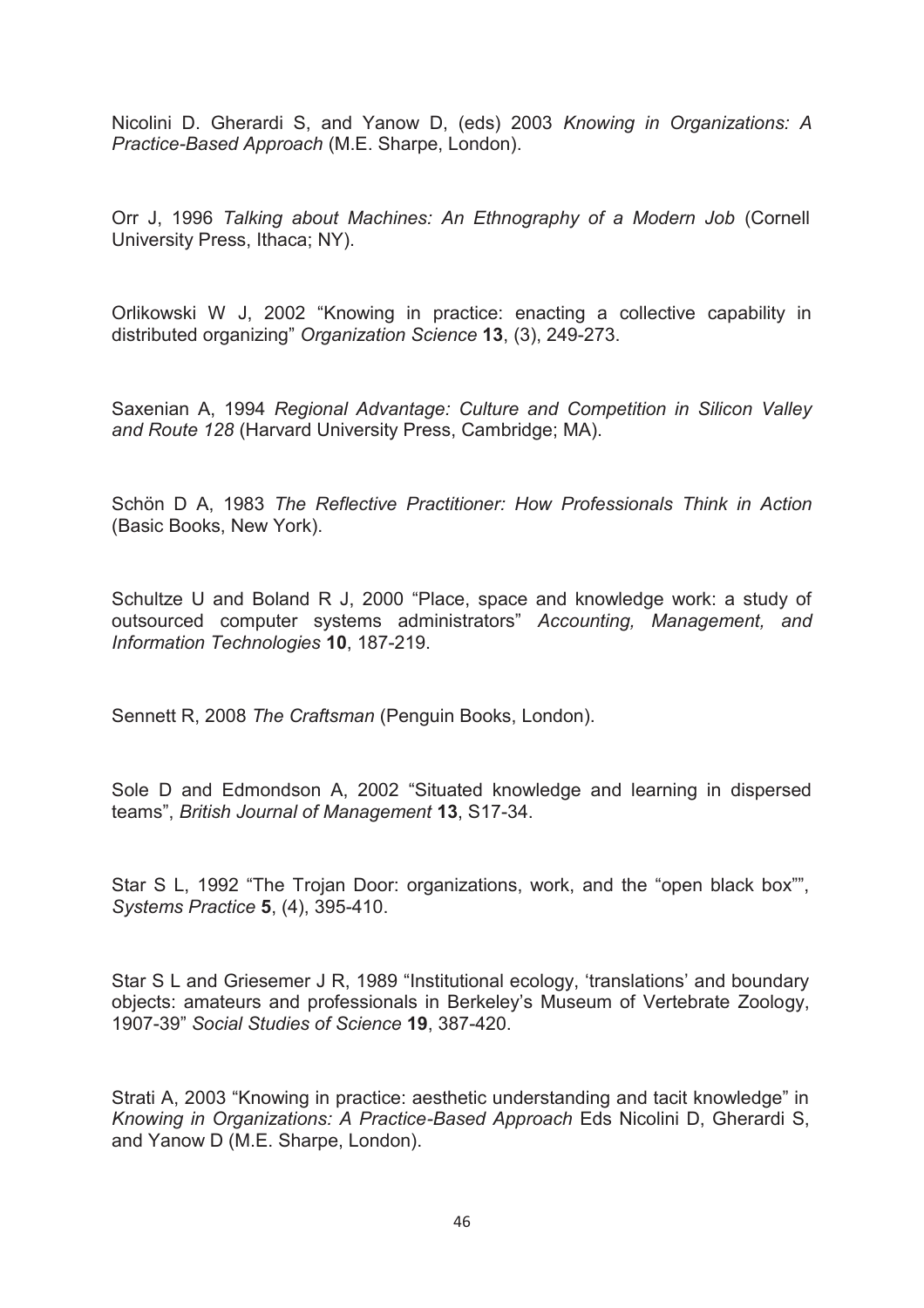Suchman L, 1987 *Plans and Situated Actions: The Problem of Human-Machine Communication* (Cambridge University Press, Cambridge).

Suchman L, 1996 "Constituting shared workspaces" in *Cognition and Communication at Work* Eds Engeström Y and Middleton D (Cambridge University Press, Cambridge).

Suchman L, 2003 "Organizing alignment: the case of bridge-building" in *Knowing in Organizations: A Practice-Based Approach* Eds Nicolini D, Gherardi S, and Yanow D (M.E. Sharpe, London).

Suchman L, Blomberg J, Orr J E and Trigg R, 1999 "Reconstructing technologies as social practice" *American Behavioural Scientist* **43**, (3), 392-408.

Swan J, Scarbrough H and Robertson M, 2002 "The construction of 'communities of practice' in the management of innovation" *Management Learning* **33**, (4), 477-496.

Thompson M, 2004 "Some proposals for strengthening organizational activity theory" *Organization* **11**, (5), 579-602.

Tsoukas H, 1996 "The firm as a distributed knowledge system: a constructionist approach" *Strategic Management Journal* **17** (Winter Special Issue), 11-25.

Vallance P, 2009 *Knowledge in the UK Videogames Development Sector: A Practice Based Approach* Unpublished PhD Thesis, School of Geography, Politics and Sociology, Newcastle University, Newcastle-upon-Tyne, UK.

Vann K and Bowker G C, 2001 "Instrumentalizing the truth of practice" *Social Epistemology* **15**, (3), 247-262.

Weick K E, 1995 *Sensemaking in Organizations* (Sage Publications, London).

Wenger E, 1998 *Communities of Practice: Learning, Meaning and Identity* (Cambridge University Press, Cambridge).